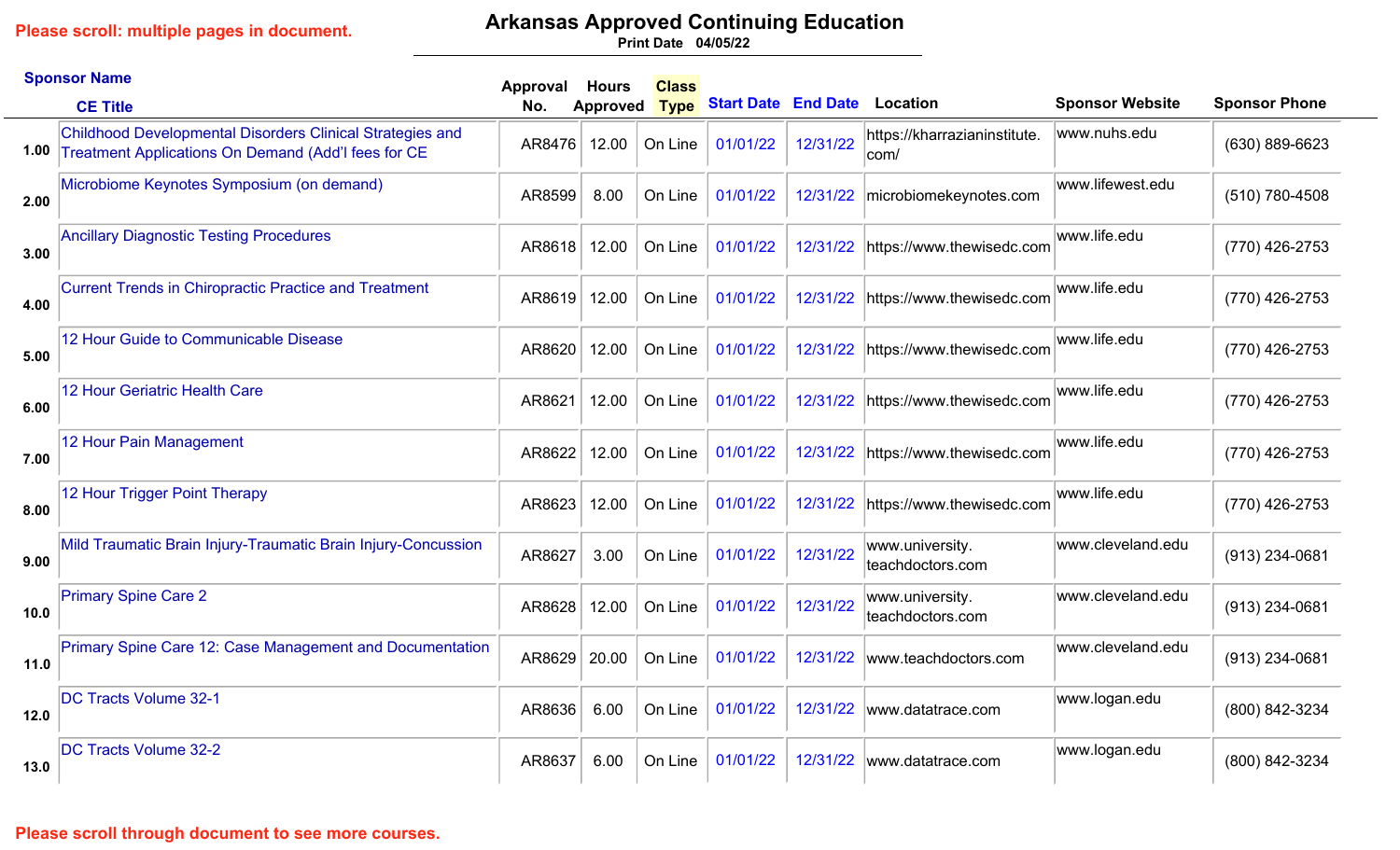# **Arkansas Approved Continuing Education**

**04/05/22 Print Date**

|      | <b>Sponsor Name</b>                                                                                            | Approval | <b>Hours</b>    | <b>Class</b> |                            |          |                                     |                        |                      |
|------|----------------------------------------------------------------------------------------------------------------|----------|-----------------|--------------|----------------------------|----------|-------------------------------------|------------------------|----------------------|
|      | <b>CE Title</b>                                                                                                | No.      | <b>Approved</b> | <b>Type</b>  | <b>Start Date End Date</b> |          | <b>Location</b>                     | <b>Sponsor Website</b> | <b>Sponsor Phone</b> |
| 14.0 | <b>DC Tracts Volume 32-3</b>                                                                                   | AR8638   | 6.00            | On Line      | 01/01/22                   | 12/31/22 | www.datatrace.com                   | www.logan.edu          | (800) 842-3234       |
| 15.0 | <b>DC Tracts Volume 32-4</b>                                                                                   | AR8639   | 6.00            | On Line      | 01/01/22                   | 12/31/22 | www.datatrace.com                   | www.logan.edu          | (800) 842-3234       |
| 16.0 | <b>Forensic Documentation</b>                                                                                  | AR8646   | 20.00           | On Line      | 01/01/22                   | 12/31/22 | www.teachdoctors.com                | www.cleveland.edu      | (913) 234-0681       |
| 17.0 | Electrodiagnostics: Electromyogram/Nerve Donduction Velocity<br>(EMG/NCV) Diagnosis & Interpretation           | AR8647   | 10.00           | On Line      | 01/01/22                   | 12/31/22 | www.teachdoctors.com                | www.cleveland.edu      | (913) 234-0681       |
| 18.0 | Primary Spine Care 3: The Neurology of Chiropractic Care and<br>Ligament Pathology from Trauma                 | AR8648   | 12.00           | On Line      | 01/01/22                   | 12/31/22 | www.teachdoctors.com                | www.cleveland.edu      | (913) 234-0681       |
|      | Stroke Anatomy & Evaluation for Chiropractors & Manual<br><b>19.0</b> Medicine Specialists                     | AR8649   | 10.00           | On Line      | 01/01/22                   | 12/31/22 | www.university.<br>teachdoctors.com | www.cleveland.edu      | $(913)$ 234-0681     |
| 20.0 | Spinal Disc and Ligaments, Neurology and Pathology                                                             | AR8652   | 7.00            | On Line      | 01/01/22                   | 12/31/22 | www.teachdoctors.com                | www.cleveland.edu      | (913) 234-0681       |
| 21.0 | Primary Spine Care 7: Spinal Biomechanical Pathology and<br><b>Collaborative Management Online</b>             | AR8653   | 12.00           | On Line      | 01/01/22                   | 12/31/22 | www.teachdoctors.com                | www.cleveland.edu      | (913) 234-0681       |
| 22.0 | <b>Concussion and Traumatic Brain Injury</b>                                                                   | AR8654   | 10.00           | On Line      | 01/01/22                   | 12/31/22 | www.university.<br>teachdoctors.com | www.cleveland.edu      | (913) 234-0681       |
|      | <b>Testifying, Documentation &amp; Ethical Medical-Legal</b><br>23.0 Relationships                             | AR8655   | 20.00           | On Line      | 01/01/22                   | 12/31/22 | www.teachdoctors.com                | www.cleveland.edu      | (913) 234-0681       |
| 24.0 | Educating the Lawyer, Chiropracic-Legal Ethics                                                                 | AR8656   | 12.00           | On Line      | 01/01/22                   | 12/31/22 | www.university.<br>teachdoctors.com | www.cleveland.edu      | (913) 234-0681       |
| 25.0 | Primary Spine Care 9: Chiropractic as 1st Option for Spine, a<br>Literature-Based Standard                     | AR8657   | 12.00           | On Line      | 01/01/22                   | 12/31/22 | www.teachdoctors.com                | www.cleveland.edu      | $(913)$ 234-0681     |
|      | Primary Spine Care 5: Biomechanics, Neurolory of the<br>26.0 Chiropractic Spinal Adjustment & Documentation in | AR8658   | 12.00           | On Line      | 01/01/22                   |          | 12/31/22 www.teachdoctors.com       | www.cleveland.edu      | $(913)$ 234-0681     |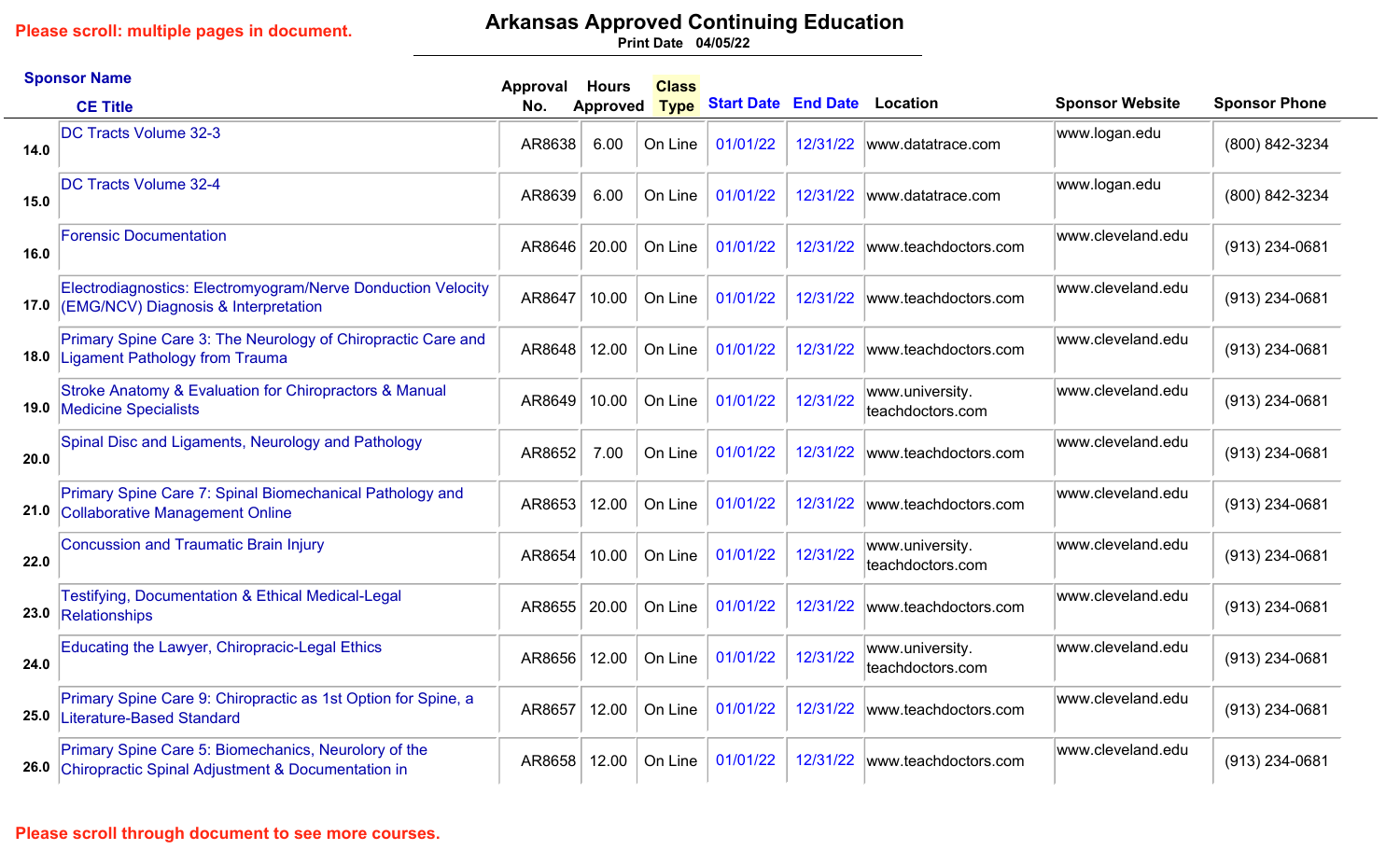### **Arkansas Approved Continuing Education**

**04/05/22 Print Date**

|      | <b>Sponsor Name</b>                                                               | Approval | <b>Hours</b>    | <b>Class</b> |                                     |          |                                   |                        |                      |
|------|-----------------------------------------------------------------------------------|----------|-----------------|--------------|-------------------------------------|----------|-----------------------------------|------------------------|----------------------|
|      | <b>CE Title</b>                                                                   | No.      | <b>Approved</b> | <b>Type</b>  | <b>Start Date End Date Location</b> |          |                                   | <b>Sponsor Website</b> | <b>Sponsor Phone</b> |
| 27.0 | <b>Evaluation and Management</b>                                                  | AR8659   | 12.00           | On Line      | 01/01/22                            |          | 12/31/22 www.teachdoctors.com     | www.cleveland.edu      | (913) 234-0681       |
| 28.0 | <b>Case Management, Spinal MRI and Documentation</b>                              | AR8660   | 15.00           | On Line      | 01/01/22                            | 12/31/22 | www.teachdoctors.com              | www.cleveland.edu      | (913) 234-0681       |
| 29.0 | <b>Nutrition for Chiropractors</b>                                                | AR8661   | 6.00            | On Line      | 01/01/22                            | 12/31/22 | https:<br>//parkersuccessacademy. | www.parker.edu         | (800) 266-4723       |
| 30.0 | <b>The Prenatal Protocol</b>                                                      | AR8662   | 1.00            | On Line      | 01/01/22                            | 12/31/22 | https:<br>//parkersuccessacademy. | www.parker.edu         | (800) 266-4723       |
| 31.0 | Introduction to Functional Taping                                                 | AR8664   | 1.50            | On Line      | 01/01/22                            | 12/31/22 | https:<br>//parkersuccessacademy. | www.parker.edu         | (800) 266-4723       |
| 32.0 | <b>Family Chiropractic Care First</b>                                             | AR8665   | 1.00            | On Line      | 01/01/22                            | 12/31/22 | https:<br>//parkersuccessacademy. | www.parker.edu         | (800) 266-4723       |
| 33.0 | The Lumbar MRI in Clinical Practice: Systematic Interpretation                    | AR8666   | 4.00            | On Line      | 01/01/22                            | 12/31/22 | https:<br>//parkersuccessacademy. | www.parker.edu         | (800) 266-4723       |
| 34.0 | <b>Chiropractic Management of Lumbar Disc Derangements</b>                        | AR8667   | 5.00            | On Line      | 01/01/22                            | 12/31/22 | https:<br>//parkersuccessacademy. | www.parker.edu         | (800) 266-4723       |
| 35.0 | <b>Clinical Insights into Spondylolisthesis and Stenosis Patients</b>             | AR8668   | 1.00            | On Line      | 01/01/22                            | 12/31/22 | https:<br>//parkersuccessacademy. | www.parker.edu         | (800) 266-4723       |
|      | Aligning Subluxation Science, Office Procedures & Lifestyle<br>36.0 Balance       | AR8669   | 1.00            | On Line      | 01/01/22                            | 12/31/22 | https:<br>//parkersuccessacademy. | www.parker.edu         | (800) 266-4723       |
| 37.0 | Neurology of the Subluxation-How Symptoms Develop and How<br>the Adjustment Works | AR8670   | 1.00            | On Line      | 01/01/22                            | 12/31/22 | https:<br>//parkersuccessacademy. | www.parker.edu         | (800) 266-4723       |
| 38.0 | Document The Way The Auditor Wants You To                                         | AR8683   | 1.00            | On Line      | 01/01/22                            | 12/31/22 | https:<br>//parkersuccessacademy. | www.parker.edu         | (800) 266-4723       |
| 39.0 | Diagnosis Coding and Documentation: Tips & Tricks                                 | AR8684   | 1.00            | On Line      | 01/01/22                            | 12/31/22 | https:<br>//parkersuccessacademy. | www.parker.edu         | (800) 266-4723       |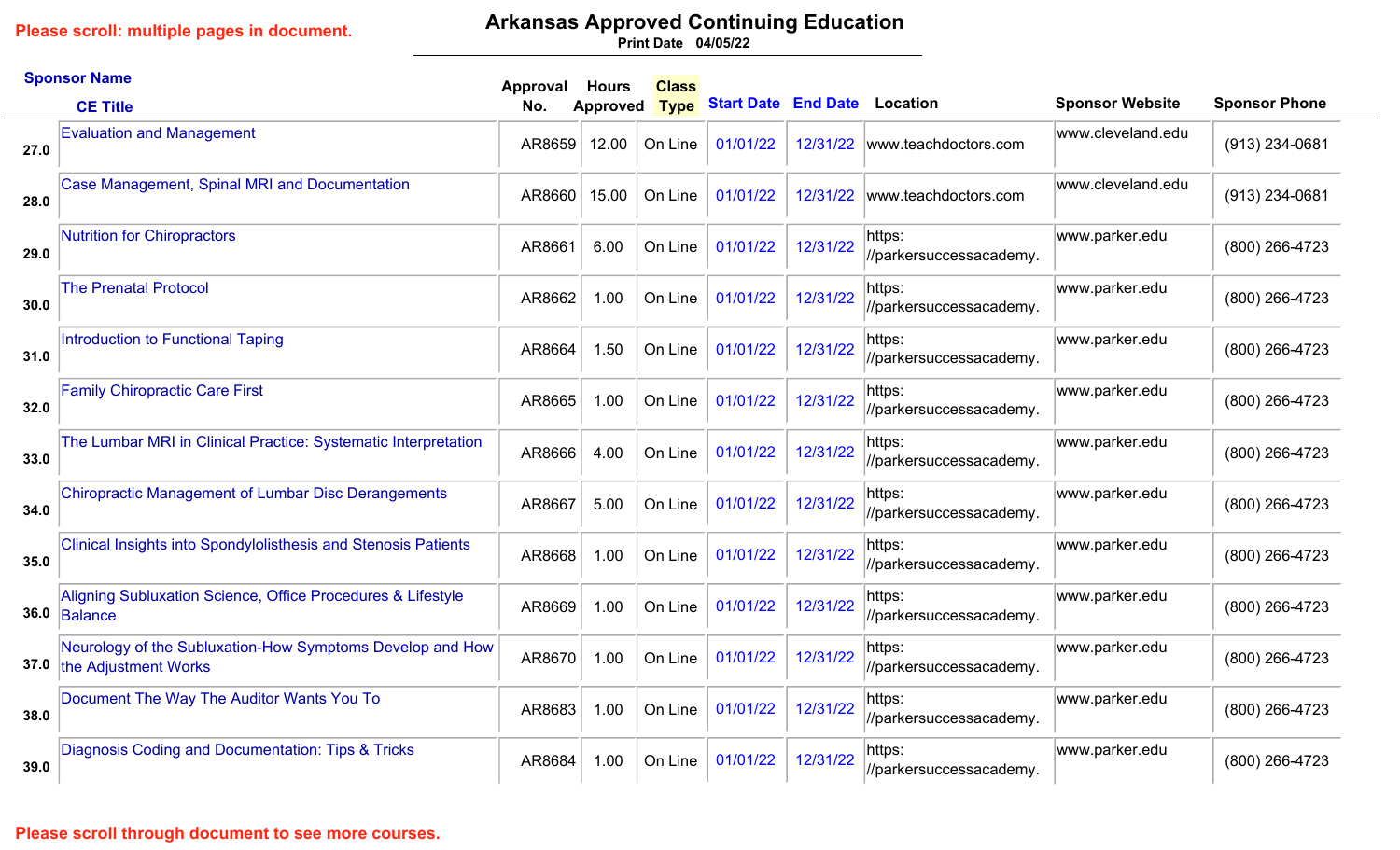## **Arkansas Approved Continuing Education**

**04/05/22 Print Date**

|      | <b>Sponsor Name</b>                                                                                 | Approval | <b>Hours</b> | <b>Class</b> |                            |          |                                   |                        |                      |
|------|-----------------------------------------------------------------------------------------------------|----------|--------------|--------------|----------------------------|----------|-----------------------------------|------------------------|----------------------|
|      | <b>CE Title</b>                                                                                     | No.      | Approved     | <b>Type</b>  | <b>Start Date End Date</b> |          | <b>Location</b>                   | <b>Sponsor Website</b> | <b>Sponsor Phone</b> |
| 40.0 | <b>Functionally Progressive Rehabilitation for the Chiropractor</b>                                 | AR8685   | 1.00         | On Line      | 01/01/22                   | 12/31/22 | https:<br>//parkersuccessacademy. | www.parker.edu         | (800) 266-4723       |
|      | <b>Stress Factors: The New Science Behind Stress, Hormonal</b><br>41.0 Disruption, and Chronic Pain | AR8686   | 1.00         | On Line      | 01/01/22                   | 12/31/22 | https:<br>//parkersuccessacademy. | www.parker.edu         | (800) 266-4723       |
| 42.0 | <b>Your Better Body Now</b>                                                                         | AR8687   | 1.50         | On Line      | 01/01/22                   | 12/31/22 | https:<br>//parkersuccessacademy. | www.parker.edu         | (800) 266-4723       |
| 43.0 | Science Philosophy Art of Chiropractic                                                              | AR8688   | 1.00         | On Line      | 01/01/22                   | 12/31/22 | https:<br>//parkersuccessacademy. | www.parker.edu         | (800) 266-4723       |
| 44.0 | Seven Steps to a Complaint Financial Policy                                                         | AR8689   | 1.00         | On Line      | 01/01/22                   | 12/31/22 | https:<br>//parkersuccessacademy. | www.parker.edu         | (800) 266-4723       |
| 45.0 | The Business of Ethics in a Chiropractic Office                                                     | AR8690   | 1.00         | On Line      | 01/01/22                   | 12/31/22 | https:<br>//parkersuccessacademy. | www.parker.edu         | (800) 266-4723       |
| 46.0 | The Opioid Crisis - An American Epidemic                                                            | AR8691   | 1.00         | On Line      | 01/01/22                   | 12/31/22 | https:<br>//parkersuccessacademy. | www.parker.edu         | (800) 266-4723       |
|      | What is the risk of not being Financially Compliant in your<br>47.0 Office?                         | AR8692   | 1.00         | On Line      | 01/01/22                   | 12/31/22 | https:<br>//parkersuccessacademy. | www.parker.edu         | (800) 266-4723       |
| 48.0 | Basic Neurology and Structural Patterns of the Lower Extremity                                      | AR8693   | 1.00         | On Line      | 01/01/22                   | 12/31/22 | https:<br>//parkersuccessacademy. | www.parker.edu         | (800) 266-4723       |
| 49.0 | <b>Chiropractic Effects on Biomechanics and Biochemistry</b>                                        | AR8694   | 1.00         | On Line      | 01/01/22                   | 12/31/22 | https:<br>//parkersuccessacademy. | www.parker.edu         | (800) 266-4723       |
|      | Perinatal Practice - A Chiropractor's Introduction to Caring for<br>50.0 the Expecting Mother       | AR8695   | 3.00         | On Line      | 01/01/22                   | 12/31/22 | https:<br>//parkersuccessacademy. | www.parker.edu         | (800) 266-4723       |
| 51.0 | <b>Inflammation</b>                                                                                 | AR8698   | 1.00         | On Line      | 01/01/22                   | 12/31/22 | www.dchours.com                   | www.life.edu           | (770) 426-2753       |
| 52.0 | Meat Re-imagined A New Plant-based Diet Trend                                                       | AR8699   | 1.00         | On Line      | 01/01/22                   | 12/31/22 | https:<br>//parkersuccessacademy. | www.parker.edu         | (800) 266-4723       |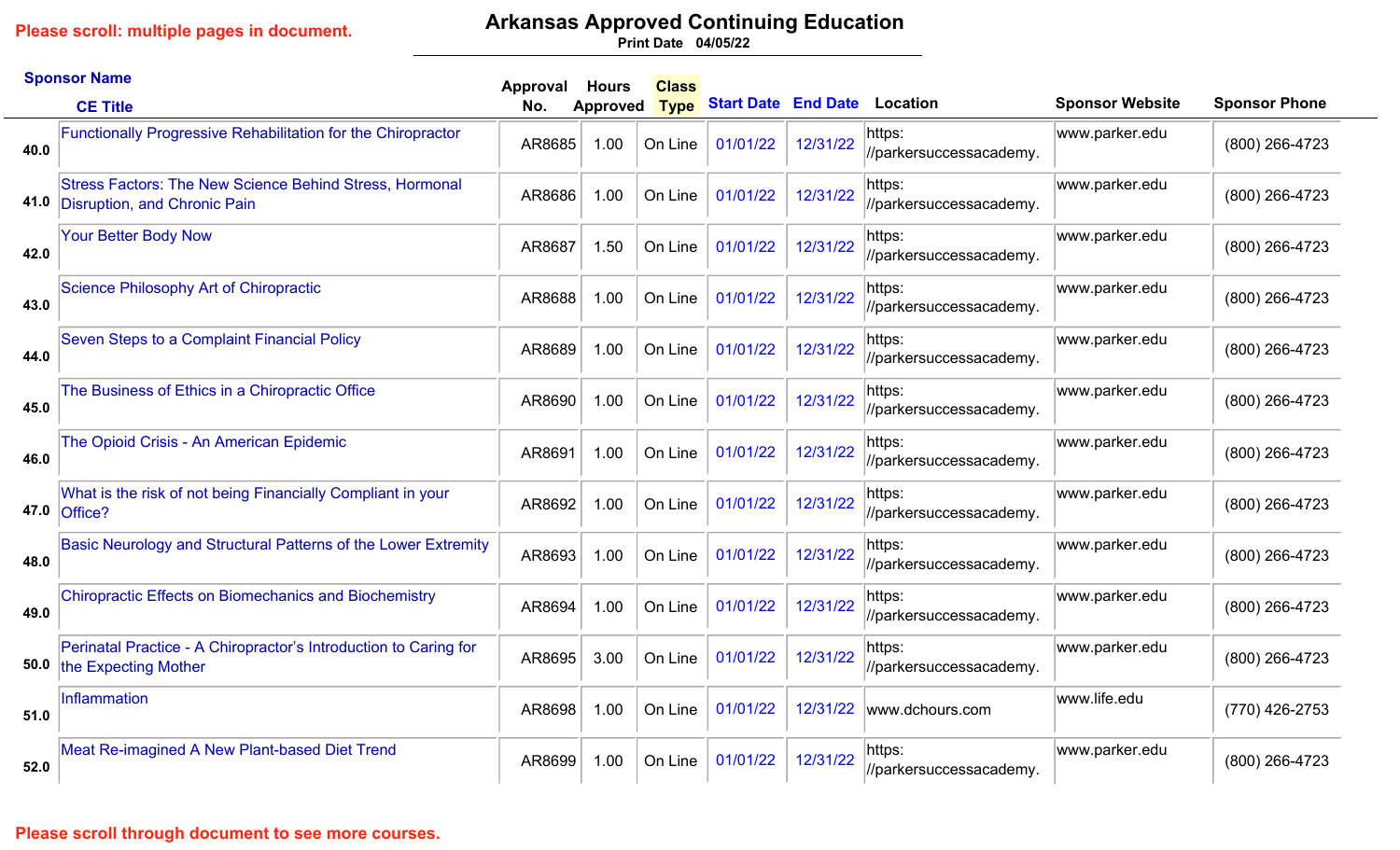## **Arkansas Approved Continuing Education**

**04/05/22 Print Date**

|      | <b>Sponsor Name</b>                                                               | Approval | <b>Hours</b>    | <b>Class</b> |                            |          |                                   |                        |                      |
|------|-----------------------------------------------------------------------------------|----------|-----------------|--------------|----------------------------|----------|-----------------------------------|------------------------|----------------------|
|      | <b>CE Title</b>                                                                   | No.      | <b>Approved</b> | <b>Type</b>  | <b>Start Date End Date</b> |          | <b>Location</b>                   | <b>Sponsor Website</b> | <b>Sponsor Phone</b> |
| 53.0 | <b>Medicare Billing Compliance Made Simple</b>                                    | AR8700   | 2.00            | On Line      | 01/01/22                   | 12/31/22 | https:<br>//parkersuccessacademy. | www.parker.edu         | (800) 266-4723       |
| 54.0 | <b>Care Plans That Prove Medical Necessity</b>                                    | AR8701   | 1.00            | On Line      | 01/01/22                   | 12/31/22 | https:<br>//parkersuccessacademy. | www.parker.edu         | (800) 266-4723       |
| 55.0 | N=1: The Why Behind the What of Rehab                                             | AR8702   | 1.00            | On Line      | 01/01/22                   | 12/31/22 | https:<br>//parkersuccessacademy. | www.parker.edu         | (800) 266-4723       |
| 56.0 | The Basic Training Elements: Keystones of                                         | AR8703   | 1.00            | On Line      | 01/01/22                   | 12/31/22 | https:<br>//parkersuccessacademy. | www.parker.edu         | (800) 266-4723       |
| 57.0 | First Principles of an Agile Approach to the Disability Crisis                    | AR8704   | 1.00            | On Line      | 01/01/22                   | 12/31/22 | https:<br>//parkersuccessacademy. | www.parker.edu         | (800) 266-4723       |
| 58.0 | <b>Case Management</b>                                                            | AR8705   | 1.00            | On Line      | 01/01/22                   | 12/31/22 | https:<br>//parkersuccessacademy. | www.parker.edu         | (800) 266-4723       |
| 59.0 | <b>Complex Systems Theory and Problem Solving</b>                                 | AR8706   | 1.00            | On Line      | 01/01/22                   | 12/31/22 | https:<br>//parkersuccessacademy. | www.parker.edu         | (800) 266-4723       |
| 60.0 | The Global Burden of Disease and Disability                                       | AR8707   | 1.00            | On Line      | 01/01/22                   | 12/31/22 | https:<br>//parkersuccessacademy. | www.parker.edu         | (800) 266-4723       |
| 61.0 | Health Span: Biological Vs. Chronological Age                                     | AR8708   | 1.00            | On Line      | 01/01/22                   | 12/31/22 | https:<br>//parkersuccessacademy. | www.parker.edu         | (800) 266-4723       |
| 62.0 | The Biopsychosocial Model: Pain Management, Prevention,<br><b>Quality of Life</b> | AR8709   | 2.00            | On Line      | 01/01/22                   | 12/31/22 | https:<br>//parkersuccessacademy. | www.parker.edu         | (800) 266-4723       |
| 63.0 | The Thrust of What We Do                                                          | AR8710   | 1.00            | On Line      | 01/01/22                   | 12/31/22 | https:<br>//parkersuccessacademy. | www.parker.edu         | (800) 266-4723       |
| 64.0 | <b>Rehabilitation Codes for Chiropractors</b>                                     | AR8711   | 1.00            | On Line      | 01/01/22                   | 12/31/22 | https:<br>//parkersuccessacademy. | www.parker.edu         | (800) 266-4723       |
| 65.0 | <b>Dissemination: Manuscripts and Scientific Posters</b>                          | AR8712   | 1.00            | On Line      | 01/01/22                   | 12/31/22 | https:<br>//parkersuccessacademy. | www.parker.edu         | (800) 266-4723       |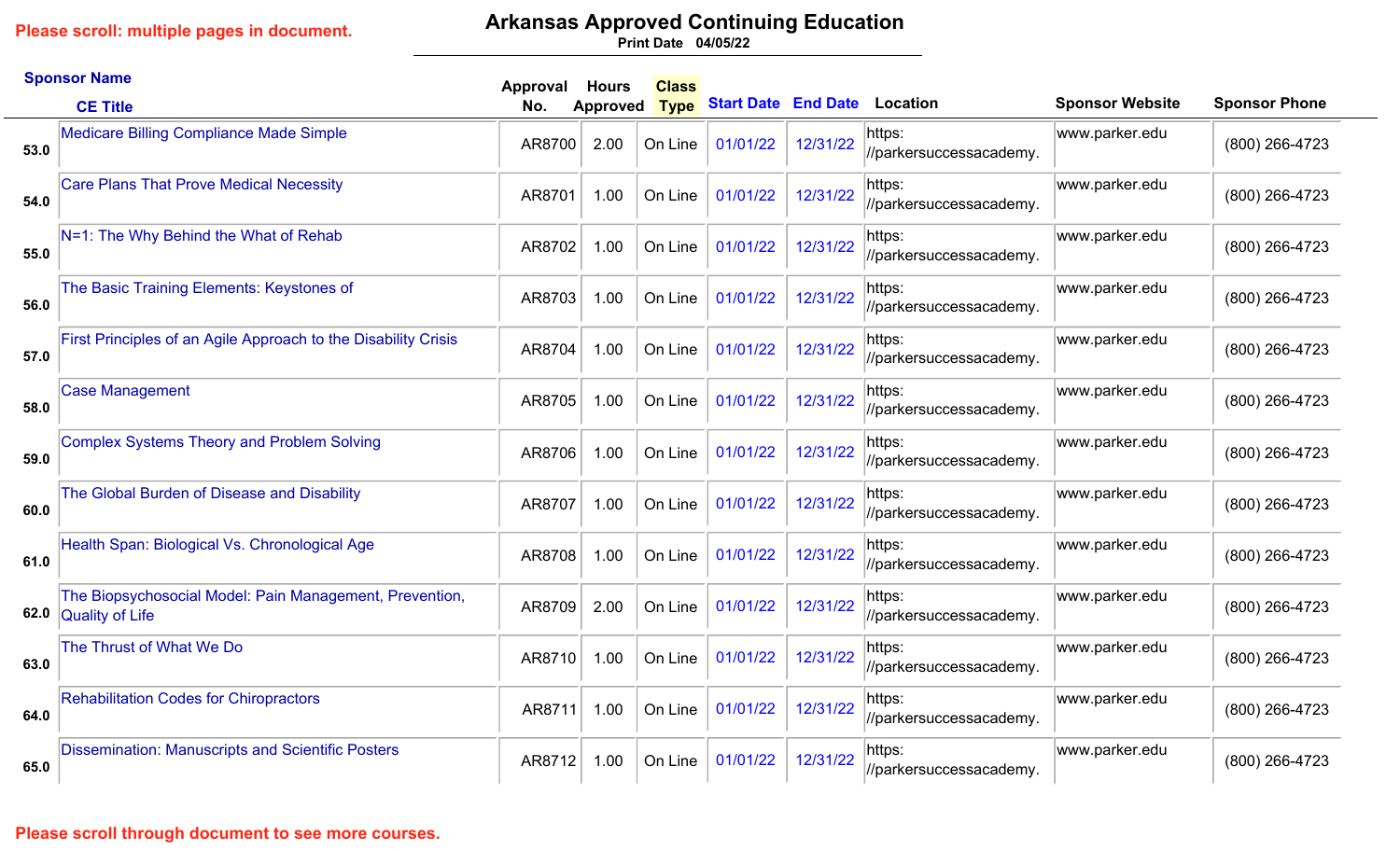### **Arkansas Approved Continuing Education**

**04/05/22 Print Date**

|      | <b>Sponsor Name</b>                                                                                                 | Approval | <b>Hours</b> | <b>Class</b> |                            |          |                                   |                        |                      |
|------|---------------------------------------------------------------------------------------------------------------------|----------|--------------|--------------|----------------------------|----------|-----------------------------------|------------------------|----------------------|
|      | <b>CE Title</b>                                                                                                     | No.      | Approved     | <b>Type</b>  | <b>Start Date End Date</b> |          | Location                          | <b>Sponsor Website</b> | <b>Sponsor Phone</b> |
| 66.0 | Methods: The Key to a Successful Study                                                                              | AR8713   | 1.00         | On Line      | 01/01/22                   | 12/31/22 | https:<br>//parkersuccessacademy. | www.parker.edu         | (800) 266-4723       |
| 67.0 | <b>Study Designs</b>                                                                                                | AR8714   | 1.00         | On Line      | 01/01/22                   | 12/31/22 | https:<br>//parkersuccessacademy. | www.parker.edu         | (800) 266-4723       |
| 68.0 | <b>Searching the Literature</b>                                                                                     | AR8715   | 1.00         | On Line      | 01/01/22                   | 12/31/22 | https:<br>//parkersuccessacademy. | www.parker.edu         | (800) 266-4723       |
| 69.0 | <b>Research Question</b>                                                                                            | AR8716   | 1.00         | On Line      | 01/01/22                   | 12/31/22 | https:<br>//parkersuccessacademy. | www.parker.edu         | (800) 266-4723       |
| 70.0 | <b>Statistics: What Clinicians Need to Know</b>                                                                     | AR8717   | 1.00         | On Line      | 01/01/22                   | 12/31/22 | https:<br>//parkersuccessacademy. | www.parker.edu         | (800) 266-4723       |
|      | Check your Blind Spot Chiropractic in the Era of Evidence-<br>71.0 based Practice                                   | AR8718   | 1.00         | On Line      | 01/01/22                   | 12/31/22 | https:<br>//parkersuccessacademy. | www.parker.edu         | (800) 266-4723       |
| 72.0 | <b>Chiropractic and the Immune System</b>                                                                           | AR8719   | 1.00         | On Line      | 01/01/22                   | 12/31/22 | https:<br>//parkersuccessacademy. | www.parker.edu         | (800) 266-4723       |
| 73.0 | The Vexing Debate about Vaccinations                                                                                | AR8720   | 2.00         | On Line      | 01/01/22                   | 12/31/22 | https:<br>//parkersuccessacademy. | www.parker.edu         | (800) 266-4723       |
| 74.0 | Got Documentation - Communicating Chiropractic to the world                                                         | AR8721   | 4.00         | On Line      | 01/01/22                   | 12/31/22 | https:<br>//parkersuccessacademy. | www.parker.edu         | (800) 266-4723       |
|      | <b>Transcranial Magnetic Stimulation: An Overview of Clinical</b><br>75.0 Applications                              | AR8722   | 1.00         | On Line      | 01/01/22                   | 12/31/22 | https:<br>//parkersuccessacademy. | www.parker.edu         | (800) 266-4723       |
| 76.0 | Dysautonomia and the Craniocervical Junction                                                                        | AR8723   | 1.00         | On Line      | 01/01/22                   | 12/31/22 | https:<br>//parkersuccessacademy. | www.parker.edu         | (800) 266-4723       |
| 77.0 | <b>Can Fasting Save Your Life?</b>                                                                                  | AR8724   | 2.00         | On Line      | 01/01/22                   | 12/31/22 | https:<br>//parkersuccessacademy. | www.parker.edu         | (800) 266-4723       |
|      | Respawn: A Gaming Based Approach to Medicine that<br><b>78.0</b> Optimized Therapeutic Success through Adaptive and | AR8725   | -1           | On Line      | 01/01/22                   | 12/31/22 | https:<br>//parkersuccessacademy. | www.parker.edu         | (800) 266-4723       |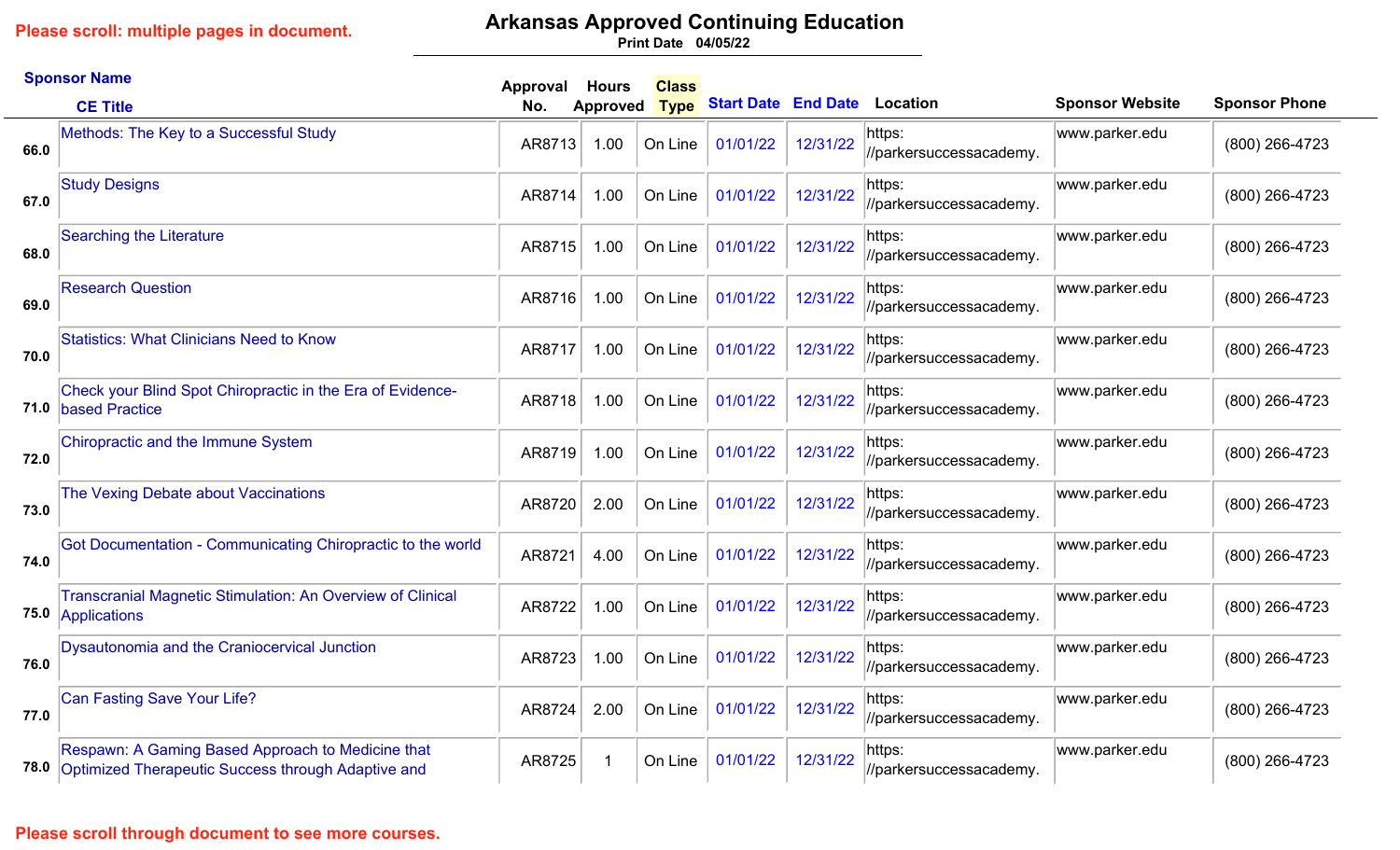# **Arkansas Approved Continuing Education**

**04/05/22 Print Date**

|      | <b>Sponsor Name</b>                                                                                                          | Approval | <b>Hours</b> | <b>Class</b> |                            |          |                                   |                        |                      |
|------|------------------------------------------------------------------------------------------------------------------------------|----------|--------------|--------------|----------------------------|----------|-----------------------------------|------------------------|----------------------|
|      | <b>CE Title</b>                                                                                                              | No.      | Approved     | <b>Type</b>  | <b>Start Date End Date</b> |          | Location                          | <b>Sponsor Website</b> | <b>Sponsor Phone</b> |
|      | Structure, Function, and the Human Cell: The Future of<br>79.0 Wellness in America                                           | AR8726   | 2.00         | On Line      | 01/01/22                   | 12/31/22 | https:<br>//parkersuccessacademy. | www.parker.edu         | (800) 266-4723       |
| 80.0 | <b>Blood Flow Restriction Training for Spinal Cord Injuries</b>                                                              | AR8727   | 1.00         | On Line      | 01/01/22                   | 12/31/22 | https:<br>//parkersuccessacademy. | www.parker.edu         | (800) 266-4723       |
|      | <b>Treating Patients with Primary and Comorbid Insomnia Using</b><br>81.0 CBT-1                                              | AR8728   | -1           | On Line      | 01/01/22                   | 12/31/22 | https:<br>//parkersuccessacademy. | www.parker.edu         | (800) 266-4723       |
| 82.0 | Chronic Inflammation and the Nervous System                                                                                  | AR8729   | 1.00         | On Line      | 01/01/22                   | 12/31/22 | https:<br>//parkersuccessacademy. | www.parker.edu         | (800) 266-4723       |
| 83.0 | <b>Lumbar Stenosis</b>                                                                                                       | AR8730   | 1.00         | On Line      | 01/01/22                   | 12/31/22 | https:<br>//parkersuccessacademy. | www.parker.edu         | (800) 266-4723       |
|      | Accurate Diagnosis of Shoulder Pain - Excellence in Patient<br>84.0 History Taking and Physical Examination                  | AR8731   | 6.00         | On Line      | 01/01/22                   | 12/31/22 | www.chiropracticonlinece.<br>com  | www.lifewest.edu       | (510) 780-4508       |
|      | Evaluating a Patient with Severe Low Back and Bilateral Leg<br>85.0 Pain - Excellence in Patient History Taking and Physical | AR8732   | 1.00         | On Line      | 01/01/22                   | 12/31/22 | www.chiropracticonlinece.<br>com  | www.lifewest.edu       | (510) 780-4508       |
| 86.0 | Accurate Diagnosis of Neck Pain - Excellence in Patient History<br><b>Taking and Physical Examination</b>                    | AR8733   | 6.00         | On Line      | 01/01/22                   | 12/31/22 | www.chiropracticonlinece.<br>com  | www.lifewest.edu       | (510) 780-4508       |
| 87.0 | Accurate Diagnosis of Low Back Pain - Excellence in Patient<br><b>History Taking and Physical Examination</b>                | AR8734   | 6.00         | On Line      | 01/01/22                   | 12/31/22 | www.chiropracticonlinece.<br>com  | www.lifewest.edu       | (510) 780-4508       |
|      | Serious Disorders Masquerading as Musculoskeletal Pain -<br>88.0 Volume 1 - Excellence in Patient History and Physical       | AR8735   | 6.00         | On Line      | 01/01/22                   | 12/31/22 | www.chiropracticonlinece.<br>com  | www.lifewest.edu       | (510) 780-4508       |
|      | Serious Disorders Masquerading as Musculoskeletal Pain-<br>89.0 Volume 2 - Excellence in Patient History and Physical        | AR8736   | 6.00         | On Line      | 01/01/22                   | 12/31/22 | www.chiropracticonlinece.<br>com  | www.lifewest.edu       | (510) 780-4508       |
| 90.0 | Accurate Diagnosis of Sports Injuries - Volume 1 - Excellence in<br><b>Patient History and Physical Examination</b>          | AR8737   | 6.00         | On Line      | 01/01/22                   | 12/31/22 | www.chiropracticonlinece.<br>com  | www.lifewest.edu       | (510) 780-4508       |
|      | Accurate Diagnosis of Sports Injuries - Volume 2 - Excellence in<br>91.0 Patient History and Physical Examination            | AR8738   | 6.00         | On Line      | 01/01/22                   | 12/31/22 | www.chiropracticonlinece.<br>com  | www.lifewest.edu       | (510) 780-4508       |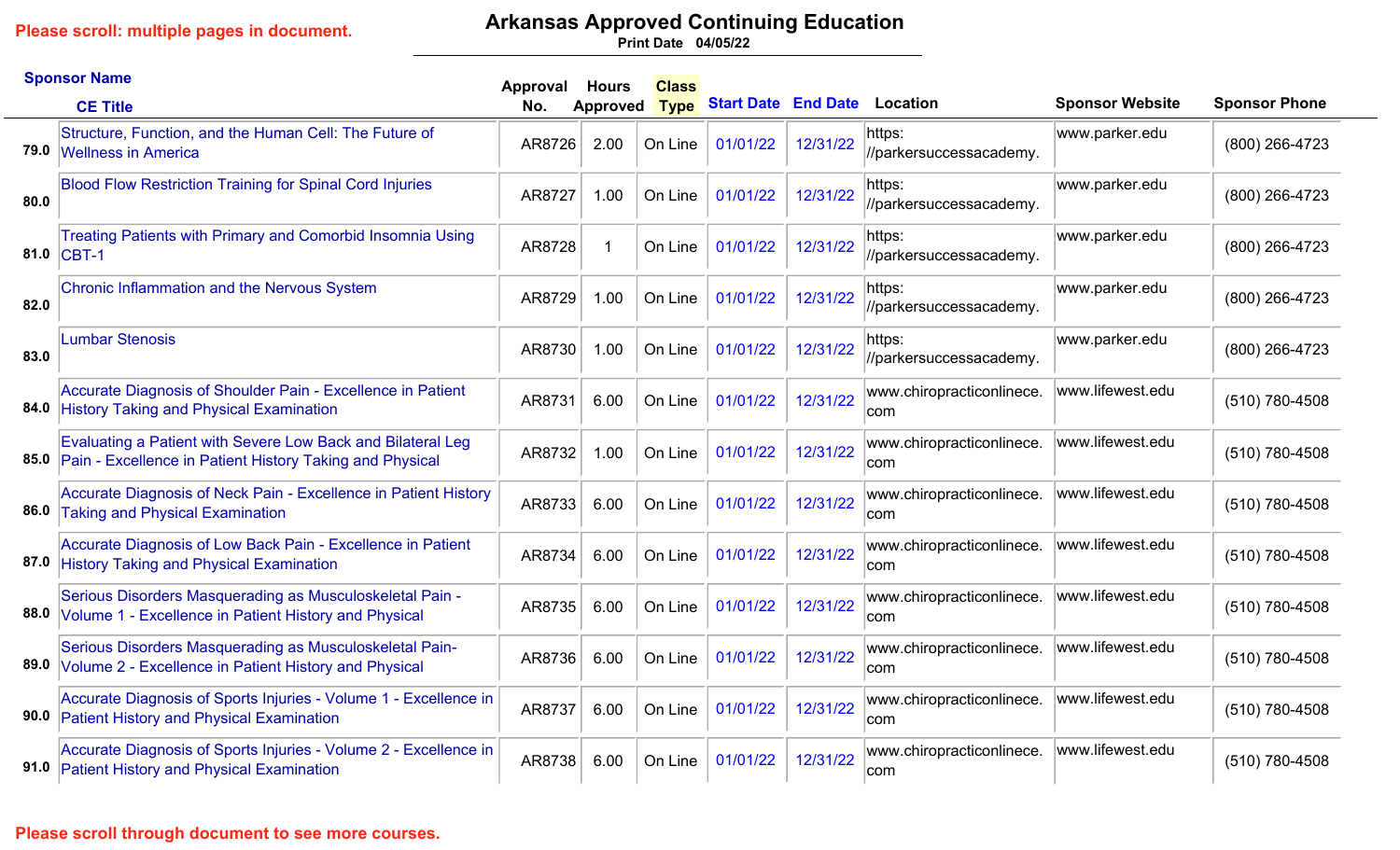# **Arkansas Approved Continuing Education**

**04/05/22 Print Date**

|      | <b>Sponsor Name</b>                                                                  | Approval | <b>Hours</b>    | <b>Class</b> |                            |          |                                                      |                        |                      |
|------|--------------------------------------------------------------------------------------|----------|-----------------|--------------|----------------------------|----------|------------------------------------------------------|------------------------|----------------------|
|      | <b>CE Title</b>                                                                      | No.      | <b>Approved</b> | <b>Type</b>  | <b>Start Date End Date</b> |          | <b>Location</b>                                      | <b>Sponsor Website</b> | <b>Sponsor Phone</b> |
|      | <b>Understanding Oxygen: Evidenced Based Review of</b><br>92.0 Hyperbarics           | AR8739   | $\overline{2}$  | On Line      | 01/01/22                   | 12/31/22 | https:<br>//parkersuccessacademy.                    | www.parker.edu         | (800) 266-4723       |
|      | Active Care of the Lumbar Spine for the Health Provider (DC<br>93.0 $ Online\rangle$ | AR8740   | 6.00            | On Line      | 01/01/22                   | 12/31/22 | https://www.dconline.<br>org/courses/active-care-of- | www.uws.edu            | 800-215-3716         |
| 94.0 | <b>Managing the Patient with Fatigue</b>                                             | AR8741   | 2.00            | On Line      | 01/01/22                   | 12/31/22 | www.dchours.com                                      | www.life.edu           | (770) 426-2753       |
| 95.0 | Professional Boundaries and Chiropractic Practice (DC Online)                        | AR8742   | 6.00            | On Line      | 01/01/22                   | 12/31/22 | https://www.dconline.<br>org/courses/professional-   | www.uws.edu            | 800-215-3716         |
| 96.0 | Case Based Approach to Soft Tissue Injury (DC Online)                                | AR8743   | 4.00            | On Line      | 01/01/22                   | 12/31/22 | https://www.dconline.<br>org/courses/a-              | www.uws.edu            | 800-215-3716         |
| 97.0 | Posture, Rehab, & Motor Control Exercise (MCE)                                       | AR8744   | 20.00           | On Line      | 01/01/22                   | 12/31/22 | https://cesoup.com                                   | www.bridgeport.edu     | (203) 576-4880       |
| 98.0 | Special Populations in Chiropractic: The Female Patient (DC<br>Online)               | AR8745   | 6.00            | On Line      | 01/01/22                   | 12/31/22 | https://www.dconline.<br>org/courses/special-        | www.uws.edu            | 800-215-3716         |
| 99.0 | Probiotics Today's Research (DC Online)                                              | AR8746   | 4.00            | On Line      | 01/01/22                   | 12/31/22 | https://www.dconline.<br>org/courses/probiotics-     | www.uws.edu            | 800-215-3716         |
| 100. | The Spine in Sport (DC Online)                                                       | AR8747   | 6.00            | On Line      | 01/01/22                   | 12/31/22 | https://www.dconline.<br>org/courses/the-spine-in-   | www.uws.edu            | 800-215-3716         |
| 101. | <b>Cognition Health</b>                                                              | AR8748   | 3               | On Line      | 01/01/22                   | 12/31/22 | www.nyccpostgrad.com                                 | www.nycc.edu           | (516) 597-3551       |
| 102. | <b>Functional Nutrition</b>                                                          | AR8749   | 10              | On Line      | 01/01/22                   | 12/31/22 | www.nyccpostgrad.com                                 | www.nycc.edu           | (516) 597-3551       |
| 103. | <b>Foundations of Herbal Support</b>                                                 | AR8750   | 10              | On Line      | 01/01/22                   |          | 12/31/22  www.nyccpostgrad.com                       | www.nycc.edu           | $(516) 597 - 3551$   |
| 104. | <b>Nutrition to Support Neuroinflammation</b>                                        | AR8751   | 3.00            | On Line      | 01/01/22                   | 12/31/22 | www.nyccpostgrad.com                                 | www.nycc.edu           | (516) 597-3551       |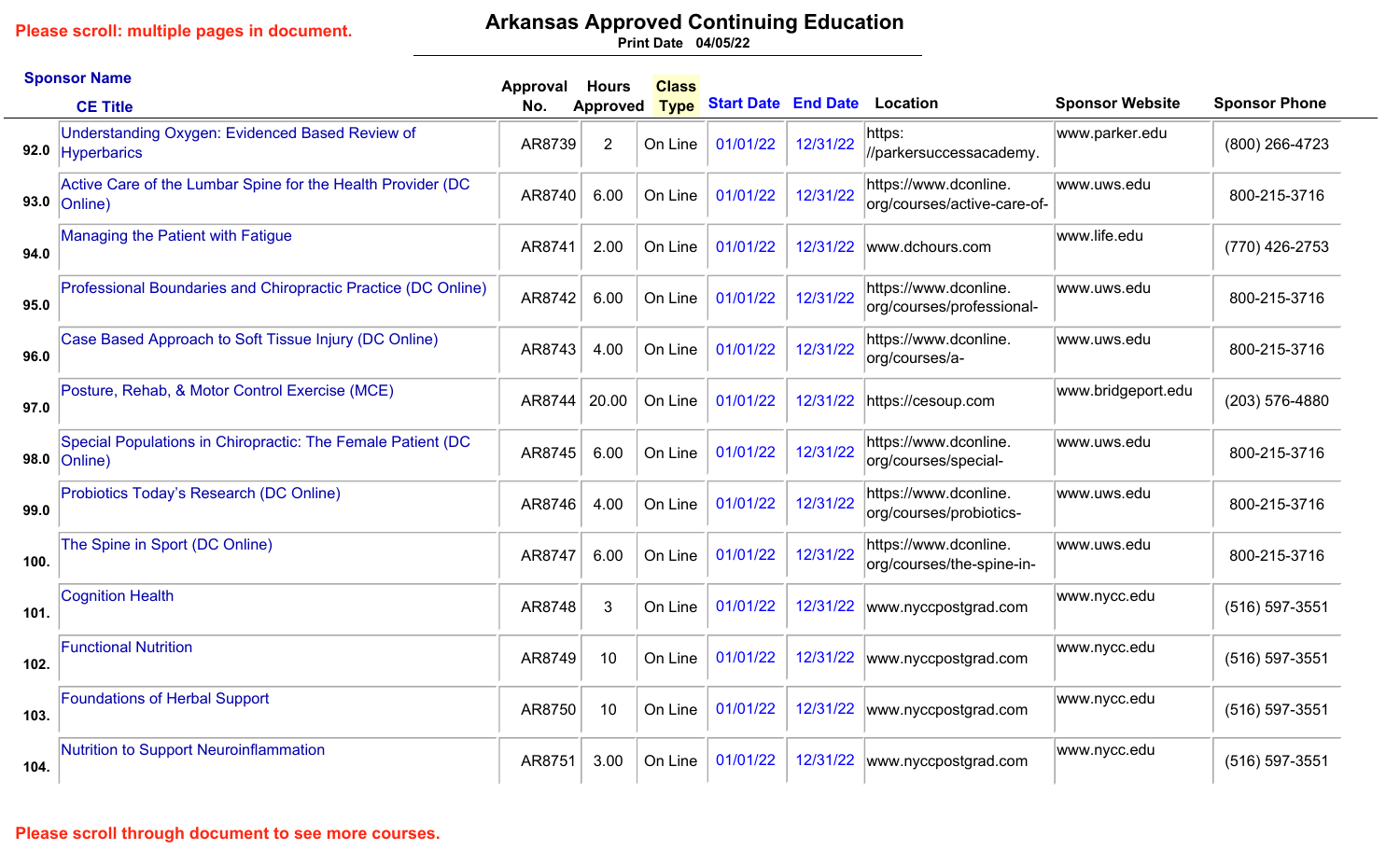# **Arkansas Approved Continuing Education**

**04/05/22 Print Date**

|      | <b>Sponsor Name</b>                                                                                                             | Approval | <b>Hours</b>    | <b>Class</b> |                            |          |                                      |                        |                      |
|------|---------------------------------------------------------------------------------------------------------------------------------|----------|-----------------|--------------|----------------------------|----------|--------------------------------------|------------------------|----------------------|
|      | <b>CE Title</b>                                                                                                                 | No.      | <b>Approved</b> | <b>Type</b>  | <b>Start Date End Date</b> |          | Location                             | <b>Sponsor Website</b> | <b>Sponsor Phone</b> |
| 105. | <b>Sports Nutrition</b>                                                                                                         | AR8752   | 6               | On Line      | 01/01/22                   | 12/31/22 | www.nyccpostgrad.com                 | www.nycc.edu           | (516) 597-3551       |
| 106. | <b>Microbiome CE Series</b>                                                                                                     | AR8753   | 3               | On Line      | 01/01/22                   | 12/31/22 | www.nyccpostgrad.com                 | www.nycc.edu           | (516) 597-3551       |
| 107. | <b>Extremity MRI &amp; X-ray Interpretation</b>                                                                                 | AR8754   | 27              | On Line      | 01/01/22                   | 12/31/22 | www.teachdoctors.com                 | www.cleveland.edu      | (913) 234-0681       |
| 108. | Coding, Documentation, MRI and Digitizing Online                                                                                | AR8755   | 12              | On Line      | 01/01/22                   | 12/31/22 | www.teachdoctors.com                 | www.cleveland.edu      | (913) 234-0681       |
| 109. | <b>Spinal Pathology &amp; Documentation Online</b>                                                                              | AR8756   | 8               | On Line      | 01/01/22                   | 12/31/22 | www.teachdoctors.com                 | www.cleveland.edu      | (913) 234-0681       |
| 110. | <b>Utilizing Research in Clinical Practice</b>                                                                                  | AR8757   | -1              | On Line      | 01/01/22                   | 12/31/22 | www.teachdoctors.com                 | www.cleveland.edu      | $(913)$ 234-0681     |
| 111. | Interprofessional Hospital Based Spine Care                                                                                     | AR8758   | 2.50            | On Line      | 01/01/22                   | 12/31/22 | www.teachdoctors.com                 | www.cleveland.edu      | (913) 234-0681       |
| 112. | <b>Accident Reconstruction</b>                                                                                                  | AR8759   | 8               | On Line      | 01/01/22                   | 12/31/22 | www.teachdoctors.com                 | www.cleveland.edu      | (913) 234-0681       |
| 113. | <b>Impairment Rating</b>                                                                                                        | AR8760   | 2.00            | On Line      | 01/01/22                   | 12/31/22 | www.teachdoctors.com                 | www.cleveland.edu      | (913) 234-0681       |
|      | Benchmarking: A Global Approach to the Musculoskeletal<br>114. System and the Framework: Establishing Functional Goals          | AR8761   | 2.00            | On Line      | 01/01/22                   | 12/31/22 | https:<br>//parkersuccessacademy.    | www.parker.edu         | (800) 266-4723       |
|      | Chronic Fatigue and Pain Syndromes Clinical Strategies and<br>115. Treatment Applications (May have add'I fees for certificate) | AR8762   | 12.00           | On Line      | 01/01/22                   | 12/31/22 | https://kharrazianinstitute.<br>com/ | www.nuhs.edu           | (630) 889-6623       |
|      | The Nutritional Approach to Improving Cognitive Function<br>116. $\vert$ (DC Hours)                                             | AR8767   | 2.00            | On Line      | 01/01/22                   | 12/31/22 | www.dchours.com                      | www.life.edu           | (770) 426-2753       |
| 117. | How to Optimize Memory and Focus (DC Hours)                                                                                     | AR8768   | 1.00            | On Line      | 01/01/22                   | 12/31/22 | www.dchours.com                      | www.life.edu           | (770) 426-2753       |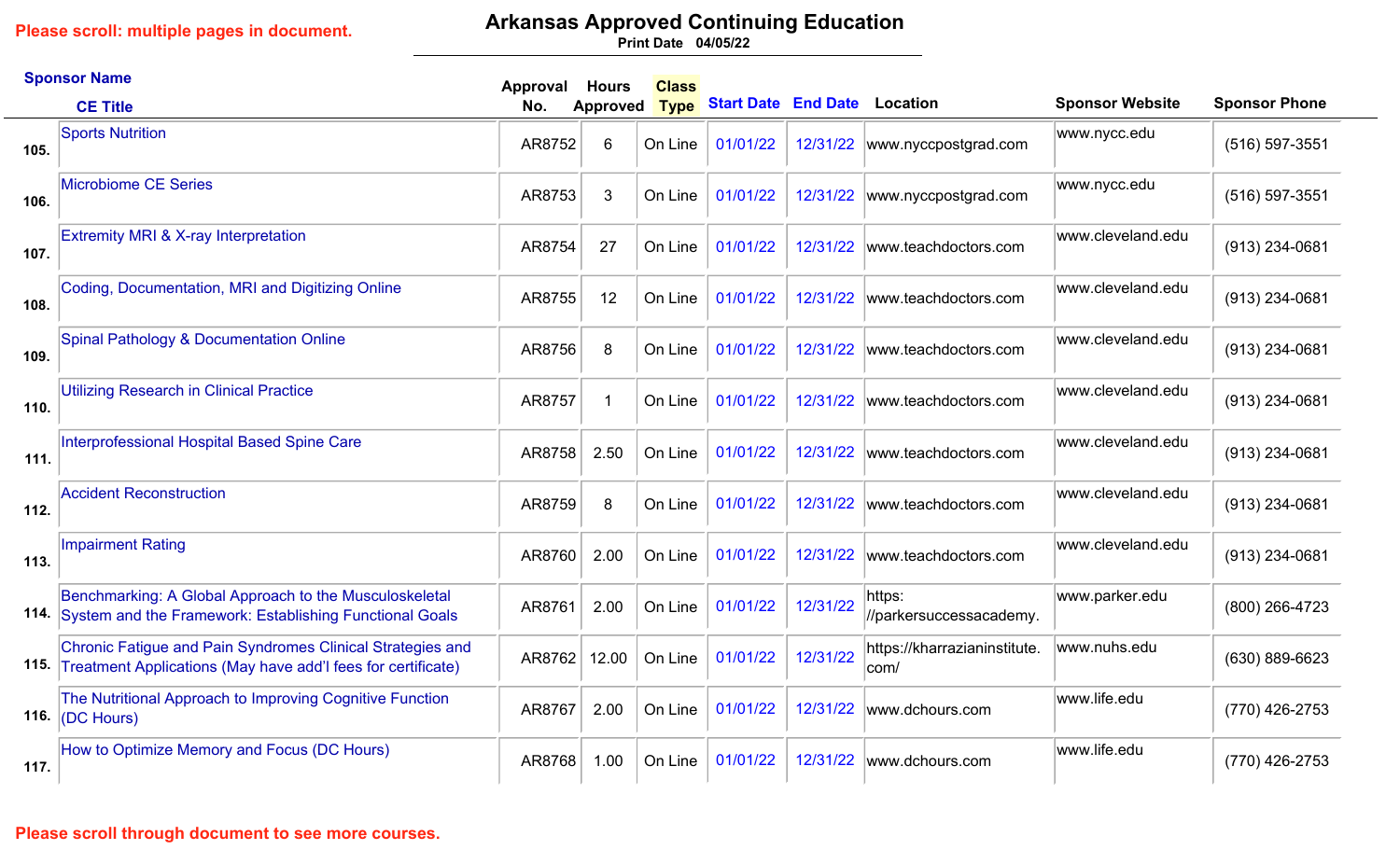# **Arkansas Approved Continuing Education**

**04/05/22 Print Date**

|      | <b>Sponsor Name</b>                                                             | Approval | <b>Hours</b>    | <b>Class</b> |                                   |          |                          |                        |                      |
|------|---------------------------------------------------------------------------------|----------|-----------------|--------------|-----------------------------------|----------|--------------------------|------------------------|----------------------|
|      | <b>CE Title</b>                                                                 | No.      | <b>Approved</b> |              | Type Start Date End Date Location |          |                          | <b>Sponsor Website</b> | <b>Sponsor Phone</b> |
|      | Vaccinations: Do the Risks Outweigh the Benefits Part 1<br>118. $ (DC$ Hours)   | AR8769   | 1.00            | On Line      | 01/01/22                          | 12/31/22 | www.dchours.com          | www.life.edu           | (770) 426-2753       |
|      | Vaccinations: Do the Risks Outweigh the Benefits Part 2<br>119. $ $ (DC Hours)  | AR8770   | 1.00            | On Line      | 01/01/22                          | 12/31/22 | www.dchours.com          | www.life.edu           | (770) 426-2753       |
|      | Vaccinations: Do the Risks Outweigh the Benefits Part 3<br>120. $ $ (DC Hours)  | AR8771   | 1.00            | On Line      | 01/01/22                          | 12/31/22 | www.dchours.com          | www.life.edu           | (770) 426-2753       |
|      | Vaccinations: Do the Risks Outweigh the Benefits Part 4<br>121. $ $ (DC Hours)  | AR8772   | 1.00            | On Line      | 01/01/22                          |          | 12/31/22 www.dchours.com | www.life.edu           | (770) 426-2753       |
|      | Vaccinations: Do the Risks Outweigh the Benefits Part 5<br>122. $ (DC$ Hours)   | AR8773   | 1.00            | On Line      | 01/01/22                          | 12/31/22 | www.dchours.com          | www.life.edu           | (770) 426-2753       |
| 123. | Vaccinations: Do the Risks Outweigh the Benefits Part 6<br>$ (DC$ Hours $)$     | AR8774   | 1.00            | On Line      | 01/01/22                          | 12/31/22 | www.dchours.com          | www.life.edu           | (770) 426-2753       |
|      | Vaccinations: Do the Risks Outweigh the Benefits Part 7<br>124. $ (DC$ Hours)   | AR8775   | 1.00            | On Line      | 01/01/22                          | 12/31/22 | www.dchours.com          | www.life.edu           | (770) 426-2753       |
|      | Vaccinations: Do the Risks Outweigh the Benefits Part 8<br>125. $ (DC$ Hours)   | AR8776   | 1.00            | On Line      | 01/01/22                          | 12/31/22 | www.dchours.com          | www.life.edu           | (770) 426-2753       |
|      | Vaccinations: Do the Risks Outweigh the Benefits Part 9<br>126. $ (DC$ Hours)   | AR8777   | 1.00            | On Line      | 01/01/22                          | 12/31/22 | www.dchours.com          | www.life.edu           | (770) 426-2753       |
|      | Vaccinations: Do the Risks Outweigh the Benefits Part 10<br>127. $ (DC$ Hours)  | AR8778   | 1.00            | On Line      | 01/01/22                          | 12/31/22 | www.dchours.com          | www.life.edu           | (770) 426-2753       |
| 128. | Vaccinations: Do the Risks Outweigh the Benefits Part 11<br>(DC Hours)          | AR8779   | 1.00            | On Line      | 01/01/22                          | 12/31/22 | www.dchours.com          | www.life.edu           | (770) 426-2753       |
|      | Vaccinations: Do the Risks Outweigh the Benefits Part 12<br>129. $ $ (DC Hours) | AR8780   | 1.00            | On Line      | 01/01/22                          | 12/31/22 | www.dchours.com          | www.life.edu           | (770) 426-2753       |
| 130. | Acute Spinal Cord Injury (DC Hours)                                             | AR8781   | 1.00            | On Line      | 01/01/22                          |          | 12/31/22 www.dchours.com | www.life.edu           | (770) 426-2753       |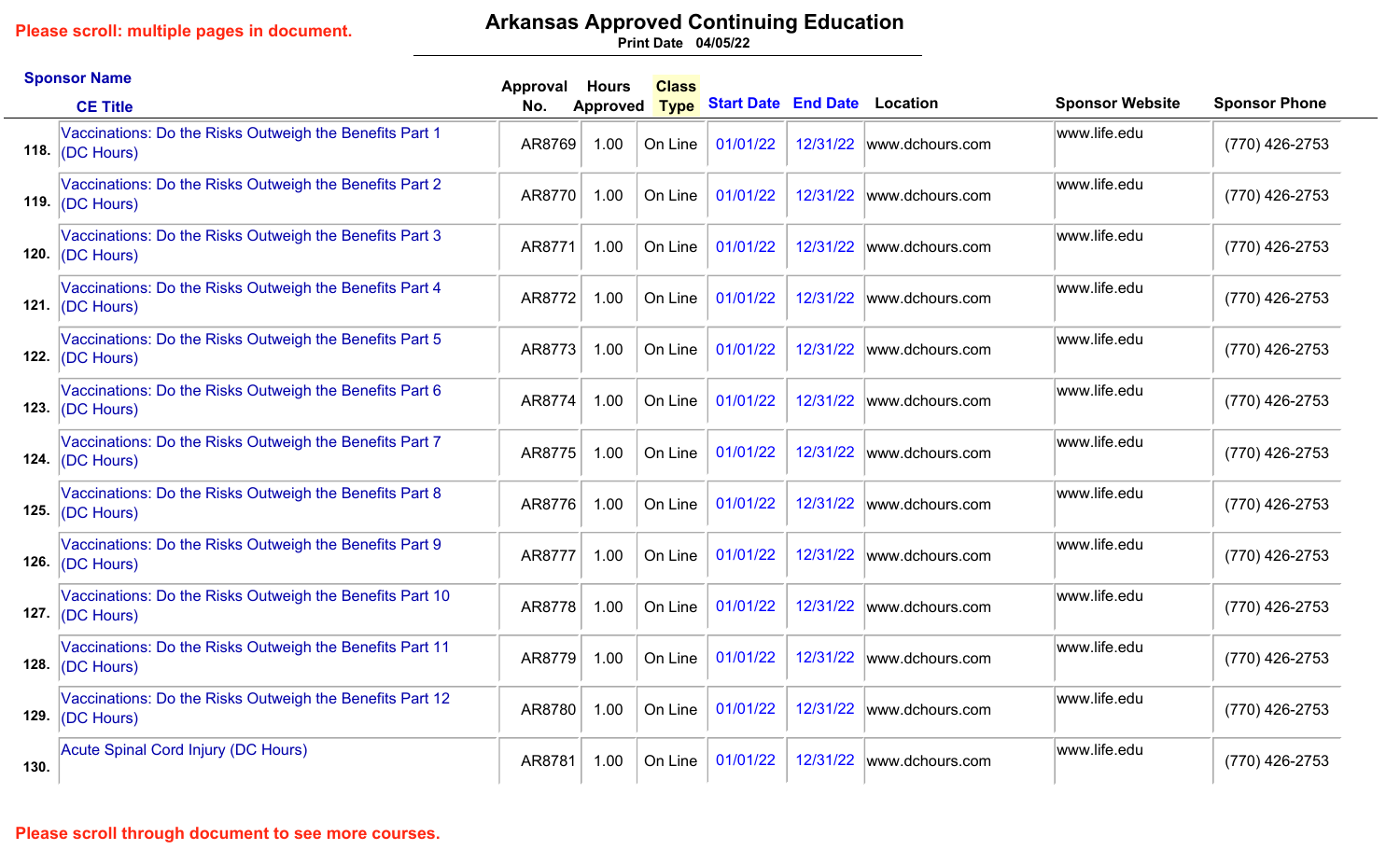## **Arkansas Approved Continuing Education**

**04/05/22 Print Date**

|      | <b>Sponsor Name</b>                                                                  | Approval | <b>Hours</b>    | <b>Class</b> |                                     |          |                           |                        |                      |
|------|--------------------------------------------------------------------------------------|----------|-----------------|--------------|-------------------------------------|----------|---------------------------|------------------------|----------------------|
|      | <b>CE Title</b>                                                                      | No.      | <b>Approved</b> | <b>Type</b>  | <b>Start Date End Date Location</b> |          |                           | <b>Sponsor Website</b> | <b>Sponsor Phone</b> |
| 131. | Alzheimer's Disease: A Basic Overview (DC Hours)                                     | AR8782   | 1.00            | On Line      | 01/01/22                            |          | 12/31/22 www.dchours.com  | www.life.edu           | (770) 426-2753       |
| 132. | Alzheimer's Disease: A Nutritional Approach (DC Hours)                               | AR8783   | 1.00            | On Line      | 01/01/22                            | 12/31/22 | www.dchours.com           | www.life.edu           | (770) 426-2753       |
| 133. | Alzheimer's Disease: Patient Support (DC Hours)                                      | AR8784   | 1.00            | On Line      | 01/01/22                            | 12/31/22 | www.dchours.com           | www.life.edu           | (770) 426-2753       |
| 134. | The Art of Muscle Testing (DC Hours)                                                 | AR8785   | 2.00            | On Line      | 01/01/22                            |          | 12/31/22 www.dchours.com  | www.life.edu           | (770) 426-2753       |
| 135. | <b>Basic Case Management (DC Hours)</b>                                              | AR8786   | 1.00            | On Line      | 01/01/22                            | 12/31/22 | www.dchours.com           | www.life.edu           | (770) 426-2753       |
| 136. | <b>Basic MRI Part 1 (DC Hours)</b>                                                   | AR8787   | 1.00            | On Line      | 01/01/22                            | 12/31/22 | www.dchours.com           | www.life.edu           | (770) 426-2753       |
| 137. | <b>Basic MRI Part 2 (DC Hours)</b>                                                   | AR8788   | 1.00            | On Line      | 01/01/22                            | 12/31/22 | www.dchours.com           | www.life.edu           | (770) 426-2753       |
| 138. | Basic MRI Part 3 (DC Hours)                                                          | AR8789   | 1.00            | On Line      | 01/01/22                            |          | 12/31/22 www.dchours.com  | www.life.edu           | (770) 426-2753       |
| 139. | The Best Rehab Codes for Chiropractors (DC Hours)                                    | AR8790   | 1.00            | On Line      | 01/01/22                            |          | 12/31/22  www.dchours.com | www.life.edu           | (770) 426-2753       |
| 140. | Cervicogenic Headaches (DC Hours)                                                    | AR8791   | 2.00            | On Line      | 01/01/22                            | 12/31/22 | www.dchours.com           | www.life.edu           | (770) 426-2753       |
| 141. | <b>Chiropractic Ethics (DC Hours)</b>                                                | AR8792   | 2.00            | On Line      | 01/01/22                            | 12/31/22 | www.dchours.com           | www.life.edu           | (770) 426-2753       |
| 142. | <b>Chiropractic Risk Management Recordkeeping and Compliance</b><br>(DC Hours)       | AR8793   | 3.00            | On Line      | 01/01/22                            | 12/31/22 | www.dchours.com           | www.life.edu           | (770) 426-2753       |
|      | <b>Chiropractic Risk Management and Treatment of Headaches</b><br>143. $ (DC$ Hours) | AR8794   | 2.00            | On Line      | 01/01/22                            |          | 12/31/22 www.dchours.com  | www.life.edu           | (770) 426-2753       |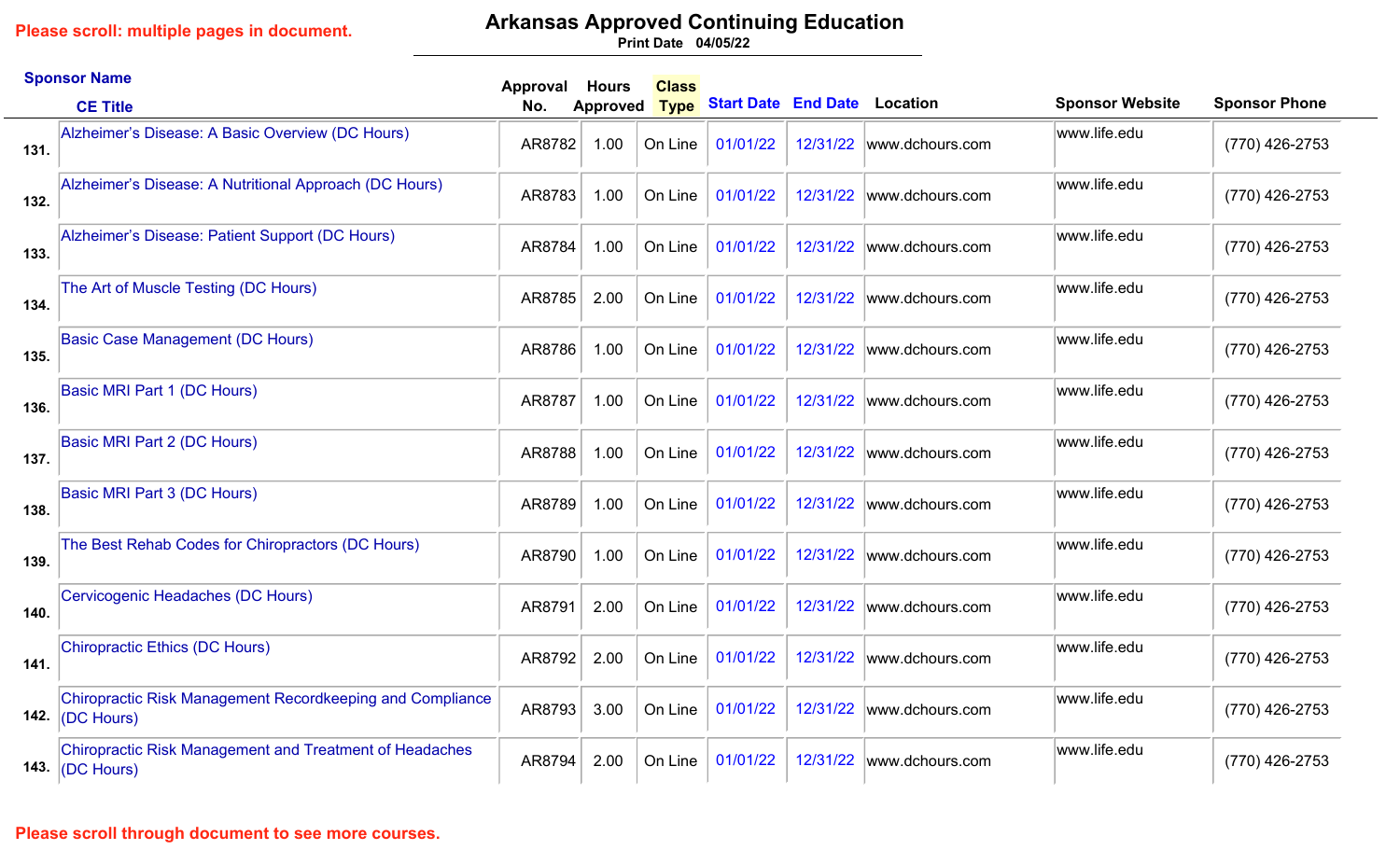## **Arkansas Approved Continuing Education**

**04/05/22 Print Date**

|      | <b>Sponsor Name</b>                                                                                         | Approval | <b>Hours</b>    | <b>Class</b> |                                     |          |                          |                        |                      |
|------|-------------------------------------------------------------------------------------------------------------|----------|-----------------|--------------|-------------------------------------|----------|--------------------------|------------------------|----------------------|
|      | <b>CE Title</b>                                                                                             | No.      | <b>Approved</b> | <b>Type</b>  | <b>Start Date End Date Location</b> |          |                          | <b>Sponsor Website</b> | <b>Sponsor Phone</b> |
| 144. | Communicable Diseases-OSHA Standards (DC Hours)                                                             | AR8795   | 1.00            | On Line      | 01/01/22                            | 12/31/22 | www.dchours.com          | www.life.edu           | (770) 426-2753       |
| 145. | Conditions of the Disc Part 1 (DC Hours)                                                                    | AR8796   | 1.00            | On Line      | 01/01/22                            | 12/31/22 | www.dchours.com          | www.life.edu           | (770) 426-2753       |
| 146. | Conditions of the Disc Part 2 (DC Hours)                                                                    | AR8797   | 1.00            | On Line      | 01/01/22                            | 12/31/22 | www.dchours.com          | www.life.edu           | (770) 426-2753       |
| 147. | Conditions of the Disc Part 3 (DC Hours)                                                                    | AR8798   | 1.00            | On Line      | 01/01/22                            |          | 12/31/22 www.dchours.com | www.life.edu           | (770) 426-2753       |
| 148. | The Consequences of Dysbiosis (DC Hours)                                                                    | AR8799   | 1.00            | On Line      | 01/01/22                            | 12/31/22 | www.dchours.com          | www.life.edu           | (770) 426-2753       |
| 149. | The Consequences of Leaky Gut Syndrome (DC Hours)                                                           | AR8800   | 1.00            | On Line      | 01/01/22                            | 12/31/22 | www.dchours.com          | www.life.edu           | (770) 426-2753       |
| 150. | <b>Cultural Diversity and Competancy (DC Hours)</b>                                                         | AR8801   | 1.00            | On Line      | 01/01/22                            | 12/31/22 | www.dchours.com          | www.life.edu           | (770) 426-2753       |
| 151. | Digestion and Absorption (DC Hours)                                                                         | AR8802   | 1.00            | On Line      | 01/01/22                            |          | 12/31/22 www.dchours.com | www.life.edu           | (770) 426-2753       |
| 152. | Documentation (DC Hours)                                                                                    | AR8803   | 2.00            | On Line      | 01/01/22                            | 12/31/22 | www.dchours.com          | www.life.edu           | (770) 426-2753       |
| 153. | The Documentation of Medical Necessity (DC Hours)                                                           | AR8804   | 1.00            | On Line      | 01/01/22                            | 12/31/22 | www.dchours.com          | www.life.edu           | (770) 426-2753       |
| 154. | <b>EEG Neurofeedback: Understanding Complimentary, Non-Drug</b><br><b>Treatment Alternatives (DC Hours)</b> | AR8805   | 1.00            | On Line      | 01/01/22                            | 12/31/22 | www.dchours.com          | www.life.edu           | (770) 426-2753       |
| 155. | Epigenetics and Chiropractic (DC Hours)                                                                     | AR8806   | 1.00            | On Line      | 01/01/22                            | 12/31/22 | www.dchours.com          | www.life.edu           | (770) 426-2753       |
| 156. | <b>Essential Oils for Pregnancy (DC Hours)</b>                                                              | AR8807   | 1.00            | On Line      | 01/01/22                            | 12/31/22 | www.dchours.com          | www.life.edu           | (770) 426-2753       |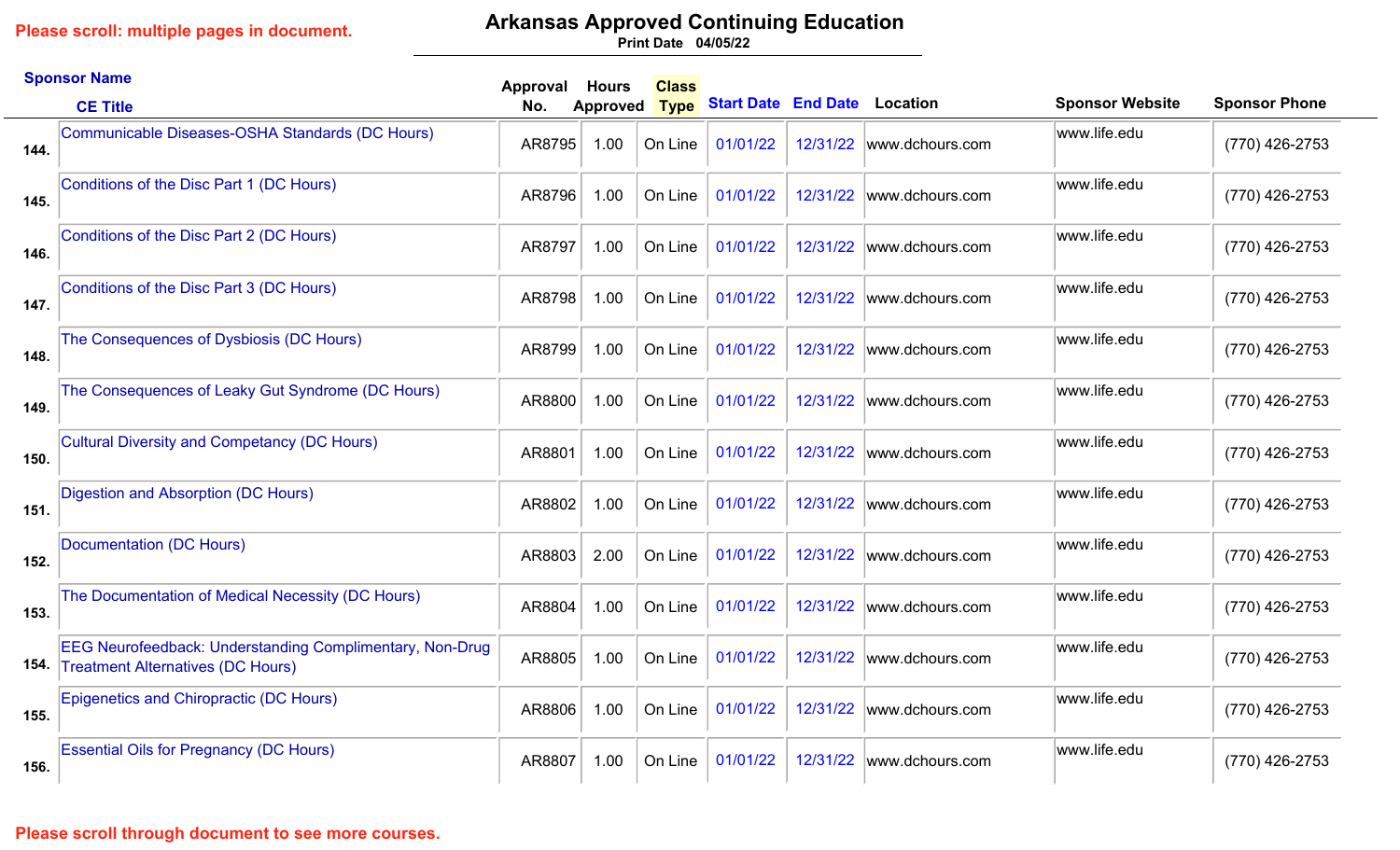## **Arkansas Approved Continuing Education**

**04/05/22 Print Date**

|      | <b>Sponsor Name</b>                                                                     | Approval | <b>Hours</b>    | <b>Class</b> |                            |          |                     |                        |                      |
|------|-----------------------------------------------------------------------------------------|----------|-----------------|--------------|----------------------------|----------|---------------------|------------------------|----------------------|
|      | <b>CE Title</b>                                                                         | No.      | <b>Approved</b> | <b>Type</b>  | <b>Start Date End Date</b> |          | Location            | <b>Sponsor Website</b> | <b>Sponsor Phone</b> |
| 157. | Food and Inflammation (DC Hours)                                                        | AR8808   | 1.00            | On Line      | 01/01/22                   | 12/31/22 | www.dchours.com     | www.life.edu           | (770) 426-2753       |
| 158. | <b>Got Documentation 201-204</b>                                                        | AR8809   | 12.00           | On Line      | 01/01/22                   | 12/31/22 | www.chirocredit.com | www.bridgeport.edu     | (203) 576-4880       |
| 159. | <b>Laser 213-217</b>                                                                    | AR8810   | 25.00           | On Line      | 01/01/22                   | 12/31/22 | www.chirocredit.com | www.bridgeport.edu     | (203) 576-4880       |
| 160. | Accredited Training for the National Registry of Certified<br>Medical Examiners 301-304 | AR8811   | 12.00           | On Line      | 01/01/22                   | 12/31/22 | www.chirocredit.com | www.bridgeport.edu     | (203) 576-4880       |
| 161. | Biomechanics 226-231                                                                    | AR8812   | 6.00            | On Line      | 01/01/22                   | 12/31/22 | www.chirocredit.com | www.bridgeport.edu     | (203) 576-4880       |
| 162. | <b>FAA BasicMed Physician Training</b>                                                  | AR8813   | 2.00            | On Line      | 01/01/22                   | 12/31/22 | www.chirocredit.com | www.bridgeport.edu     | (203) 576-4880       |
| 163. | <b>Functional Medicine and Nutrition Virtual Classroom 201-215</b>                      | AR8814   | 33.00           | On Line      | 01/01/22                   | 12/31/22 | www.chirocredit.com | www.bridgeport.edu     | (203) 576-4880       |
| 164. | <b>Management of Common Conditions 242</b>                                              | AR8815   | 1.00            | On Line      | 01/01/22                   | 12/31/22 | www.chirocredit.com | www.bridgeport.edu     | (203) 576-4880       |
| 165. | Pain 200-201                                                                            | AR8816   | 13.00           | On Line      | 01/01/22                   | 12/31/22 | www.chirocredit.com | www.bridgeport.edu     | (203) 576-4880       |
| 166. | Personal Injury 201-202                                                                 | AR8817   | 4.00            | On Line      | 01/01/22                   | 12/31/22 | www.chirocredit.com | www.bridgeport.edu     | (203) 576-4880       |
| 167. | <b>Physical Therapy 101</b>                                                             | AR8818   | 1.00            | On Line      | 01/01/22                   | 12/31/22 | www.chirocredit.com | www.bridgeport.edu     | (203) 576-4880       |
| 168. | Sports Medicine 112-113                                                                 | AR8819   | 4.00            | On Line      | 01/01/22                   | 12/31/22 | www.chirocredit.com | www.bridgeport.edu     | (203) 576-4880       |
| 169. | <b>Women's Health 203</b>                                                               | AR8820   | 3.00            | On Line      | 01/01/22                   | 12/31/22 | www.chirocredit.com | www.bridgeport.edu     | (203) 576-4880       |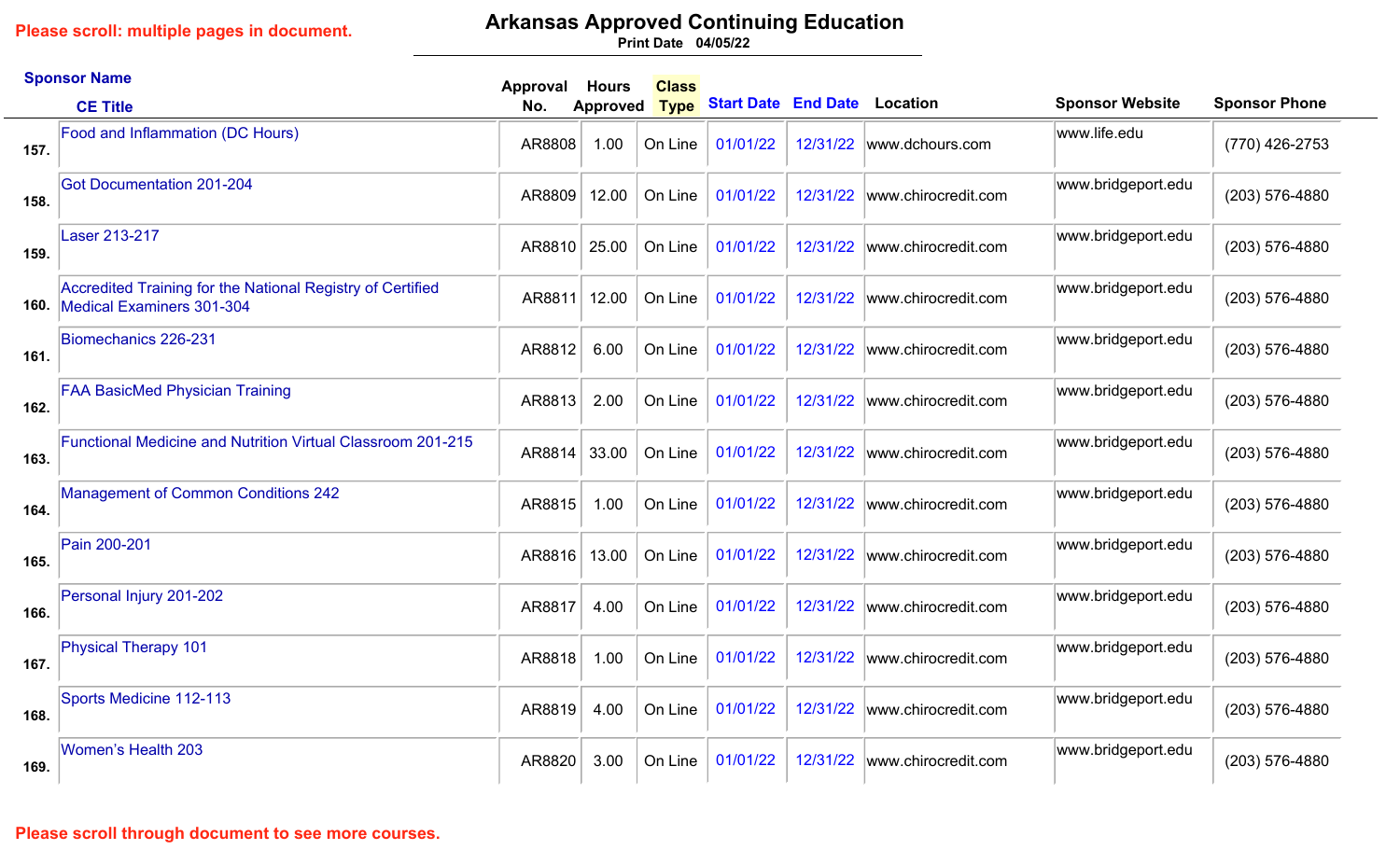# **Arkansas Approved Continuing Education**

**04/05/22 Print Date**

|      | <b>Sponsor Name</b>                                                                         | Approval | <b>Hours</b> | <b>Class</b> |                                     |          |                              |                        |                      |
|------|---------------------------------------------------------------------------------------------|----------|--------------|--------------|-------------------------------------|----------|------------------------------|------------------------|----------------------|
|      | <b>CE Title</b>                                                                             | No.      | Approved     | <b>Type</b>  | <b>Start Date End Date Location</b> |          |                              | <b>Sponsor Website</b> | <b>Sponsor Phone</b> |
| 170. | <b>Xray 179-186</b>                                                                         | AR8821   | 9.00         | On Line      | 01/01/22                            |          | 12/31/22 www.chirocredit.com | www.bridgeport.edu     | (203) 576-4880       |
| 171. | <b>Drugs and Supplements Part 1</b>                                                         | AR8822   | 3.00         | On Line      | 01/01/22                            | 12/31/22 | www.dchours.com              | www.life.edu           | (770) 426-2753       |
| 172. | Drugs and Supplements Part 2                                                                | AR8823   | 3.00         | On Line      | 01/01/22                            | 12/31/22 | www.dchours.com              | www.life.edu           | (770) 426-2753       |
| 173. | <b>Evaluation and Management of Low Back Conditions Part 1</b>                              | AR8824   | 2.00         | On Line      | 01/01/22                            | 12/31/22 | www.dchours.com              | www.life.edu           | (770) 426-2753       |
| 174. | <b>Evaluation and Management of Low Back Conditions Part 2</b>                              | AR8825   | 2.00         | On Line      | 01/01/22                            | 12/31/22 | www.dchours.com              | www.life.edu           | (770) 426-2753       |
| 175. | <b>Evaluation and Management of Low Back Conditions Part 3</b>                              | AR8826   | 2.00         | On Line      | 01/01/22                            | 12/31/22 | www.dchours.com              | www.life.edu           | (770) 426-2753       |
| 176. | Evaluation and Treatment of Inhibited and Hypertonic Muscle                                 | AR8827   | 2.00         | On Line      | 01/01/22                            | 12/31/22 | www.dchours.com              | www.life.edu           | (770) 426-2753       |
| 177. | <b>Function Based Care Part 1</b>                                                           | AR8828   | 1.00         | On Line      | 01/01/22                            | 12/31/22 | www.dchours.com              | www.life.edu           | (770) 426-2753       |
| 178. | <b>Function Based Care Part 2</b>                                                           | AR8829   | 1.00         | On Line      | 01/01/22                            | 12/31/22 | www.dchours.com              | www.life.edu           | (770) 426-2753       |
| 179. | <b>Healthcare Compliance</b>                                                                | AR8830   | 2.00         | On Line      | 01/01/22                            | 12/31/22 | www.dchours.com              | www.life.edu           | (770) 426-2753       |
| 180. | Instrument Assisted Soft Tissue Manipulation Part 1: Introduction                           | AR8831   | 1.00         | On Line      | 01/01/22                            | 12/31/22 | www.dchours.com              | www.life.edu           | (770) 426-2753       |
|      | Instrument Assisted Soft Tissue Manipulation Part 2: Spine and<br>181. $ P_{\text{elvis}} $ | AR8832   | 1.00         | On Line      | 01/01/22                            | 12/31/22 | www.dchours.com              | www.life.edu           | (770) 426-2753       |
| 182. | Instrument Assisted Soft Tissue Manipulation Part 3: Upper<br>Extremities                   | AR8833   | 1.00         | On Line      | 01/01/22                            | 12/31/22 | www.dchours.com              | www.life.edu           | (770) 426-2753       |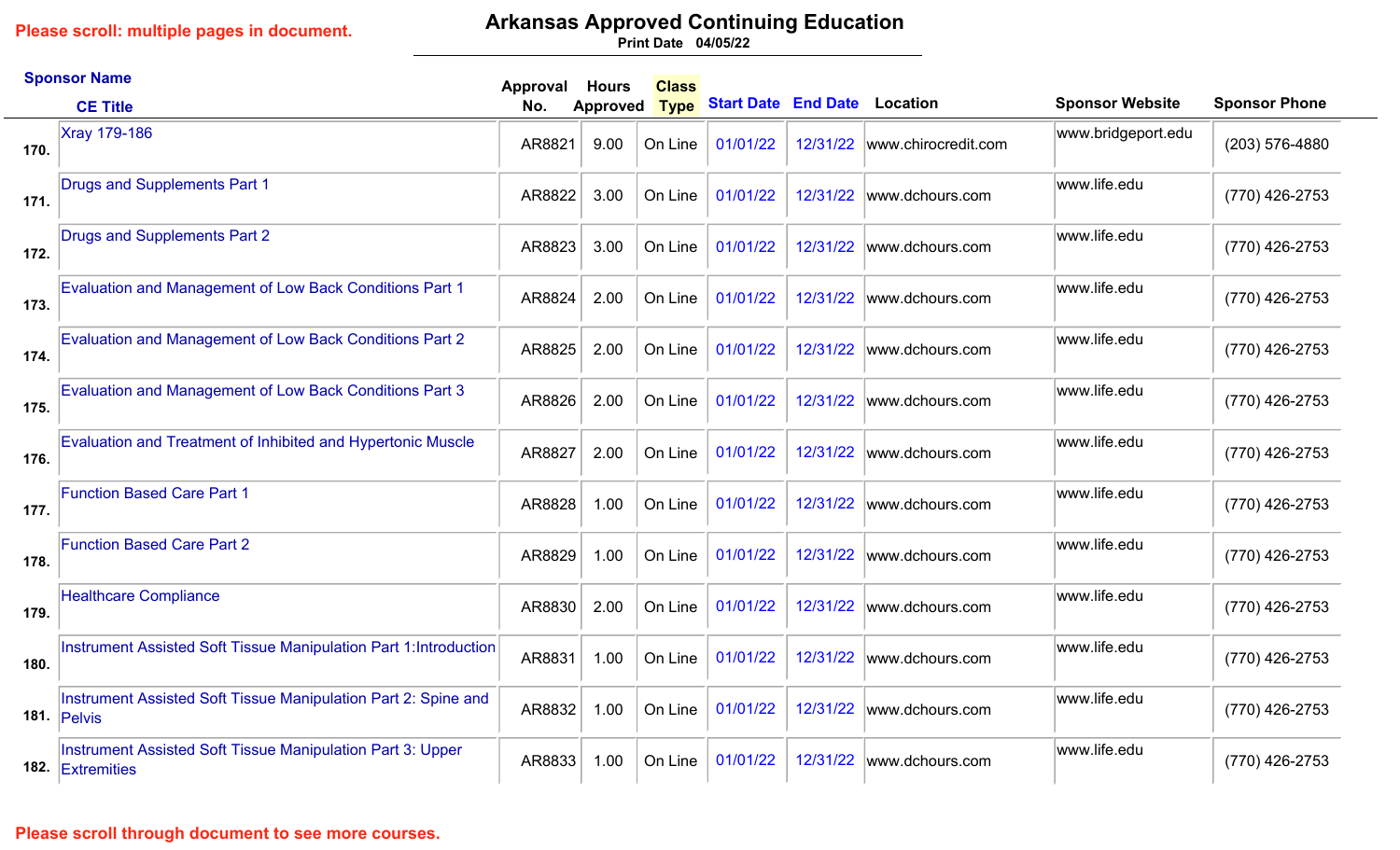## **Arkansas Approved Continuing Education**

**04/05/22 Print Date**

|      | <b>Sponsor Name</b>                                                            | Approval | <b>Hours</b>    | <b>Class</b> |                                     |          |                           |                        |                      |
|------|--------------------------------------------------------------------------------|----------|-----------------|--------------|-------------------------------------|----------|---------------------------|------------------------|----------------------|
|      | <b>CE Title</b>                                                                | No.      | <b>Approved</b> | <b>Type</b>  | <b>Start Date End Date Location</b> |          |                           | <b>Sponsor Website</b> | <b>Sponsor Phone</b> |
|      | Instrument Assisted Soft Tissue Manipulation Part 4: Lower<br>183. Extremities | AR8834   | 1.00            | On Line      | 01/01/22                            |          | 12/31/22 www.dchours.com  | www.life.edu           | (770) 426-2753       |
| 184. | <b>Insurance Coding</b>                                                        | AR8835   | 2.00            | On Line      | 01/01/22                            | 12/31/22 | www.dchours.com           | www.life.edu           | (770) 426-2753       |
| 185. | An Introduction to Communicable Diseases                                       | AR8836   | 2.00            | On Line      | 01/01/22                            | 12/31/22 | www.dchours.com           | www.life.edu           | (770) 426-2753       |
| 186. | Laser Part 1: Class 4 Laser Therapy Neuropathy and Opioids                     | AR8837   | 1.00            | On Line      | 01/01/22                            |          | 12/31/22 www.dchours.com  | www.life.edu           | (770) 426-2753       |
|      | Laser Part 2: Class 4 Laser Therapy Safety and Risk<br>187. Management         | AR8838   | 1.00            | On Line      | 01/01/22                            | 12/31/22 | www.dchours.com           | www.life.edu           | (770) 426-2753       |
| 188. | Laser Part 3: Class 4 Laser Therapy Science and Physiology                     | AR8839   | 1.00            | On Line      | 01/01/22                            | 12/31/22 | www.dchours.com           | www.life.edu           | (770) 426-2753       |
| 189. | Laser Part 4: Photobiomodulation-A Review of the Studies                       | AR8840   | 1.00            | On Line      | 01/01/22                            |          | 12/31/22  www.dchours.com | www.life.edu           | (770) 426-2753       |
| 190. | Low Tech Office Rehab for Posture Correction                                   | AR8841   | 2.00            | On Line      | 01/01/22                            |          | 12/31/22 www.dchours.com  | www.life.edu           | (770) 426-2753       |
| 191. | <b>Migraine Headache</b>                                                       | AR8842   | 2.00            | On Line      | 01/01/22                            | 12/31/22 | www.dchours.com           | www.life.edu           | (770) 426-2753       |
| 192. | Neuroimmunology Part 1                                                         | AR8843   | 1.00            | On Line      | 01/01/22                            | 12/31/22 | www.dchours.com           | www.life.edu           | (770) 426-2753       |
| 193. | Neuroimmunology and Vaccines Part 2                                            | AR8844   | 1.00            | On Line      | 01/01/22                            | 12/31/22 | www.dchours.com           | www.life.edu           | (770) 426-2753       |
| 194. | Neuroimmunology and Vaccines Part 3                                            | AR8845   | 1.00            | On Line      | 01/01/22                            |          | 12/31/22  www.dchours.com | www.life.edu           | (770) 426-2753       |
| 195. | Neuroimmunology and Vaccines Part 4                                            | AR8846   | 1.00            | On Line      | 01/01/22                            | 12/31/22 | www.dchours.com           | www.life.edu           | (770) 426-2753       |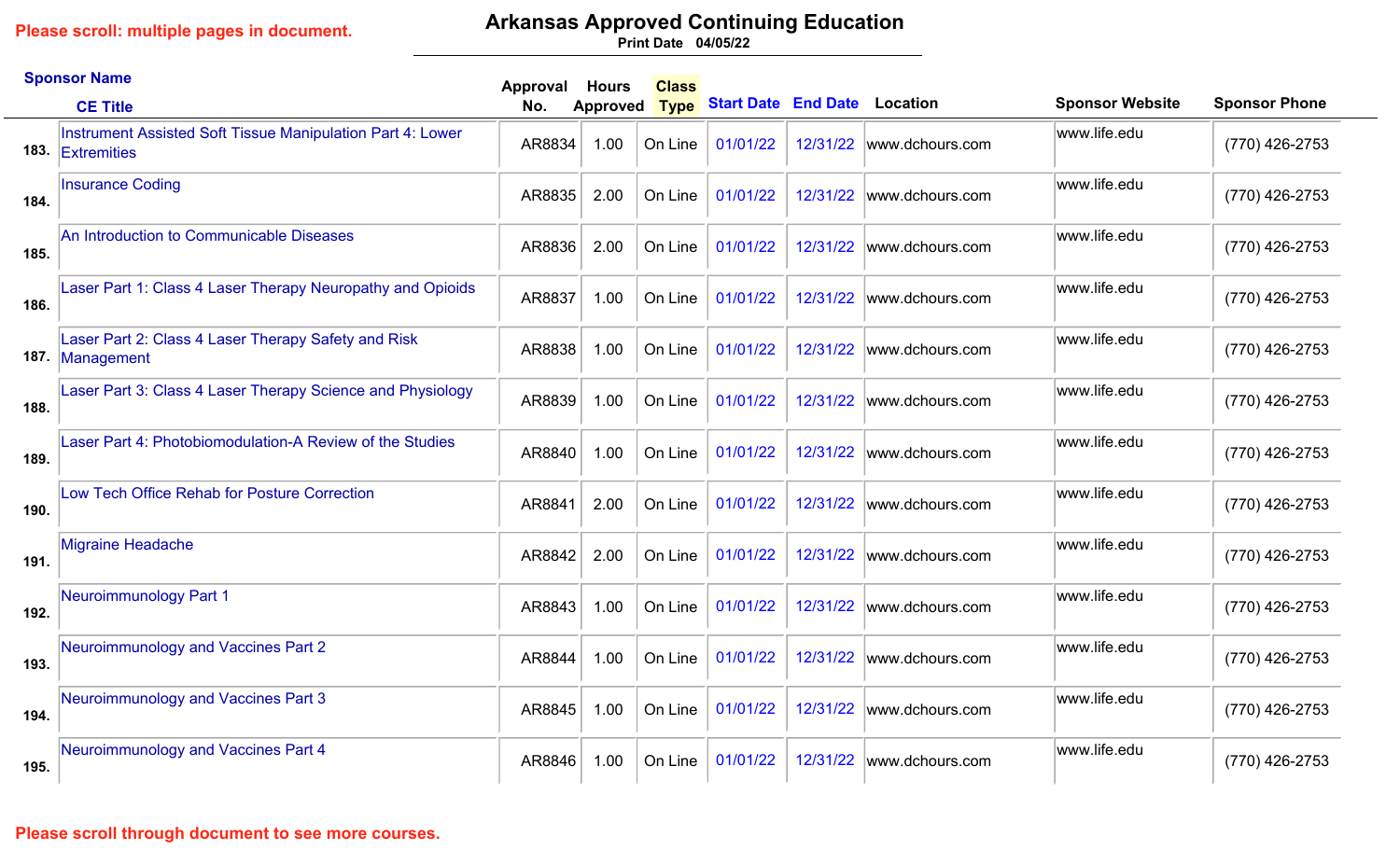### **Arkansas Approved Continuing Education**

**04/05/22 Print Date**

|      | <b>Sponsor Name</b>                                                                | Approval | <b>Hours</b>    | <b>Class</b> |                                     |          |                           |                        |                      |
|------|------------------------------------------------------------------------------------|----------|-----------------|--------------|-------------------------------------|----------|---------------------------|------------------------|----------------------|
|      | <b>CE Title</b>                                                                    | No.      | <b>Approved</b> | <b>Type</b>  | <b>Start Date End Date Location</b> |          |                           | <b>Sponsor Website</b> | <b>Sponsor Phone</b> |
| 196. | Neuroimmunology and Vaccines Part 5                                                | AR8847   | 1.00            | On Line      | 01/01/22                            |          | 12/31/22 www.dchours.com  | www.life.edu           | (770) 426-2753       |
| 197. | Neuroimmunology and Vaccines Part 6                                                | AR8848   | 1.00            | On Line      | 01/01/22                            | 12/31/22 | www.dchours.com           | www.life.edu           | (770) 426-2753       |
| 198. | Neuroimmunology and Vaccines Part 7                                                | AR8849   | 1.00            | On Line      | 01/01/22                            | 12/31/22 | www.dchours.com           | www.life.edu           | (770) 426-2753       |
| 199. | Neuroimmunology and Vaccines Part 8                                                | AR8850   | 1.00            | On Line      | 01/01/22                            | 12/31/22 | www.dchours.com           | www.life.edu           | (770) 426-2753       |
| 200. | Neuroimmunology and Vaccines Part 9                                                | AR8851   | 1.00            | On Line      | 01/01/22                            | 12/31/22 | www.dchours.com           | www.life.edu           | (770) 426-2753       |
| 201. | Neuroimmunology and Vaccines Part 10                                               | AR8852   | 1.00            | On Line      | 01/01/22                            | 12/31/22 | www.dchours.com           | www.life.edu           | (770) 426-2753       |
| 202. | Neuroimmunology and Vaccines Part 11                                               | AR8853   | 1.00            | On Line      | 01/01/22                            |          | 12/31/22 www.dchours.com  | www.life.edu           | (770) 426-2753       |
| 203. | Neuroimmunology and Vaccines Part 12                                               | AR8854   | 1.00            | On Line      | 01/01/22                            | 12/31/22 | www.dchours.com           | www.life.edu           | (770) 426-2753       |
| 204. | The Neurology of Pain                                                              | AR8855   | 1.00            | On Line      | 01/01/22                            |          | 12/31/22  www.dchours.com | www.life.edu           | (770) 426-2753       |
| 205. | Neuroplasticity Part 1: A Basic Overview                                           | AR8856   | 1.00            | On Line      | 01/01/22                            | 12/31/22 | www.dchours.com           | www.life.edu           | (770) 426-2753       |
| 206. | Neuroplasticity Part 2: Brainwaves are a Window to the Brain                       | AR8857   | 1.00            | On Line      | 01/01/22                            | 12/31/22 | www.dchours.com           | www.life.edu           | (770) 426-2753       |
| 207. | Neuroplasticity Part 3: The Importance of Sleep                                    | AR8858   | 1.00            | On Line      | 01/01/22                            |          | 12/31/22  www.dchours.com | www.life.edu           | (770) 426-2753       |
|      | Neuroplasticity Part 4: The Effects of Subluxation and Stress on<br>208. the Brain | AR8859   | 1.00            | On Line      | 01/01/22                            | 12/31/22 | www.dchours.com           | www.life.edu           | (770) 426-2753       |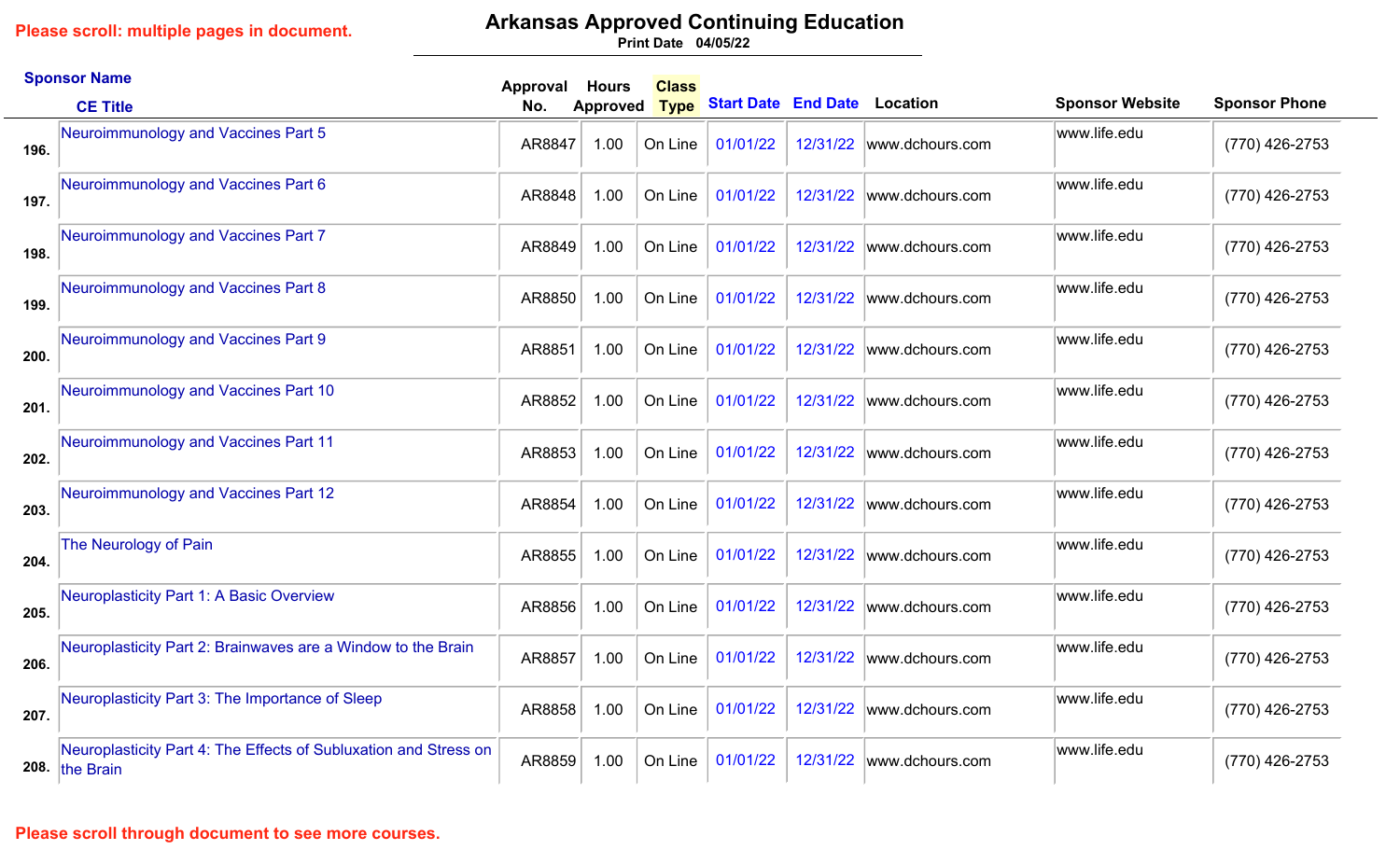## **Arkansas Approved Continuing Education**

**04/05/22 Print Date**

|      | <b>Sponsor Name</b>                                                                               | Approval | <b>Hours</b>    | <b>Class</b> |                                     |          |                           |                        |                      |
|------|---------------------------------------------------------------------------------------------------|----------|-----------------|--------------|-------------------------------------|----------|---------------------------|------------------------|----------------------|
|      | <b>CE Title</b>                                                                                   | No.      | <b>Approved</b> | <b>Type</b>  | <b>Start Date End Date Location</b> |          |                           | <b>Sponsor Website</b> | <b>Sponsor Phone</b> |
| 209. | Nutritional Approach to Osteoarthritis                                                            | AR8860   | 1.00            | On Line      | 01/01/22                            |          | 12/31/22 www.dchours.com  | www.life.edu           | (770) 426-2753       |
| 210. | Nutritional Management of Arthritic Conditions                                                    | AR8861   | 2.00            | On Line      | 01/01/22                            |          | 12/31/22 www.dchours.com  | www.life.edu           | (770) 426-2753       |
| 211. | Nutritional Psychology: Anxiety                                                                   | AR8862   | 2.00            | On Line      | 01/01/22                            | 12/31/22 | www.dchours.com           | www.life.edu           | (770) 426-2753       |
| 212. | <b>Nutritional Therapy and Anti-Aging Part 1</b>                                                  | AR8863   | 2.00            | On Line      | 01/01/22                            |          | 12/31/22 www.dchours.com  | www.life.edu           | (770) 426-2753       |
| 213. | Nutritional Therapy and Anti-Aging Part 2                                                         | AR8864   | 2.00            | On Line      | 01/01/22                            | 12/31/22 | www.dchours.com           | www.life.edu           | (770) 426-2753       |
| 214. | <b>Passive Care Modalities Part 1</b>                                                             | AR8865   | 1.00            | On Line      | 01/01/22                            | 12/31/22 | www.dchours.com           | www.life.edu           | (770) 426-2753       |
| 215. | <b>Passive Care Modalities Part 2</b>                                                             | AR8866   | 1.00            | On Line      | 01/01/22                            | 12/31/22 | www.dchours.com           | www.life.edu           | (770) 426-2753       |
| 216. | <b>Post Traumatic Headaches</b>                                                                   | AR8867   | 2.00            | On Line      | 01/01/22                            |          | 12/31/22 www.dchours.com  | www.life.edu           | (770) 426-2753       |
| 217. | <b>Professional Boundaries</b>                                                                    | AR8868   | 1.00            | On Line      | 01/01/22                            |          | 12/31/22  www.dchours.com | www.life.edu           | (770) 426-2753       |
| 218. | <b>Radiculopathy: Patient Assessment</b>                                                          | AR8869   | 1.00            | On Line      | 01/01/22                            |          | 12/31/22 www.dchours.com  | www.life.edu           | (770) 426-2753       |
| 219. | <b>Radiology Rounds</b>                                                                           | AR8870   | 1.00            | On Line      | 01/01/22                            | 12/31/22 | www.dchours.com           | www.life.edu           | (770) 426-2753       |
|      | Relevant Rehab: Chronic Low Back Pain: A Multimodal<br>220. Approach of Active Care Part 1        | AR8871   | 2.00            | On Line      | 01/01/22                            | 12/31/22 | www.dchours.com           | www.life.edu           | (770) 426-2753       |
|      | <b>Relevant Rehab: Chronic Low Back Pain: A Multimodal</b><br>221. Approach of Active Care Part 2 | AR8872   | 2.00            | On Line      | 01/01/22                            |          | 12/31/22 www.dchours.com  | www.life.edu           | (770) 426-2753       |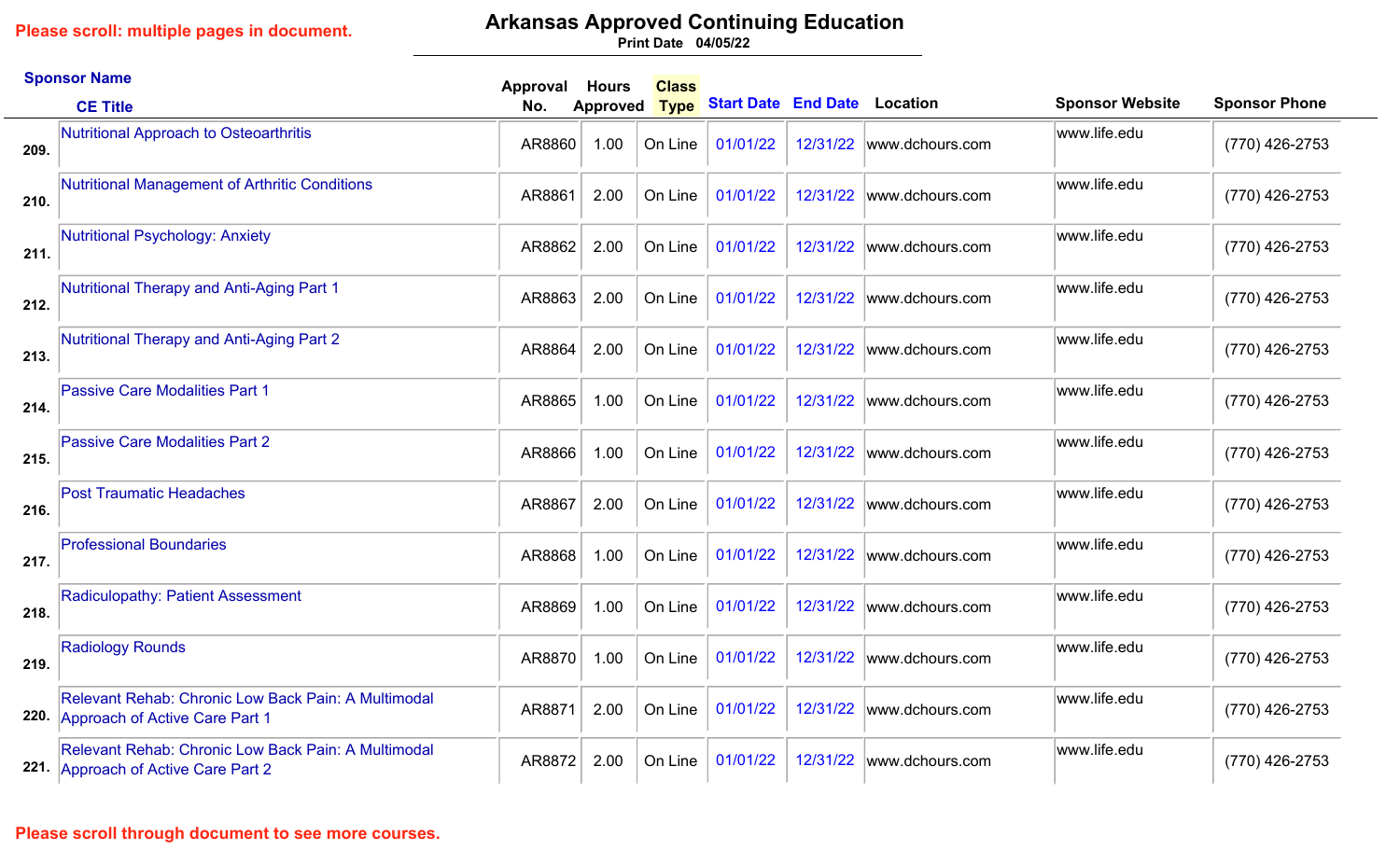# **Arkansas Approved Continuing Education**

**04/05/22 Print Date**

|      | <b>Sponsor Name</b>                                                                                             | Approval | <b>Hours</b>    | <b>Class</b> |                                     |          |                          |                        |                      |
|------|-----------------------------------------------------------------------------------------------------------------|----------|-----------------|--------------|-------------------------------------|----------|--------------------------|------------------------|----------------------|
|      | <b>CE Title</b>                                                                                                 | No.      | <b>Approved</b> | <b>Type</b>  | <b>Start Date End Date Location</b> |          |                          | <b>Sponsor Website</b> | <b>Sponsor Phone</b> |
| 222. | Relevant Rehab: Chronic Low Back Pain: A Multimodal<br>Approach of Active Care Part 3                           | AR8873   | 2.00            | On Line      | 01/01/22                            |          | 12/31/22 www.dchours.com | www.life.edu           | (770) 426-2753       |
| 223. | <b>Sexual Boundaries</b>                                                                                        | AR8874   | 2.00            | On Line      | 01/01/22                            |          | 12/31/22 www.dchours.com | www.life.edu           | $(770)$ 426-2753     |
| 224. | Sleep: How to Assess and Reset the Diurnal Rhythm                                                               | AR8875   | 1.00            | On Line      | 01/01/22                            | 12/31/22 | www.dchours.com          | www.life.edu           | (770) 426-2753       |
| 225. | <b>Spinal Decompression</b>                                                                                     | AR8876   | 1.00            | On Line      | 01/01/22                            | 12/31/22 | www.dchours.com          | www.life.edu           | (770) 426-2753       |
| 226. | <b>Spinal Pain Syndromes</b>                                                                                    | AR8877   | 1.00            | On Line      | 01/01/22                            | 12/31/22 | www.dchours.             | www.life.edu           | (770) 426-2753       |
| 227. | <b>Stress</b>                                                                                                   | AR8878   | 2.00            | On Line      | 01/01/22                            | 12/31/22 | www.dchours.com          | www.life.edu           | (770) 426-2753       |
| 228. | <b>Tension Type Headaches</b>                                                                                   | AR8879   | 2.00            | On Line      | 01/01/22                            | 12/31/22 | www.dchours.com          | www.life.edu           | (770) 426-2753       |
| 229. | <b>Trigger Point Therapy</b>                                                                                    | AR8880   | 2.00            | On Line      | 01/01/22                            | 12/31/22 | www.dchours.com          | www.life.edu           | (770) 426-2753       |
| 230. | <b>The Truth About Gluten</b>                                                                                   | AR8881   | 1.00            | On Line      | 01/01/22                            | 12/31/22 | www.dchours.com          | www.life.edu           | (770) 426-2753       |
| 231. | <b>Understanding Whiplash Part 1</b>                                                                            | AR8882   | 2.00            | On Line      | 01/01/22                            | 12/31/22 | www.dchours.com          | www.life.edu           | (770) 426-2753       |
| 232. | <b>Understanding Whiplaash Part 2</b>                                                                           | AR8883   | 2.00            | On Line      | 01/01/22                            | 12/31/22 | www.dchours.com          | www.life.edu           | $(770)$ 426-2753     |
| 233. | <b>Vitamins and Minerals for Optimal Health</b>                                                                 | AR8884   | 1.00            | On Line      | 01/01/22                            | 12/31/22 | www.dchours.com          | www.life.edu           | (770) 426-2753       |
|      | Why is America So Sick Today? The Negative Effects of<br>234. Societal Changes on Brain Development and How the | AR8885   | 2.00            | On Line      | 01/01/22                            |          | 12/31/22 www.dchours.com | www.life.edu           | (770) 426-2753       |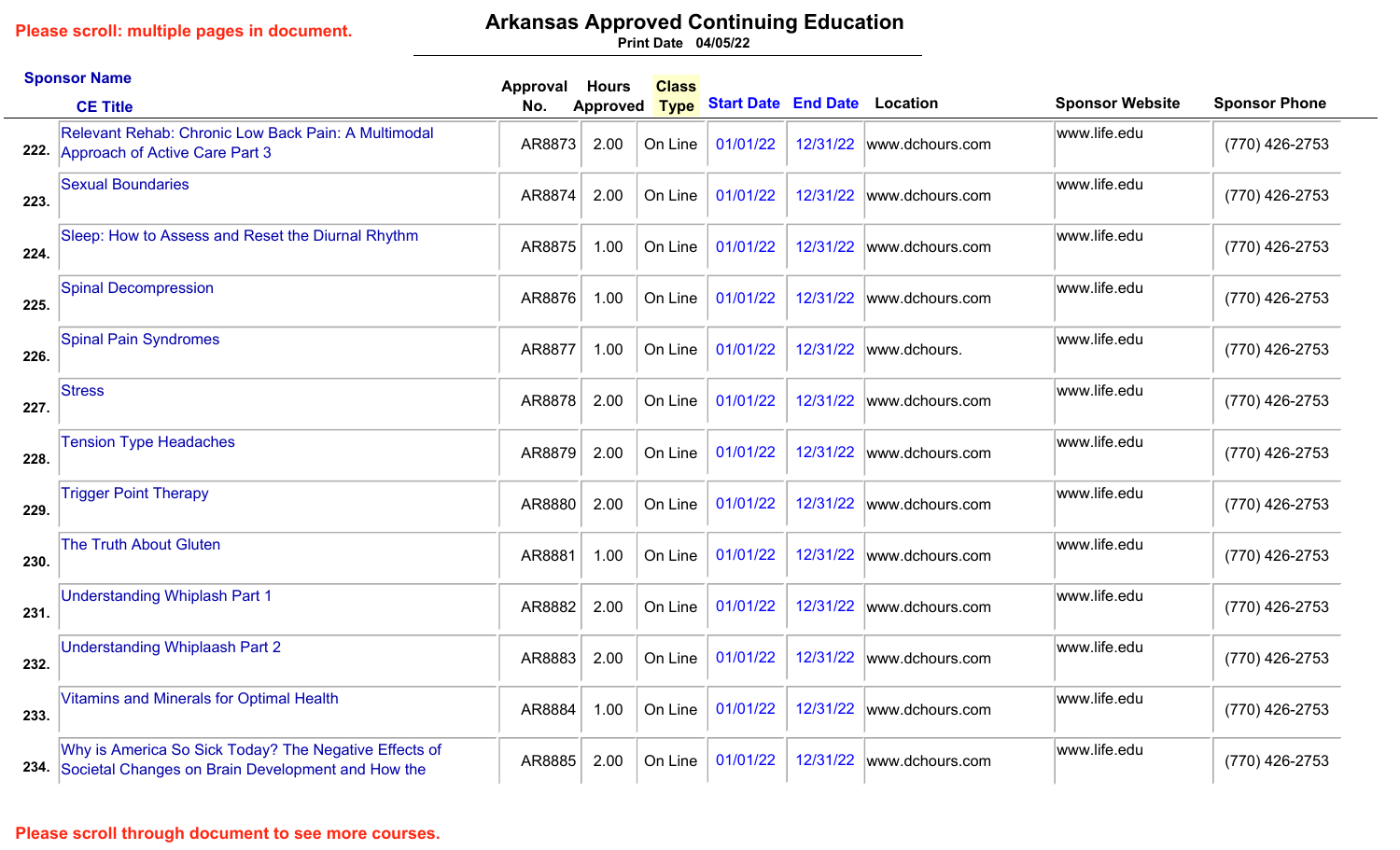# **Arkansas Approved Continuing Education**

**04/05/22 Print Date**

|      | <b>Sponsor Name</b>                                                                                             | Approval | <b>Hours</b>    | <b>Class</b> |                            |          |                                     |                        |                      |
|------|-----------------------------------------------------------------------------------------------------------------|----------|-----------------|--------------|----------------------------|----------|-------------------------------------|------------------------|----------------------|
|      | <b>CE Title</b>                                                                                                 | No.      | <b>Approved</b> | <b>Type</b>  | <b>Start Date End Date</b> |          | <b>Location</b>                     | <b>Sponsor Website</b> | <b>Sponsor Phone</b> |
|      | Why is America So Sick Today? The Negative Effects of<br>235. Societal Changes on Brain Development and How the | AR8886   | 2.00            | On Line      | 01/01/22                   | 12/31/22 | www.dchours.com                     | www.life.edu           | (770) 426-2753       |
|      | Why is America So Sick Today? The Negative Effects of<br>236. Societal Changes on Brain Development and How the | AR8887   | 2.00            | On Line      | 01/01/22                   | 12/31/22 | www.dchours.com                     | www.life.edu           | (770) 426-2753       |
| 237. | <b>Improving Patient Outcomes with Functional Blood Chemistry</b>                                               | AR8889   | 1.25            | On Line      | 01/01/22                   | 12/31/22 | https:<br>//parkersuccessacademy.   | www.parker.edu         | (800) 266-4723       |
| 238. | Precision Programming: A Person-Centered Approach                                                               | AR8890   | 2.00            | On Line      | 01/01/22                   | 12/31/22 | https:<br>//parkersuccessacademy.   | www.parker.edu         | (800) 266-4723       |
| 239. | <b>Applying Functional Medicine in Clinical Practice</b>                                                        | AR8631   | 32.25           | On Line      | 01/10/22                   | 04/11/22 | www.ifm.org                         | www.nwhealth.edu       | (952) 888-4777       |
| 240. | <b>Cultural Competency 206-209</b>                                                                              | AR8901   | 4.00            | On Line      | 01/12/22                   | 12/31/22 | www.ChiroCredit.com                 | www.bridgeport.edu     | (203) 576-4880       |
| 241. | <b>Pathobiomechanics and Documentation</b>                                                                      | AR8902   | 8.00            | On Line      | 01/12/22                   | 12/31/22 | www.teachdoctors.com                | www.cleveland.edu      | (913) 234-0681       |
| 242. | Primary Spine Care 10: Chiropractic Spine Management                                                            | AR8903   | 12.00           | On Line      | 01/12/22                   | 12/31/22 | www.teachdoctors.com                | www.cleveland.edu      | (913) 234-0681       |
| 243. | Spinal Trauma Pathology                                                                                         | AR8904   | 9.00            | On Line      | 01/12/22                   | 12/31/22 | www.university.<br>teachdoctors.com | www.cleveland.edu      | (913) 234-0681       |
| 244. | <b>Documentation Made Easy</b>                                                                                  | AR8905   | 3.00            | On Line      | 01/12/22                   | 12/31/22 | www.teachdoctors.com                | www.cleveland.edu      | (913) 234-0681       |
| 245. | <b>Orthopedic Testing</b>                                                                                       | AR8906   | 9.00            | On Line      | 01/12/22                   | 12/31/22 | www.university.<br>teachdoctors.com | www.cleveland.edu      | (913) 234-0681       |
| 246. | <b>Personal Injury Bootcamp</b>                                                                                 | AR8907   | 9.00            | On Line      | 01/12/22                   | 12/31/22 | www.university.<br>teachdoctors.com | www.cleveland.edu      | (913) 234-0681       |
| 247. | <b>MRI Spine Credentialing</b>                                                                                  | AR8908   | 25.00           | On Line      | 01/12/22                   | 12/31/22 | www.teachdoctors.com                | www.cleveland.edu      | (913) 234-0681       |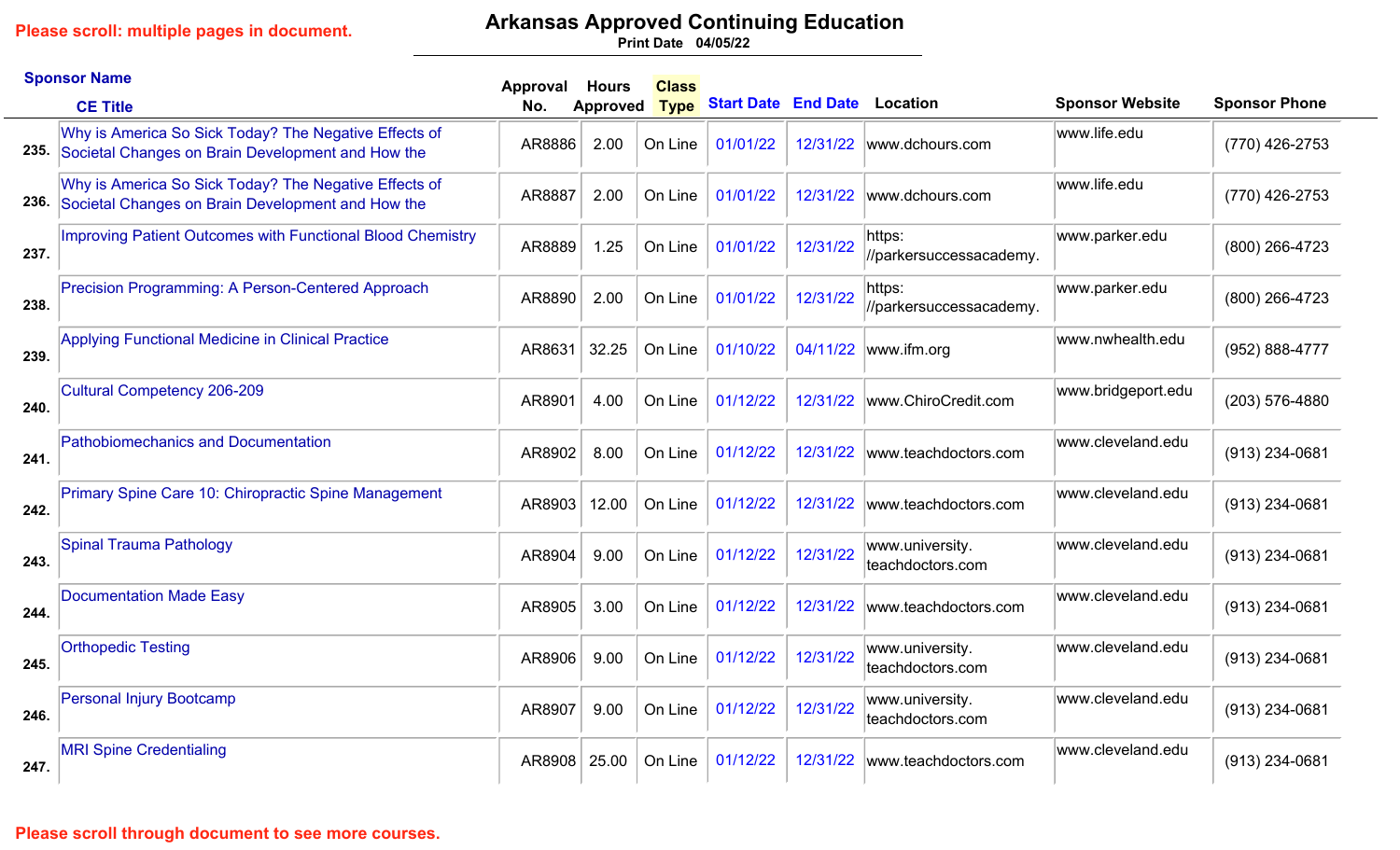## **Arkansas Approved Continuing Education**

**04/05/22 Print Date**

|      | <b>Sponsor Name</b>                                                                                                  | Approval | <b>Hours</b>    | <b>Class</b> |                            |          |                                     |                              |                      |
|------|----------------------------------------------------------------------------------------------------------------------|----------|-----------------|--------------|----------------------------|----------|-------------------------------------|------------------------------|----------------------|
|      | <b>CE Title</b>                                                                                                      | No.      | <b>Approved</b> | <b>Type</b>  | <b>Start Date End Date</b> |          | Location                            | <b>Sponsor Website</b>       | <b>Sponsor Phone</b> |
| 248. | <b>MRI Spine Interpretation BASICS</b>                                                                               | AR8909   | 3.00            | On Line      | 01/13/22                   | 12/31/22 | www.university.<br>teachdoctors.com | www.cleveland.edu            | (913) 234-0681       |
| 249. | <b>Spinal Biomechanical Engineering</b>                                                                              | AR8910   | 16.00           | On Line      | 01/13/22                   | 12/31/22 | www.teachdoctors.com                | www.cleveland.edu            | (913) 234-0681       |
| 250. | Patient Intake, History & Examination                                                                                | AR8911   | 2.00            | On Line      | 01/13/22                   | 12/31/22 | www.university.<br>teachdoctors.com | www.cleveland.edu            | (913) 234-0681       |
| 251. | Triaging the Trauma & Non-Trauma Patient                                                                             | AR8912   | 1.00            | On Line      | 01/13/22                   | 12/31/22 | www.university.<br>teachdoctors.com | www.cleveland.edu            | $(913)$ 234-0681     |
| 252. | Medical-Legal-Insurance Documentation: Colossus of the<br>Courtroom                                                  | AR8913   | 3.00            | On Line      | 01/13/22                   | 12/31/22 | www.university.<br>teachdoctors.com | www.cleveland.edu            | (913) 234-0681       |
| 253. | Palmer Online: Pain Guidelines: Function                                                                             | AR8918   | 1.00            | On Line      | 01/14/22                   | 12/31/22 | www.palmer.edu                      | www.palmerinstitute.<br>net  | (800) 452-5032       |
| 254. | Palmer Online: The Somatosensory Neuroplastic Effects of<br>Chiropractic Care and What the Research Says About Joint | AR8919   | 1.00            | On Line      | 01/14/22                   | 12/31/22 | www.palmer.edu                      | www.palmerinstitute.<br>∣net | (800) 452-5032       |
|      | Palmer Online: Chiropractic Care for Older Adults and<br>255. Hypertension                                           | AR8920   | 1.00            | On Line      | 01/14/22                   | 12/31/22 | www.palmer.edu                      | www.palmerinstitute.<br>∣net | (800) 452-5032       |
| 256. | Palmer Online: Guidelines to Pain Management                                                                         | AR8921   | 1.00            | On Line      | 01/14/22                   | 12/31/22 | www.palmer.edu                      | www.palmerinstitute.<br>∣net | (800) 452-5032       |
|      | Palmer Online: Risk Management-Concepts and<br>257. Considerations                                                   | AR8922   | 1.00            | On Line      | 01/14/22                   | 12/31/22 | www.palmer.edu                      | www.palmerinstitute.<br>∣net | (800) 452-5032       |
|      | Palmer Online: Why Does the Spine Dysfunction and What Are<br>258. the Consequences to Spinal Injury?                | AR8923   | 1.00            | On Line      | 01/14/22                   | 12/31/22 | www.palmer.edu                      | www.palmerinstitute.<br> net | (800) 452-5032       |
| 259. | <b>Palmer Online: Concussion Prevention</b>                                                                          | AR8924   | 1.00            | On Line      | 01/14/22                   | 12/31/22 | www.palmer.edu                      | www.palmerinstitute.<br>net  | (800) 452-5032       |
|      | Palmer Online: Chiropractic Care and Children's Developmental<br>260. Milestones, Cerebral Palsy, ADHD, and Autism   | AR8925   | 1.00            | On Line      | 01/14/22                   |          | 12/31/22  www.palmer.edu            | www.palmerinstitute.<br>∣net | (800) 452-5032       |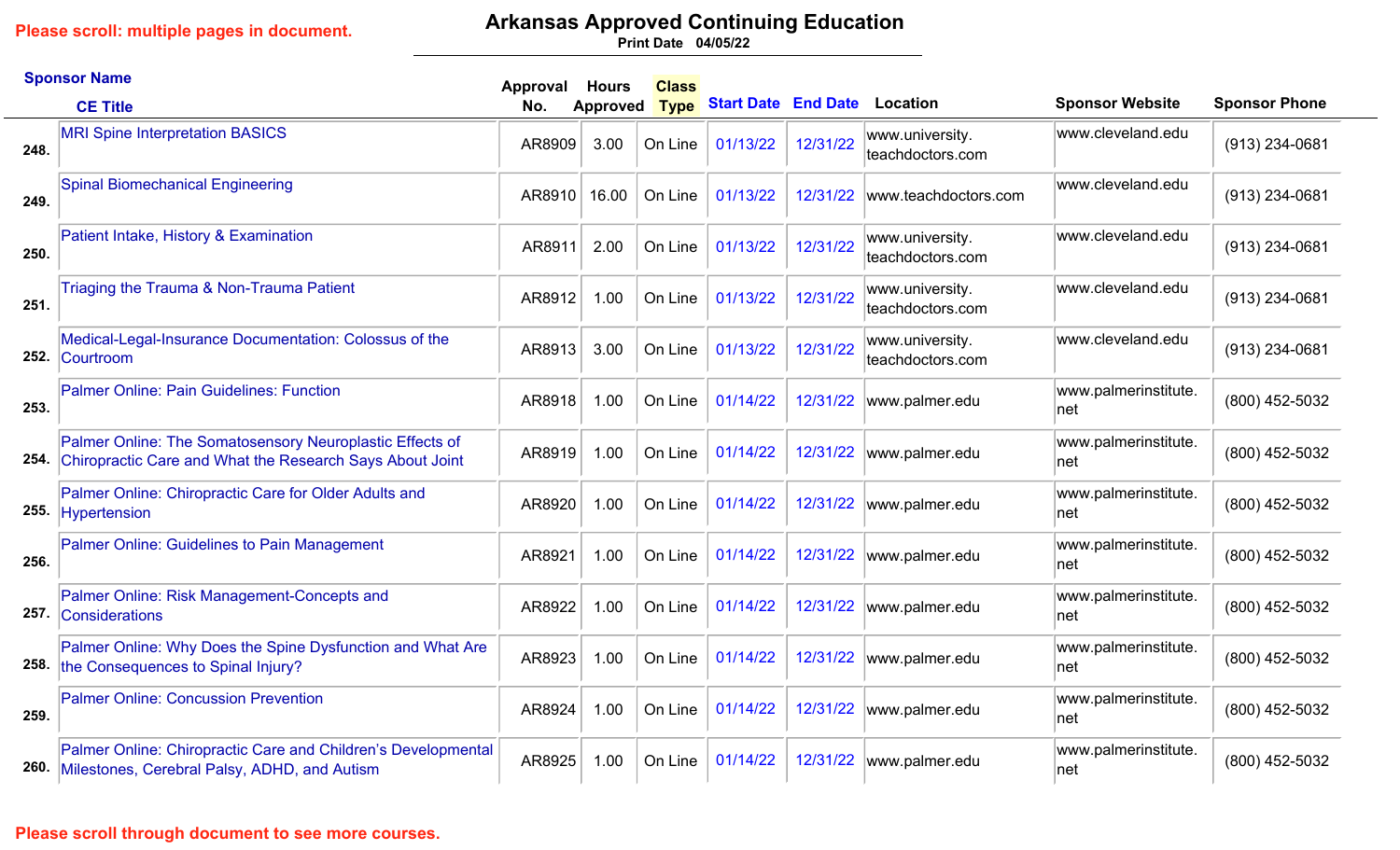# **Arkansas Approved Continuing Education**

**04/05/22 Print Date**

|      | <b>Sponsor Name</b>                                                                                        | Approval | <b>Hours</b> | <b>Class</b> |                            |          |                                                 |                              |                      |
|------|------------------------------------------------------------------------------------------------------------|----------|--------------|--------------|----------------------------|----------|-------------------------------------------------|------------------------------|----------------------|
|      | <b>CE Title</b>                                                                                            | No.      | Approved     | <b>Type</b>  | <b>Start Date End Date</b> |          | Location                                        | <b>Sponsor Website</b>       | <b>Sponsor Phone</b> |
|      | Palmer Online: Care Plans, Maintenance Care, and Reliability<br>261. of Methods for Detecting Subluxations | AR8926   | 1.00         | On Line      | 01/14/22                   |          | 12/31/22  www.palmer.edu                        | www.palmerinstitute.<br>net  | (800) 452-5032       |
|      | Palmer Online: A Contemporary Approach to Shoulder<br>262. Dysfunction                                     | AR8927   | 1.00         | On Line      | 01/14/22                   | 12/31/22 | www.palmer.edu                                  | www.palmerinstitute.<br>∣net | (800) 452-5032       |
| 263. | The Future of Neurology Now-Next Generation Neurological<br><b>Treatment, Integration and Prevention</b>   | AR8635   | 14.00        | On Site      | 01/15/22                   | 01/16/22 | San Antonio, TX                                 | www.nuhs.edu                 | (630) 889-6623       |
| 264. | Core Strategies for Systemic Inflammation and Chronic Pain                                                 | AR8678   | 12.00        | On Site      | 01/15/22                   | 01/16/22 | Nashville, TN                                   | www.nwhealth.edu             | (952) 888-4777       |
| 265. | Government HIPAA and Cybersecurity Compliance 201-208                                                      | AR8928   | 8.00         | On Line      | 01/18/22                   | 12/31/22 | www.chirocredit.com                             | www.bridgeport.edu           | (203) 576-4880       |
| 266. | <b>MRI Spine Clinical Grand Rounds</b>                                                                     | AR8929   | 20.00        | On Line      | 01/18/22                   | 12/31/22 | www.teachdoctors.com                            | www.cleveland.edu            | $(913)$ 234-0681     |
| 267. | <b>FMT Pediatrics</b>                                                                                      | AR8930   | 6            | On Line      | 01/18/22                   | 12/31/22 | https://www.rocktape.<br>com/medical/education/ | www.nuhs.edu                 | $(630) 889 - 6623$   |
| 268. | <b>FMT Geriatrics</b>                                                                                      | AR8931   | 6.00         | On Line      | 01/18/22                   | 12/31/22 | https://www.rocktape.<br>com/medical/education/ | www.nuhs.edu                 | $(630) 889 - 6623$   |
| 269. | <b>FMT RockPods</b>                                                                                        | AR8932   | 6.00         | On Line      | 01/18/22                   | 12/31/22 | https://www.rocktape.<br>com/medical/education/ | www.nuhs.edu                 | $(630) 889 - 6623$   |
| 270. | <b>FMT RockFloss</b>                                                                                       | AR8933   | 6.00         | On Line      | 01/18/22                   | 12/31/22 | https://www.rocktape.<br>com/medical/education/ | www.nuhs.edu                 | (630) 889-6623       |
| 271. | <b>ICA Upper Cervical Conference</b>                                                                       | AR8934   | 9.00         | On Line      | 01/18/22                   | 12/31/22 | https://icaevents.<br>org/learning              | www.lifewest.edu             | (510) 780-4508       |
| 272. | Pediatrics 201: Supplementary Chiropractic Pediatrics Distance<br>Learning                                 | AR8935   | 13.00        | On Line      | 01/18/22                   | 12/31/22 | icaevents.org/learning                          | www.lifewest.edu             | (510) 780-4508       |
| 273. | <b>Bulletproof Knee</b>                                                                                    | AR8936   | 6.00         | On Line      | 01/18/22                   | 12/31/22 | https:rocktape.<br>com/medical/education/       | www.nuhs.edu                 | $(630)$ 889-6623     |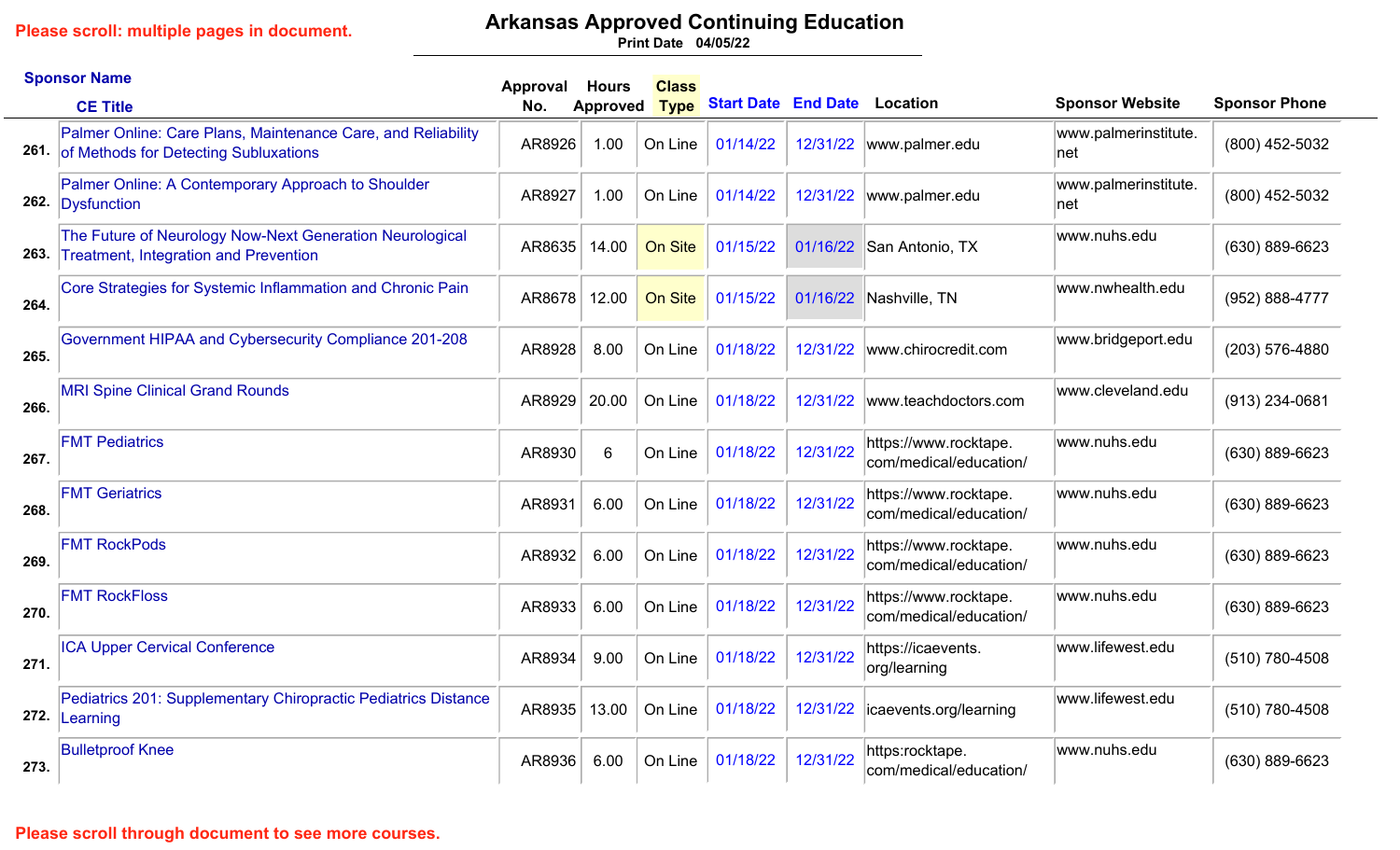**Please scroll: multiple pages in document.**

# **Arkansas Approved Continuing Education**

**04/05/22 Print Date**

|      | <b>Sponsor Name</b>                             | Approval | <b>Hours</b>    | <b>Class</b> |                            |          |                                                 |                                        |                      |
|------|-------------------------------------------------|----------|-----------------|--------------|----------------------------|----------|-------------------------------------------------|----------------------------------------|----------------------|
|      | <b>CE Title</b>                                 | No.      | <b>Approved</b> | <b>Type</b>  | <b>Start Date End Date</b> |          | <b>Location</b>                                 | <b>Sponsor Website</b>                 | <b>Sponsor Phone</b> |
| 274. | <b>Bulletproof Shoulder</b>                     | AR8937   | 6.00            | On Line      | 01/18/22                   | 12/31/22 | https:rocktape.<br>com/medical/education/       | www.nuhs.edu                           | $(630) 889 - 6623$   |
| 275. | <b>Bulletproof Spine</b>                        | AR8938   | 6.00            | On Line      | 01/18/22                   | 12/31/22 | https://www.rocktape.<br>com/medical/education/ | www.nuhs.edu                           | (630) 889-6623       |
| 276. | <b>FMT Advanced</b>                             | AR8939   | 6.00            | On Line      | 01/18/22                   | 12/31/22 | https://www.rocktape.<br>com/medical/education/ | www.nuhs.edu                           | (630) 889-6623       |
| 277. | <b>FMT Basic</b>                                | AR8940   | 6.00            | On Line      | 01/18/22                   | 12/31/22 | https://www.rocktape.<br>com/medical/education/ | www.nuhs.edu                           | (630) 889-6623       |
| 278. | <b>FMT Blades</b>                               | AR8942   | 6.00            | On Line      | 01/19/22                   | 12/31/22 | https://www.rocktape.<br>com/medical/education/ | www.nuhs.edu                           | (630) 889-6623       |
| 279. | <b>FMT Blades Advanced</b>                      | AR8943   | 6.00            | On Line      | 01/19/22                   | 12/31/22 | https://www.rocktape.<br>com/medical/education/ | www.nuhs.edu                           | (630) 889-6623       |
| 280. | <b>FMT Mobility Specialist</b>                  | AR8944   | 6.00            | On Line      | 01/19/22                   | 12/31/22 | https://www.rocktape.<br>com/medical/education/ | www.nuhs.edu                           | (630) 889-6623       |
| 281. | <b>FMT Movement Specialist</b>                  | AR8945   | 6.00            | On Line      | 01/19/22                   | 12/31/22 | https://www.rocktape.<br>com/medical/education/ | www.nuhs.edu                           | (630) 889-6623       |
| 282. | <b>Cardiometabolic Advanced Practice Module</b> | AR8682   | 18.00           | On Line      | 01/21/22                   | 01/23/22 | www.ifm.org / webinar                           | www.nwhealth.edu                       | (952) 888-4777       |
| 283. | <b>GCC and Dynamic Essentials</b>               | AR8894   | 6.00            | On Site      | 01/21/22                   |          | 01/22/22 Sarasota, FL                           | http://www.sherman.<br>edu/default.asp | (800) 849-8771       |
| 284. | NetworkSpinal-Discover Care Experience          | AR8895   | 16.00           | On Site      | 01/22/22                   | 01/23/22 | Atlanta, GA                                     | http://www.sherman.<br>edu/default.asp | (800) 849-8771       |
| 285. | <b>Foundations of Functional Medicine</b>       | AR8956   | 20.00           | On Line      | 01/24/22                   | 12/31/22 | <b>FxMedOnline.com</b>                          | www.nuhs.edu                           | (630) 889-6623       |
| 286. | Dry Needling 201-206                            | AR8957   | 6.00            | On Line      | 01/24/22                   | 12/31/22 | www.ChiroCredit.com                             | www.bridgeport.edu                     | (203) 576-4880       |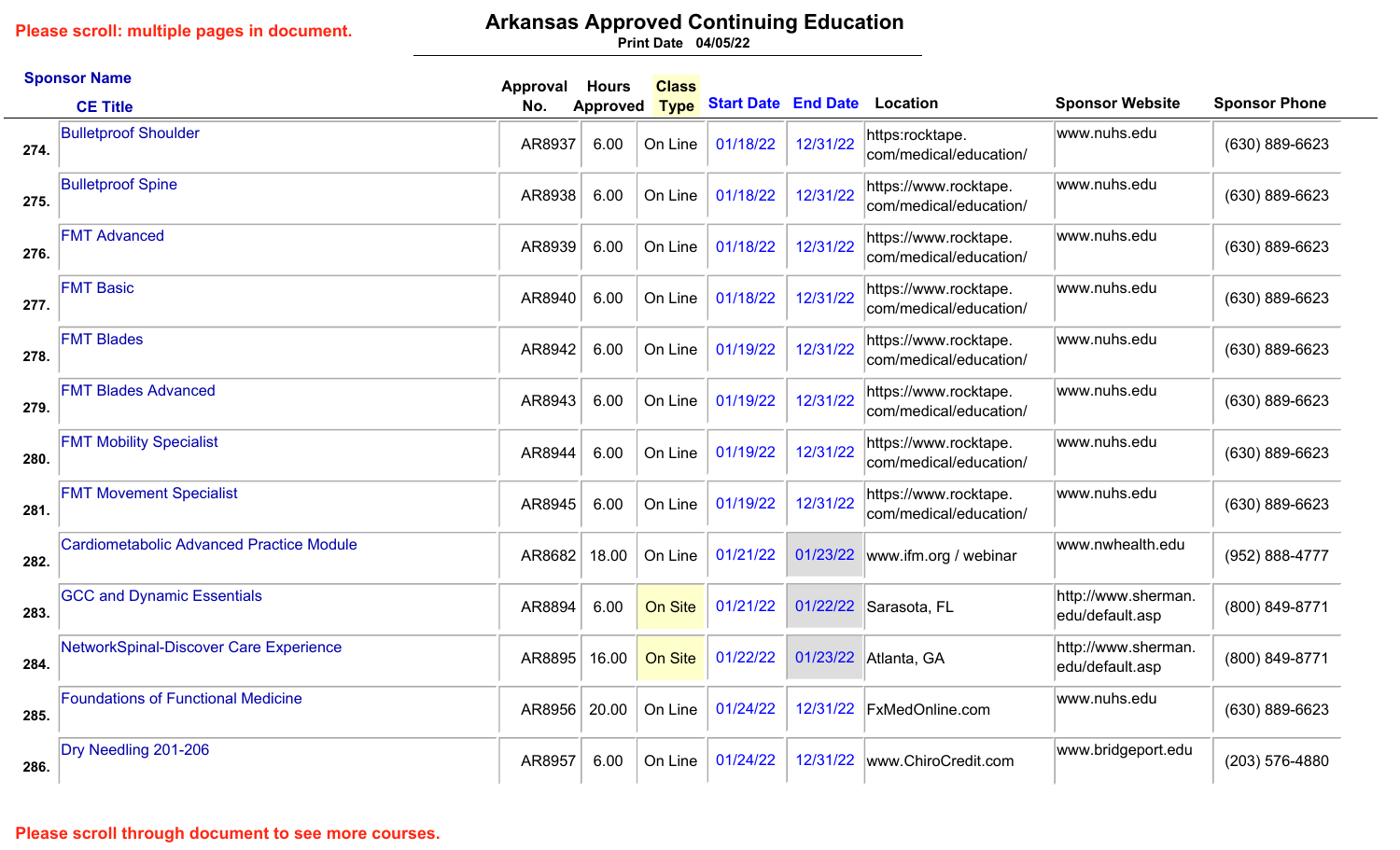# **Arkansas Approved Continuing Education**

**04/05/22 Print Date**

|      | <b>Sponsor Name</b>                                                                                          | Approval | <b>Hours</b>    | <b>Class</b>   |                                     |          |                                    |                                        |                      |
|------|--------------------------------------------------------------------------------------------------------------|----------|-----------------|----------------|-------------------------------------|----------|------------------------------------|----------------------------------------|----------------------|
|      | <b>CE Title</b>                                                                                              | No.      | <b>Approved</b> | <b>Type</b>    | <b>Start Date End Date Location</b> |          |                                    | <b>Sponsor Website</b>                 | <b>Sponsor Phone</b> |
|      | Spotting Axial Spondyloarthritis in Chiropractic Settings: Is<br>287. AxSpA Behind Your Patient's Back Pain? | AR8958   | 1.00            | On Line        | 01/24/22                            | 12/31/22 | https://spondylitis.org/           | www.nuhs.edu                           | $(630) 889 - 6623$   |
| 288. | <b>Courses on Chiropractic in Sports and Fitness</b>                                                         | AR8960   | 15.50           | On Line        | 01/24/22                            | 12/31/22 | https://icaevents.<br>org/learning | www.lifewest.edu                       | (510) 780-4508       |
| 289. | <b>Active Release Techniques Nerve</b>                                                                       | AR8673   | 24.00           | <b>On Site</b> | 01/27/22                            | 01/30/22 | Kansas City, MO                    | www.lifewest.edu                       | (510) 780-4508       |
| 290. | Active Release Techniques Spine Level 1                                                                      | AR8763   | 16.00           | On Site        | 01/27/22                            | 01/29/22 | Niagara Falls, NY                  | www.lifewest.edu                       | (510) 780-4508       |
| 291. | <b>Active Release Techniques Advanced Full Body</b>                                                          | AR8891   | 8.00            | On Site        | 01/27/22                            | 01/27/22 | Kansas City, MO                    | www.lifewest.edu                       | (510) 780-4508       |
| 292. | <b>Active Release Techniques Lower Extremity 1</b>                                                           | AR8672   | 16.00           | On Site        | 01/28/22                            | 01/30/22 | Kansas City, MO                    | www.lifewest.edu                       | (510) 780-4508       |
| 293. | NetworkSpinal-Discover Care Experience                                                                       | AR8896   | 16.00           | On Site        | 01/29/22                            | 01/30/22 | Daytona, FL                        | http://www.sherman.<br>edu/default.asp | (800) 849-8771       |
| 294. | The Review: A Comprehensive Analysis of Today's Healthcare<br><b>Topics (Live Webinar)</b>                   | AR8915   | 14.00           | On Line        | 01/29/22                            | 01/30/22 | www.erchonia.<br>com/seminars      | www.nwhealth.edu                       | (952) 888-4777       |
| 295. | <b>Active Release Techniques Advanced Full Body</b>                                                          | AR8892   | 8.00            | On Site        | 01/30/22                            | 01/30/22 | Niagara Falls, NY                  | www.lifewest.edu                       | (510) 780-4508       |
| 296. | <b>Dysfunctional Breathing</b>                                                                               | AR8993   | 1.00            | On Line        | 02/01/22                            |          | 12/31/22 acpa.ce21.org             | www.archiro.org                        | (870) 739-6880       |
| 297. | Posture-Keeping Life in Balance                                                                              | AR8994   | 1.00            | On Line        | 02/01/22                            | 12/31/22 | $ acpa-ce21.org$                   | www.archiro.org                        | (870) 739-6880       |
| 298. | <b>Sitting is the New Smoking</b>                                                                            | AR8995   | 1.00            | On Line        | 02/01/22                            |          | 12/31/22 acpa.ce21.org             | www.archiro.org                        | (870) 739-6880       |
| 299. | <b>Adjusting the Typical Shoulder</b>                                                                        | AR8996   | 1.00            | On Line        | 02/01/22                            |          | 12/31/22 acpa.ce21.org             | www.archiro.org                        | (870) 739-6880       |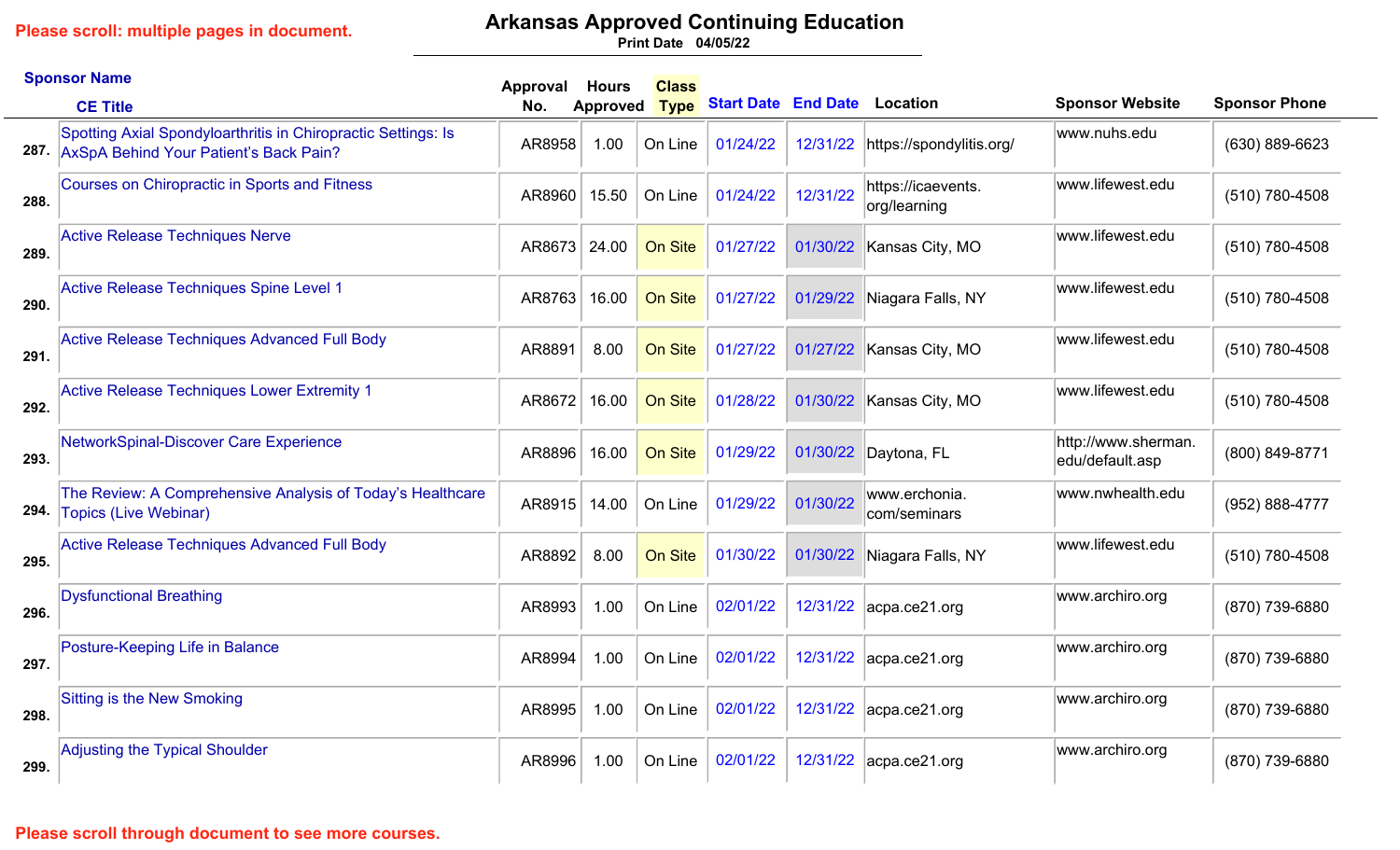### **Arkansas Approved Continuing Education**

**04/05/22 Print Date**

|      | <b>Sponsor Name</b>                                                                    | Approval | <b>Hours</b>    | <b>Class</b> |                                     |          |                                                                                   |                        |                      |
|------|----------------------------------------------------------------------------------------|----------|-----------------|--------------|-------------------------------------|----------|-----------------------------------------------------------------------------------|------------------------|----------------------|
|      | <b>CE Title</b>                                                                        | No.      | <b>Approved</b> | <b>Type</b>  | <b>Start Date End Date Location</b> |          |                                                                                   | <b>Sponsor Website</b> | <b>Sponsor Phone</b> |
| 300. | Your Feet Are the Key to Whole Body Health                                             | AR8998   | 1.00            | On Line      | 02/01/22                            |          | 12/31/22 acpa.ce21.org                                                            | www.archiro.org        | (870) 739-6880       |
|      | Headaches and Neck Pain: The Critical Role of the MJ and<br>301. Cervical Spine        | AR8999   | 1.00            | On Line      | 02/01/22                            |          | 12/31/22 acpa.ce21.org                                                            | www.archiro.org        | (870) 739-6880       |
| 302. | The Shoulder Assessment and Treatment                                                  | AR9000   | 1.00            | On Line      | 02/01/22                            | 12/31/22 | acpa.ce21.org                                                                     | www.archiro.org        | (870) 739-6880       |
| 303. | Common Conditions of the Ankle and Foot                                                | AR9001   | 1.00            | On Line      | 02/01/22                            |          | 12/31/22 acpa.ce21.org                                                            | www.archiro.org        | (870) 739-6880       |
| 304. | <b>Situation: Stress</b>                                                               | AR9002   | 2.00            | On Line      | 02/01/22                            |          | 12/31/22 acpa.ce21.org                                                            | www.archiro.org        | (870) 739-6880       |
| 305. | Rock & Roll: Aging & Disability in Healthcare                                          | AR9003   | 2.00            | On Line      | 02/01/22                            | 12/31/22 | acpa.ce21.org                                                                     | www.archiro.org        | (870) 739-6880       |
| 306. | <b>ACA Engage 2022</b>                                                                 | AR8671   | 20.00           | On Line      | 02/02/22                            | 02/05/22 | https://www.acatoday.<br>org/education-events/aca-<br>$\sim$ $\sim$ $\sim$ $\sim$ | www.bridgeport.edu     | (203) 576-4880       |
|      | 2022 Chiropractic Homecoming and Winter Gathering (Live<br>307. Webinar Only)          | AR8916   | 33.00           | On Line      | 02/03/22                            | 02/05/22 | https://www.enrole.<br>com/nwhealth/jsp/session.                                  | www.nwhealth.edu       | (952) 888-4777       |
| 308. | Living Healthy in a Toxic World (Webinar) (DC Hours)                                   | AR8986   | 2.00            | On Line      | 02/03/22                            | 02/03/22 | www.dchours.com                                                                   | www.life.edu           | (770) 426-2753       |
| 309. | Thought Leader Series: Are You Toxic?                                                  | AR8681   | 8.00            | On Line      | 02/04/22                            | 02/05/22 | www.nyccpostgrad.com                                                              | www.nycc.edu           | $(516) 597 - 3551$   |
| 310. | <b>Vitality: Management of Common Clinical Syndromes</b>                               | AR8679   | 12.00           | On Site      | 02/05/22                            | 02/06/22 | Dallas, TX                                                                        | www.nwhealth.edu       | (952) 888-4777       |
|      | Subjective Cognitive Decline in the Chiropractic Patient<br>311. Population (DC Hours) | AR9020   | 1.00            | On Line      | 02/08/22                            | 12/31/22 | www.dchours.com                                                                   | www.life.edu           | (770) 426-2753       |
| 312. | Parker Seminars Las Vegas 2022                                                         | AR8941   | 51              | On Site      | 02/10/22                            | 02/12/22 | Las Vegas, NV                                                                     | www.parker.edu         | (800) 266-4723       |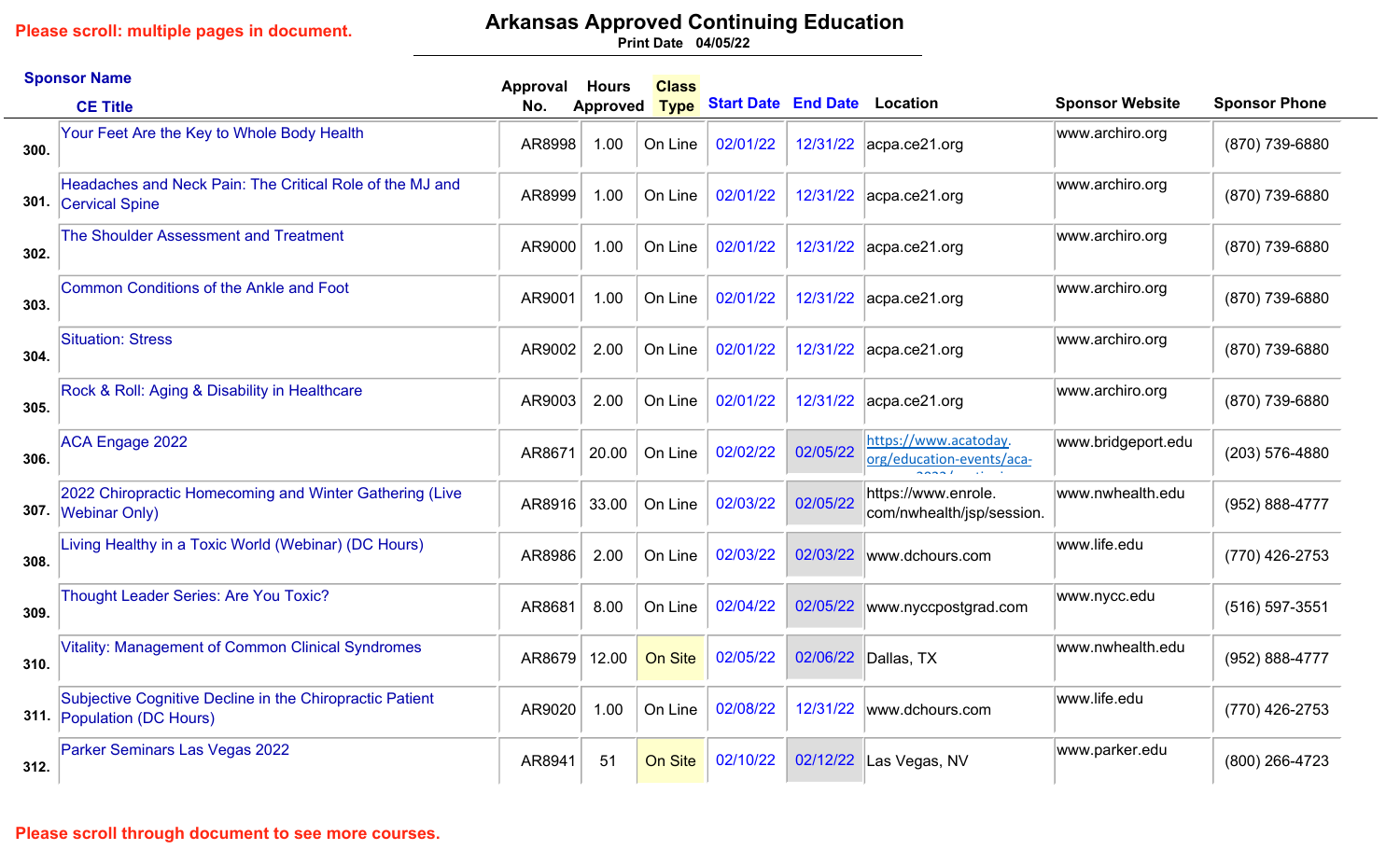# **Arkansas Approved Continuing Education**

**04/05/22 Print Date**

|      | <b>Sponsor Name</b>                                                               | Approval | <b>Hours</b>    | <b>Class</b> |                                     |          |                                    |                                        |                      |
|------|-----------------------------------------------------------------------------------|----------|-----------------|--------------|-------------------------------------|----------|------------------------------------|----------------------------------------|----------------------|
|      | <b>CE Title</b>                                                                   | No.      | <b>Approved</b> | <b>Type</b>  | <b>Start Date End Date Location</b> |          |                                    | <b>Sponsor Website</b>                 | <b>Sponsor Phone</b> |
|      | Understanding the Endocannabinoid System (Webinar) (DC<br>313. $ Hours\rangle$    | AR8987   | 2.00            | On Line      | 02/15/22                            | 02/15/22 | www.dchours.com                    | www.life.edu                           | (770) 426-2753       |
| 314. | <b>Hypothalamic Reset Technique</b>                                               | AR9027   | 6.00            | On Line      | 02/16/22                            | 12/31/22 | https://www.<br>wholefoodpractice. | www.txchiro.edu                        | $(281)$ 998-6063     |
| 315. | Surviving Stress (Webinar) (DC Hours)                                             | AR8988   | 2.00            | On Line      | 02/17/22                            | 02/17/22 | www.dchours.com                    | www.life.edu                           | (770) 426-2753       |
| 316. | Brain Body Fit Clinical Performance System (Advanced)                             | AR8680   | 20.00           | On Site      | 02/18/22                            | 02/20/22 | Lake Oconee, GA                    | www.nwhealth.edu                       | (952) 888-4777       |
|      | The Integrative Practitioners' Approach/Chiropractic<br>317. Radiography/Criteria | AR8946   | 24.00           | On Site      | 02/19/22                            | 02/20/22 | Fort Smith, AR                     | www.archirosociety.<br>com             | (479) 806-1138       |
| 318. | Active Release Techniques Full Body Level 1                                       | AR8948   | 48.00           | On Site      | 02/20/22                            | 02/26/22 | Colorado Springs, CO               | www.lifewest.edu                       | (510) 780-4508       |
| 319. | <b>Peds Plus Boot Camp</b>                                                        | AR8914   | 13.5            | On Site      | 02/24/22                            | 02/26/22 | Spartanburg, SC                    | http://www.sherman.<br>edu/default.asp | (800) 849-8771       |
| 320. | Immune Advanced Practice Module (Live Webinar)                                    | AR8917   | 19.00           | On Line      | 02/25/22                            | 02/27/22 | https://www.ifm.<br>org/learning-  | www.nwhealth.edu                       | (952) 888-4777       |
| 321. | Palmer College Florida Homecoming-2022                                            | AR8947   | 49.00           | On Site      | 02/25/22                            | 02/27/22 | Port Orange, FL                    | www.palmerinstitute.<br>net            | (800) 452-5032       |
| 322. | <b>Risky Business</b>                                                             | AR9031   | 1.00            | On Line      | 02/25/22                            |          | 12/31/22 acpa.ce21.org             | www.archiro.org                        | (870) 739-6880       |
| 323. | <b>Wherre You Fit in this New World</b>                                           | AR9032   | 2.00            | On Line      | 02/25/22                            | 12/31/22 | $ acpa-ce21.org$                   | www.archiro.org                        | (870) 739-6880       |
| 324. | <b>From Pain to Brain</b>                                                         | AR9033   | 1.00            | On Line      | 02/25/22                            |          | 12/31/22 acpa.ce21.org             | www.archiro.org                        | (870) 739-6880       |
| 325. | Do You Remember Why Chiropractic Chose You                                        | AR9034   | 1.00            | On Line      | 02/25/22                            |          | 12/31/22 acpa.ce21.org             | www.archiro.org                        | (870) 739-6880       |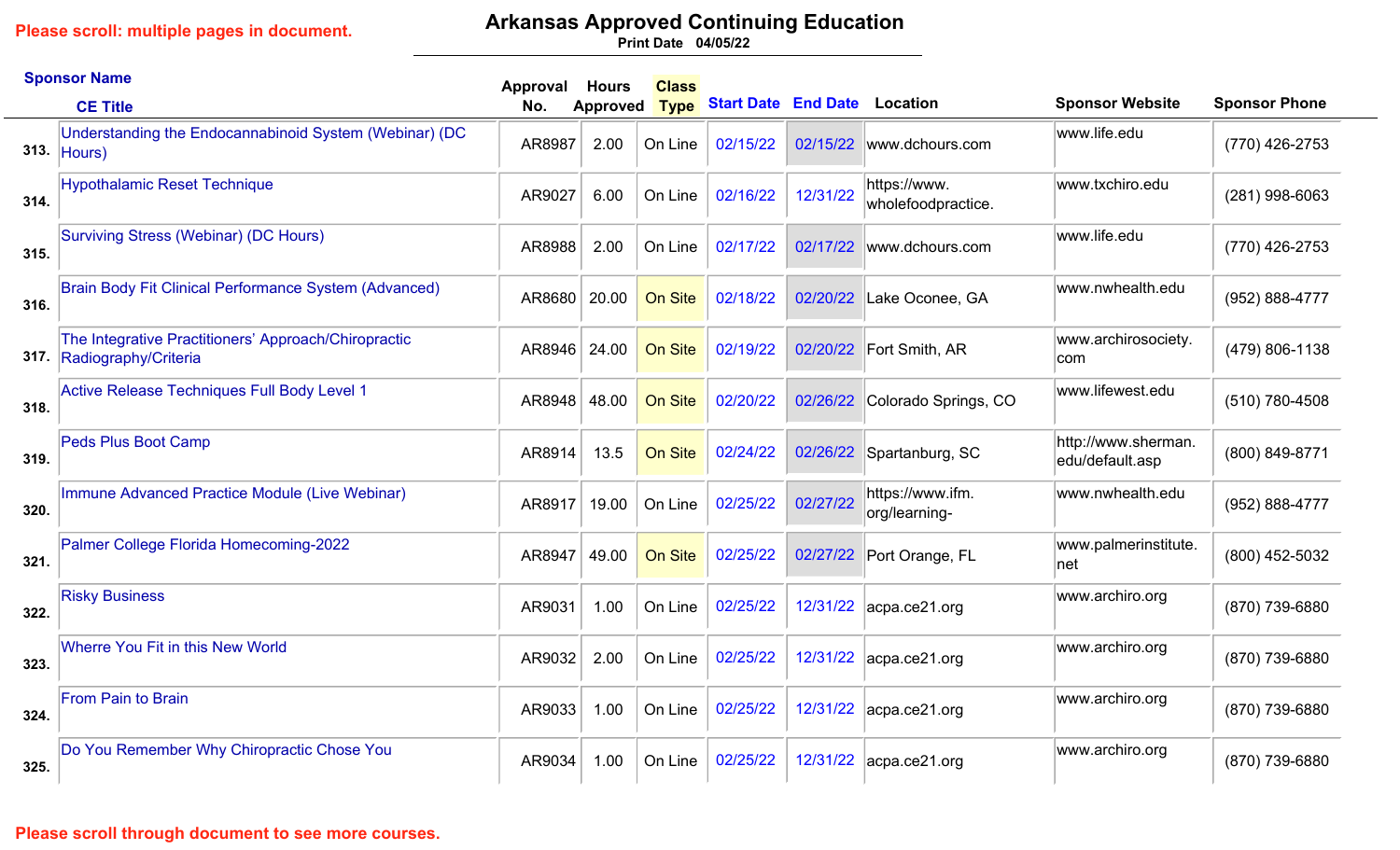## **Arkansas Approved Continuing Education**

**04/05/22 Print Date**

|      | <b>Sponsor Name</b>                                                                              | Approval | <b>Hours</b>    | <b>Class</b> |                                     |          |                                               |                                        |                      |
|------|--------------------------------------------------------------------------------------------------|----------|-----------------|--------------|-------------------------------------|----------|-----------------------------------------------|----------------------------------------|----------------------|
|      | <b>CE Title</b>                                                                                  | No.      | <b>Approved</b> | <b>Type</b>  | <b>Start Date End Date Location</b> |          |                                               | <b>Sponsor Website</b>                 | <b>Sponsor Phone</b> |
| 326. | NetworkSpinal-Discover Care Experience                                                           | AR8897   | 16.00           | On Site      | 02/26/22                            |          | 02/27/22 Dallas, TX                           | http://www.sherman.<br>edu/default.asp | (800) 849-8771       |
| 327. | Achieving Biological Stability through Chiropractic Care                                         | AR8953   | 12.00           | On Site      | 02/26/22                            | 02/27/22 | St. Louis, MO                                 | www.cleveland.edu                      | (913) 234-0681       |
| 328. | <b>AMTI Advances in the Management of Trauma Injuries Module</b><br>1: History, Exam & Diagnosis | AR9039   | 24.00           | On Line      | 03/02/22                            | 12/31/22 | https://www.chiropractic.<br>org/events/amti/ | www.lifewest.edu                       | (510) 780-4508       |
| 329. | Documentation Coding and Boundaries (Webinar) (DC Hrs)                                           | AR8989   | 2.00            | On Line      | 03/03/22                            | 03/03/22 | www.dchours.com                               | www.life.edu                           | (770) 426-2753       |
| 330. | <b>Clinical Practicum: Practical Nutrition Support for Common</b><br>Challenges                  | AR8969   | 8.00            | On Site      | 03/04/22                            | 03/05/22 | Kannapolis, NC                                | www.nycc.edu                           | $(516)$ 597-3551     |
| 331. | <b>Active Release Techniques Lower Extremity 1</b>                                               | AR9014   | 15.00           | On Site      | 03/04/22                            | 03/06/22 | Colorado Springs, CO                          | www.lifewest.edu                       | (510) 780-4508       |
| 332. | <b>Spring Convention 2022</b>                                                                    | AR9004   | 15.00           | On Site      | 03/05/22                            | 03/06/22 | Little Rock, AR                               | www.archiro.org                        | (870) 739-6880       |
| 333. | <b>Surviving Stress</b>                                                                          | AR9049   | 2.00            | On Line      | 03/07/22                            | 12/31/22 | www.dchours.com                               | www.life.edu                           | (770) 426-2753       |
| 334. | Understanding the Endocannabinoid System                                                         | AR9051   | 2.00            | On Line      | 03/07/22                            | 12/31/22 | www.dchours.com                               | www.life.edu                           | (770) 426-2753       |
| 335. | <b>Introduction to Breast Cancer</b>                                                             | AR9052   | 2.00            | On Line      | 03/07/22                            | 12/31/22 | www.dchours.com                               | www.life.edu                           | (770) 426-2753       |
| 336. | <b>MYK System Upper Body Online</b>                                                              | AR9056   | 17.50           | On Line      | 03/08/22                            | 12/31/22 | https://www.<br>myokinesthetic.               | www.txchiro.edu                        | $(281)$ 998-6063     |
| 337. | <b>MYK System Lower Body Online</b>                                                              | AR9057   | 15.00           | On Line      | 03/08/22                            | 12/31/22 | https://www.<br>myokinesthetic.               | www.txchiro.edu                        | (281) 998-6063       |
| 338. | <b>Genesis Ped/Con</b>                                                                           | AR8963   | 12.00           | On Site      | 03/10/22                            |          | 03/11/22 Nashville, TN                        | http://www.sherman.<br>edu/default.asp | (800) 849-8771       |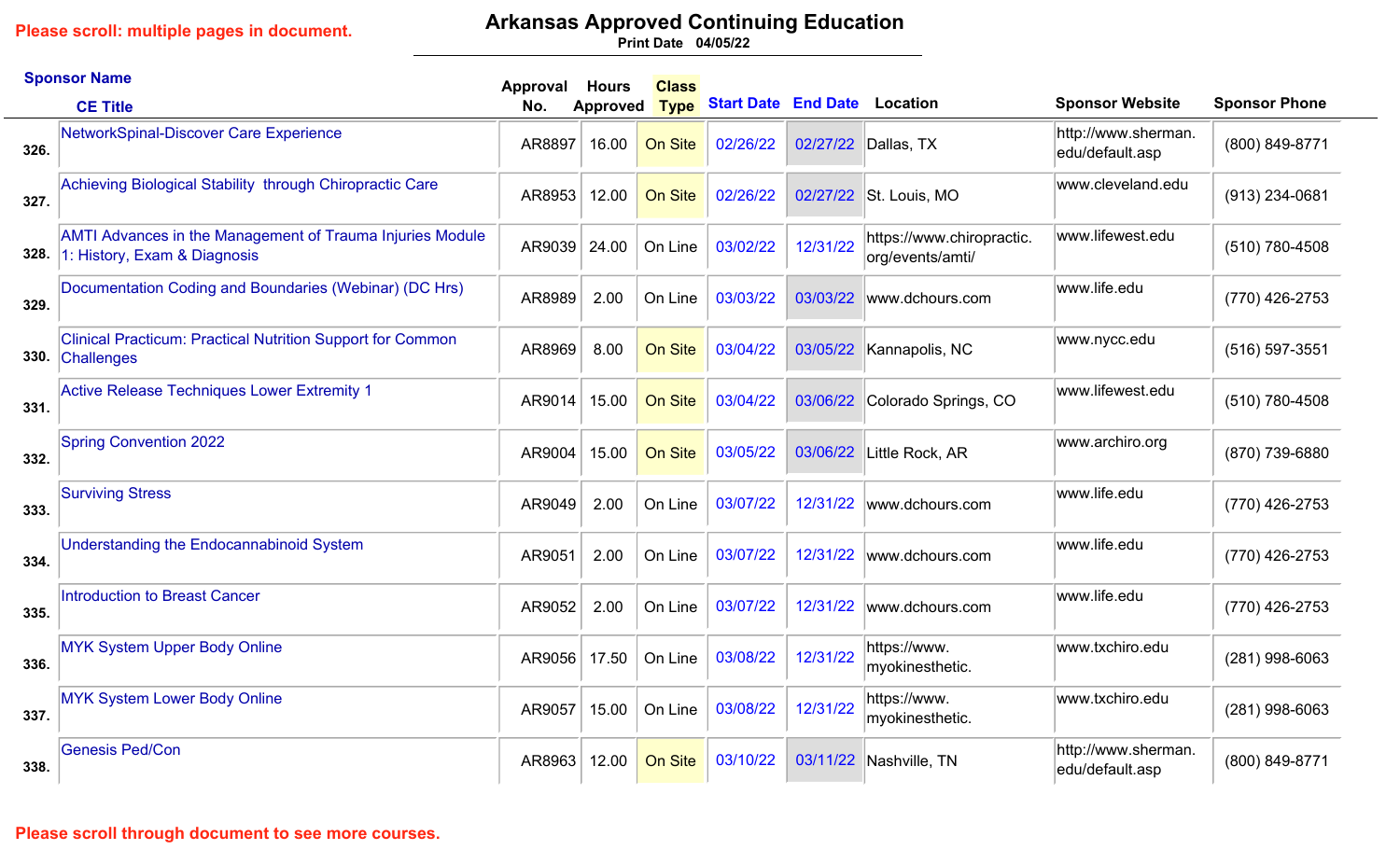### **Arkansas Approved Continuing Education**

**04/05/22 Print Date**

|      | <b>Sponsor Name</b>                                            | Approval | <b>Hours</b>    | <b>Class</b> |                                     |          |                               |                                        |                      |
|------|----------------------------------------------------------------|----------|-----------------|--------------|-------------------------------------|----------|-------------------------------|----------------------------------------|----------------------|
|      | <b>CE Title</b>                                                | No.      | <b>Approved</b> | <b>Type</b>  | <b>Start Date End Date Location</b> |          |                               | <b>Sponsor Website</b>                 | <b>Sponsor Phone</b> |
| 339. | NeuroTonal Pediatric, Prenatal and Family Analysis & Adjusting | AR8973   | 20.00           | On Site      | 03/10/22                            |          | 03/11/22 Crystal Lake, IL     | www.life.edu                           | (770) 426-2753       |
| 340. | Active Release Techniques Upper Extremity Level 2              | AR9011   | 22.50           | On Site      | 03/10/22                            | 03/13/22 | Colorado Springs, CO          | www.lifewest.edu                       | (510) 780-4508       |
| 341. | Infectious Diseases: Novel Concepts & Treatment                | AR8959   | 17.00           | On Site      | 03/11/22                            | 03/13/22 | Phoenix, AZ                   | www.nuhs.edu                           | (630) 889-6623       |
| 342. | NetworkSpinal-Discover Care Experience                         | AR8898   | 16.00           | On Site      | 03/12/22                            | 03/13/22 | Davenport, IA                 | http://www.sherman.<br>edu/default.asp | (800) 849-8771       |
| 343. | 2022 ACA Rehab Symposium                                       | AR8964   | 12.00           | On Site      | 03/12/22                            | 03/13/22 | Lake Buena Vista, FL          | www.palmerinstitute.<br> net           | (800) 452-5032       |
| 344. | <b>Understanding Colorectal Cancer</b>                         | AR9074   | 3.00            | On Line      | 03/14/22                            | 12/31/22 | https://chirohrs.com          | www.txchiro.edu                        | (281) 998-6063       |
| 345. | <b>CPR Tips and Facts</b>                                      | AR9076   | 2.00            | On Line      | 03/14/22                            | 12/31/22 | https://chirohrs.com          | www.txchiro.edu                        | (281) 998-6063       |
| 346. | <b>HIV/AIDS and Infection Awareness</b>                        | AR9077   | 2.00            | On Line      | 03/14/22                            |          | 12/31/22 https://chirohrs.com | www.txchiro.edu                        | (281) 998-6063       |
| 347. | Active Release Techniques Advanced Full Body (Webinar)         | AR8965   | 4.00            | On Line      | 03/15/22                            | 03/15/22 | https://activerelease.com     | www.lifewest.edu                       | (510) 780-4508       |
| 348. | <b>Professional Ethics and Boundaries</b>                      | AR9080   | 2.00            | On Line      | 03/15/22                            | 12/31/22 | https://chirohrs.com          | www.txchiro.edu                        | $(281)$ 998-6063     |
| 349. | <b>Nutrition Research</b>                                      | AR9081   | 2.00            | On Line      | 03/15/22                            | 12/31/22 | https://chirohrs.com          | www.txchiro.edu                        | (281) 998-6063       |
| 350. | <b>Understanding Piriformis Syndrome</b>                       | AR9082   | 4.00            | On Line      | 03/15/22                            | 12/31/22 | https://chirohrs.com          | www.txchiro.edu                        | $(281)$ 998-6063     |
| 351. | <b>LGBTQ Cultural Competency and Awareness</b>                 | AR9084   | 2.00            | On Line      | 03/15/22                            | 12/31/22 | https://chirohrs.com          | www.txchiro.edu                        | (281) 998-6063       |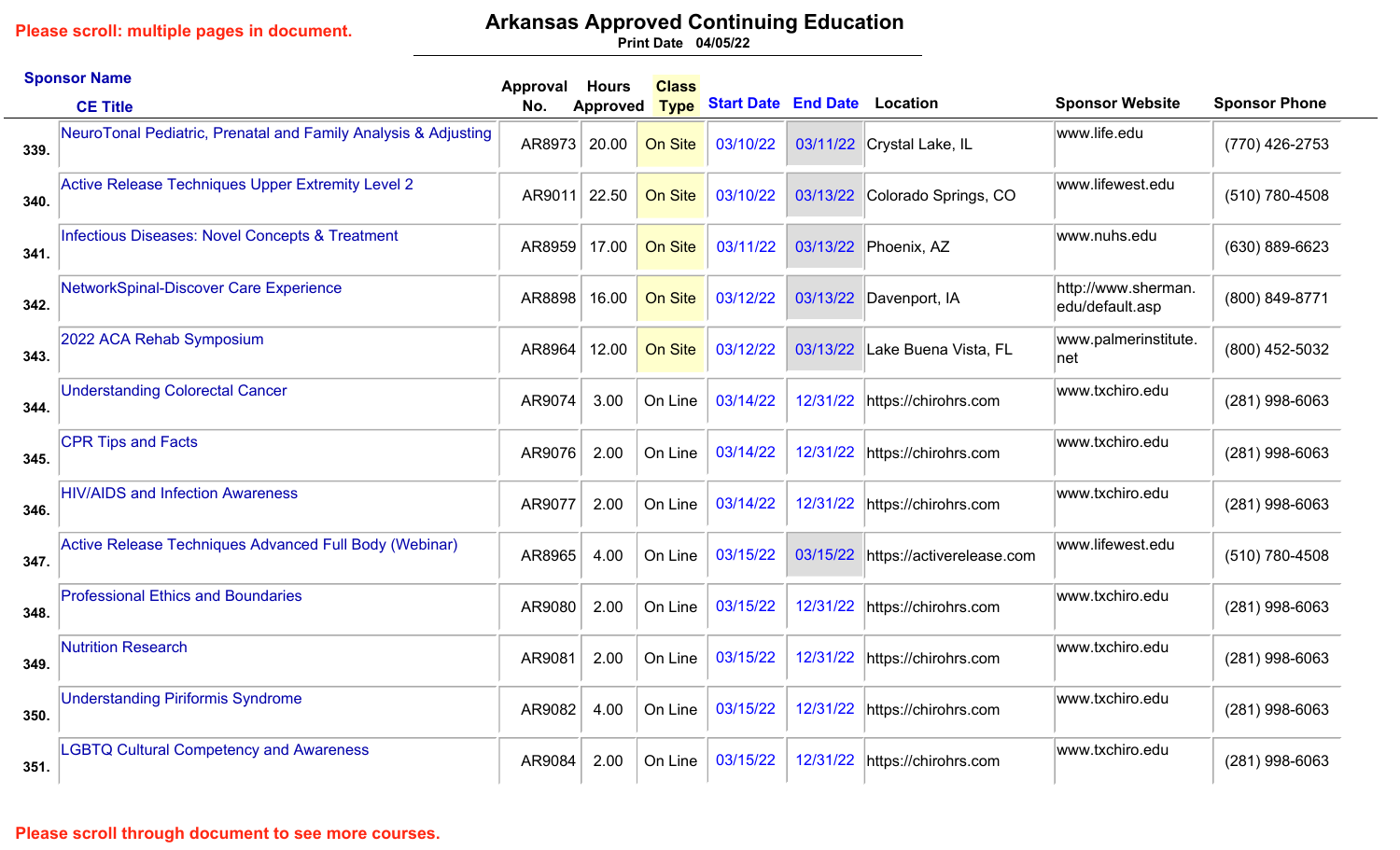# **Arkansas Approved Continuing Education**

**04/05/22 Print Date**

|      | <b>Sponsor Name</b>                                                                                                   | Approval | <b>Hours</b> | <b>Class</b> |                            |          |                                     |                        |                      |
|------|-----------------------------------------------------------------------------------------------------------------------|----------|--------------|--------------|----------------------------|----------|-------------------------------------|------------------------|----------------------|
|      | <b>CE Title</b>                                                                                                       | No.      | Approved     | <b>Type</b>  | <b>Start Date End Date</b> |          | Location                            | <b>Sponsor Website</b> | <b>Sponsor Phone</b> |
| 352. | <b>Chiropractic Guide to the Most Common Blood Tests</b>                                                              | AR9086   | 5.00         | On Line      | 03/15/22                   | 12/31/22 | https://chirohrs.com                | www.txchiro.edu        | $(281)$ 998-6063     |
| 353. | Autoimmunity Clinical Strategies and Treatment Applications<br>(Add'I fee required for certificate)                   | AR9087   | 12.00        | On Line      | 03/15/22                   | 12/31/22 | https://kharrazianinstitute.<br>com | www.nuhs.edu           | (630) 889-6623       |
| 354. | Cognitive Decline and Dementia Clinical Strategies and<br>Treatment Applications (Add'I fee required for certificate) | AR9088   | 12.00        | On Line      | 03/15/22                   | 12/31/22 | https://kharrazianinstitute.<br>com | www.nuhs.edu           | (630) 889-6623       |
| 355. | Nutritional Wellness: Cultivating the Science                                                                         | AR8893   | 4.00         | On Site      | 03/17/22                   | 03/17/22 | San Diego, CA                       | www.nycc.edu           | $(516) 597 - 3551$   |
| 356. | Lower Extremity Biomechanics and the Management of<br>Common Lower Extremity Injuries (Webinar)                       | AR8961   | 4.00         | On Line      | 03/17/22                   | 03/17/22 | www.nyccpostgrad.com                | www.nycc.edu           | $(516) 597 - 3551$   |
| 357. | Immunology 101 (Webinar) (DC Hours)                                                                                   | AR8990   | 2.00         | On Line      | 03/17/22                   | 03/17/22 | www.dchours.com                     | www.life.edu           | (770) 426-2753       |
| 358. | Super Highway to Health: Advanced Protocols for Clinical<br>Success (Webinar)                                         | AR8974   | 12.00        | On Line      | 03/19/22                   | 03/20/22 | www.erchonia.<br>com/seminars       | www.nwhealth.edu       | (952) 888-4777       |
| 359. | <b>Evaluation and Rehabilitation of the Low Back Pain Patient</b><br>(Webinar)                                        | AR8970   | 3.00         | On Line      | 03/22/22                   | 03/22/22 | www.northeastcollege.edu            | www.nycc.edu           | $(516) 597 - 3551$   |
| 360. | <b>Gastrointestinal Clinical Strategies and Treatment Applications</b>                                                | AR9102   | 12.00        | On Line      | 03/23/22                   | 12/31/22 | https://kharrazianinstitute.<br>com | www.nuhs.edu           | $(630) 889 - 6623$   |
|      | Neuroinflammation Clinical Strategies and Treatment<br>361. Applications                                              | AR9103   | 12.00        | On Line      | 03/23/22                   | 12/31/22 | https://kharrazianinstitute.<br>com | www.nuhs.edu           | (630) 889-6623       |
|      | Diabetes and Dysglycemia Clinical Strategies and Treatment<br>362. Applications                                       | AR9104   | 12.00        | On Line      | 03/23/22                   | 12/31/22 | https://kharrazianinstitute.<br>com | www.nuhs.edu           | $(630) 889 - 6623$   |
| 363. | Hashimoto's Clinical Strategies and Treatment Applications                                                            | AR9105   | 12.00        | On Line      | 03/23/22                   | 12/31/22 | https://kharrazianinstitute.<br>com | www.nuhs.edu           | $(630) 889 - 6623$   |
|      | Infertility, Prenatal Care and Maternal Health Clinical Strategies<br><b>364.</b> and Treatment Applications          | AR9106   | 12.00        | On Line      | 03/23/22                   | 12/31/22 | https://kharrazianinstitute.<br>com | www.nuhs.edu           | (630) 889-6623       |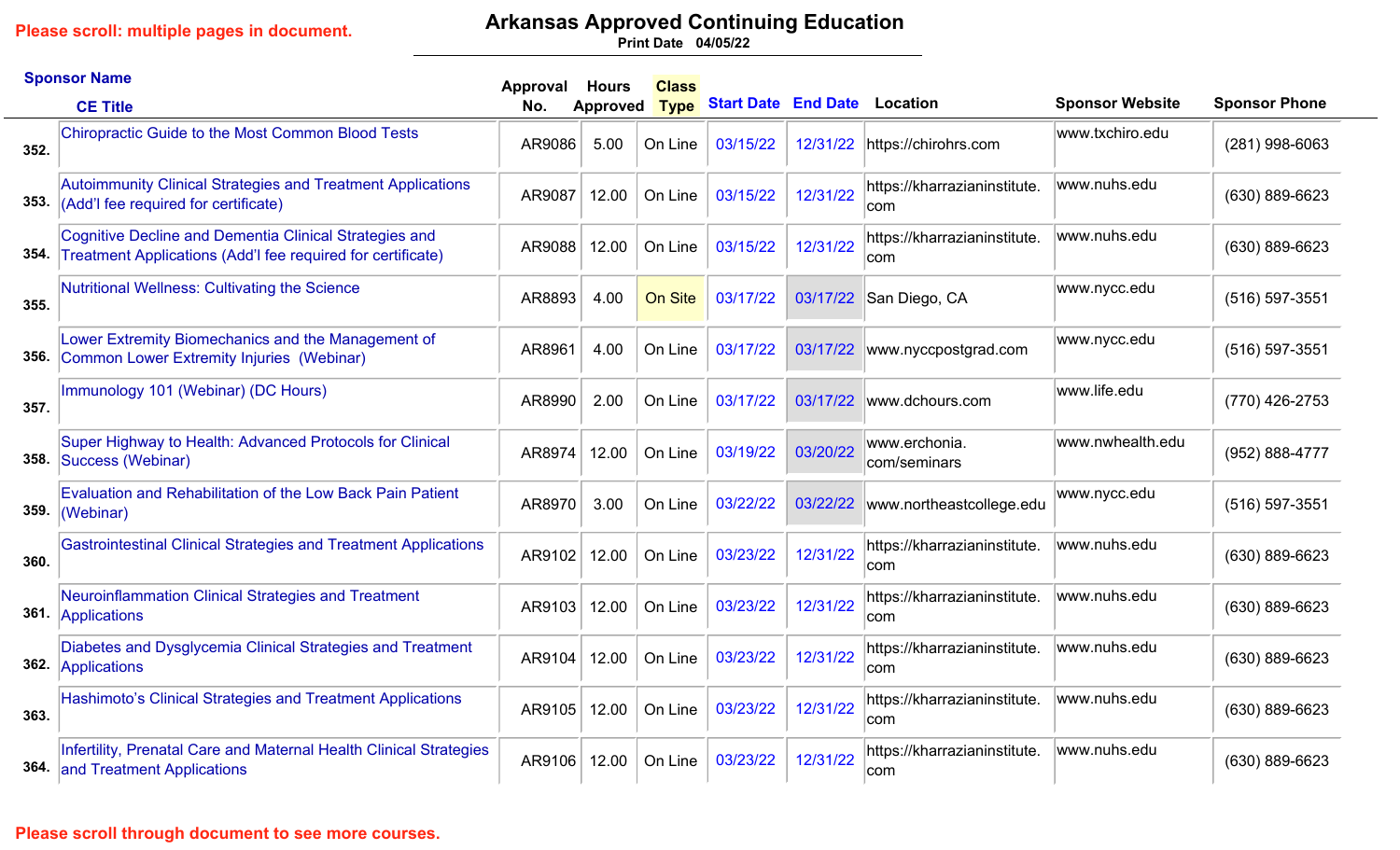# **Arkansas Approved Continuing Education**

**04/05/22 Print Date**

|      | <b>Sponsor Name</b>                                                                                                           | Approval | <b>Hours</b> | <b>Class</b> |                            |          |                                      |                                        |                      |
|------|-------------------------------------------------------------------------------------------------------------------------------|----------|--------------|--------------|----------------------------|----------|--------------------------------------|----------------------------------------|----------------------|
|      | <b>CE Title</b>                                                                                                               | No.      | Approved     | <b>Type</b>  | <b>Start Date End Date</b> |          | <b>Location</b>                      | <b>Sponsor Website</b>                 | <b>Sponsor Phone</b> |
| 365. | <b>CBP Thoracic Rehab (TPLS)</b>                                                                                              | AR8954   | 12.00        | On Site      | 03/26/22                   | 03/27/22 | <b>Orlando, FL</b>                   | www.life.edu                           | (770) 426-2753       |
| 366. | Sacro Occipital Research Society Midyear 2022<br>$(12$ Hours May be Earned)                                                   | AR9019   | 28.50        | On Site      | 04/01/22                   | 04/02/22 | Kansas City, KS                      | www.palmerinstitute.<br> net           | (800) 452-5032       |
| 367. | Advance Pediatric Practice/Performance Optimization                                                                           | AR9035   | 24.00        | On Site      | 04/01/22                   | 04/03/22 | Fayetteville, AR                     | www.archirosociety.<br>com             | (479) 806-1138       |
| 368. | NetworkSpinal-Discover Care Experience                                                                                        | AR8899   | 16.00        | On Site      | 04/02/22                   | 04/03/22 | Spartanburg, SC                      | http://www.sherman.<br>edu/default.asp | (800) 849-8771       |
| 369. | <b>First Adjustment</b>                                                                                                       | AR9008   | 12.00        | On Site      | 04/02/22                   | 04/03/22 | St. Louis, MO                        | www.lifewest.edu                       | (510) 780-4508       |
| 370. | Diagnosing                                                                                                                    | AR9029   | 3.00         | On Line      | 04/02/22                   | 12/31/22 | www.teachdoctors.com                 | www.cleveland.edu                      | (913) 234-0681       |
| 371. | <b>ICA Annual Convention 2022</b>                                                                                             | AR9117   | 14.00        | On Site      | 04/08/22                   | 04/09/22 | Spartanburg, SC                      | http://www.sherman.<br>edu/default.asp | (800) 849-8771       |
| 372. | NetworkSpinal-Discover Care Experience                                                                                        | AR8900   | 16.00        | On Site      | 04/09/22                   | 04/10/22 | San Jose, CA                         | http://www.sherman.<br>edu/default.asp | (800) 849-8771       |
| 373. | <b>CBP Lumbar Rehab (TPLS)</b>                                                                                                | AR8955   | 12.00        | On Site      | 04/09/22                   | 04/10/22 | Atlanta, GA                          | www.life.edu                           | (770) 426-2753       |
| 374. | Cranial Eval & Adjusting Protocols for the Infant and Child<br>(Cleveland)                                                    | AR8977   | 12.00        | On Site      | 04/09/22                   | 04/10/22 | Dallas, TX                           | www.icpa4kids.com                      | $(610)$ 565-2360     |
| 375. | Cardiovascular and Neurovascular Clinical Strategies and<br>Treatment Applications (Live Webinar) (Add'l Fee for Certificate) | AR8983   | 12.00        | On Line      | 04/09/22                   | 04/10/22 | https://kharrazianinstitute.<br>com/ | www.nuhs.edu                           | $(630) 889 - 6623$   |
| 376. | Cardiovascular and Neurovascular Clinical Strategies and<br>Treatment Applications (On Demand) (Add'l Fee for Certificate)    | AR8984   | 12.00        | On Line      | 04/11/22                   | 12/31/22 | https://kharrazianinstitute.<br>com/ | www.nuhs.edu                           | (630) 889-6623       |
| 377. | <b>Important Considerations in the Chiropractic Setting</b>                                                                   | AR8975   | 6.00         | On Site      | 04/19/22                   | 04/19/22 | Eden Prairie, MN                     | www.nwhealth.edu                       | (952) 888-4777       |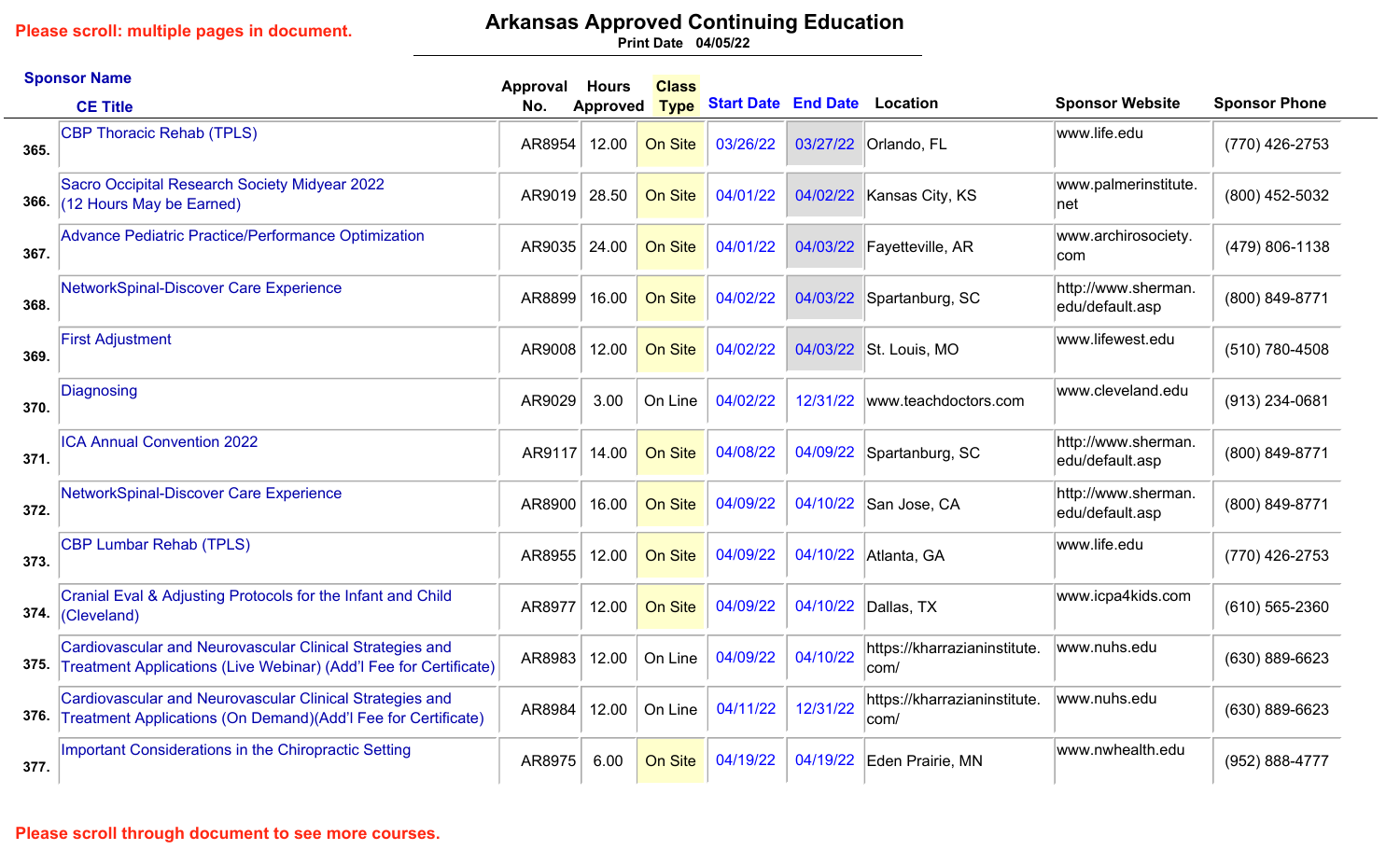## **Arkansas Approved Continuing Education**

**04/05/22 Print Date**

|      | <b>Sponsor Name</b>                                                               | Approval | <b>Hours</b>    | <b>Class</b>   |                                     |          |                                              |                                        |                      |
|------|-----------------------------------------------------------------------------------|----------|-----------------|----------------|-------------------------------------|----------|----------------------------------------------|----------------------------------------|----------------------|
|      | <b>CE Title</b>                                                                   | No.      | <b>Approved</b> | <b>Type</b>    | <b>Start Date End Date Location</b> |          |                                              | <b>Sponsor Website</b>                 | <b>Sponsor Phone</b> |
| 378. | <b>Evaluation and Treatment of Common Lower Extremity Injuries</b><br>(Webinar)   | AR9005   | 4.00            | On Line        | 04/21/22                            | 04/21/22 | www.ce.northeastcollege.<br>ledu             | www.nycc.edu                           | (516) 597-3551       |
| 379. | <b>Active Release Techniques Nerve</b>                                            | AR9010   | 22.50           | On Site        | 04/21/22                            | 04/24/22 | Colorado Springs, CO                         | www.lifewest.edu                       | (510) 780-4508       |
| 380. | Return to the Source (TPLS)                                                       | AR8981   | 24.00           | On Site        | 04/22/22                            | 04/24/22 | St. Charles, MO                              | www.life.edu                           | (770) 426-2753       |
|      | American College of Chiropractic Orthopedists 2022 Annual<br>381. Convention      | AR9006   | 12.00           | On Site        | 04/22/22                            | 04/23/22 | Las Vegas, NV                                | www.nycc.edu                           | (516) 597-3551       |
| 382. | American College of Chiropractic Orthopedists 2022 Annual<br>Convention (Webinar) | AR9007   | 12.00           | On Line        | 04/22/22                            | 04/23/22 | www.ce.northeastcollege.<br>ledu             | www.nycc.edu                           | $(516) 597 - 3551$   |
| 383. | Georgia Council of Chiropractic and Dynamic Essentials                            | AR9067   | 6.00            | On Site        | 04/22/22                            | 04/23/22 | Sarasota, FL                                 | http://www.sherman.<br>edu/default.asp | (800) 849-8771       |
| 384. | How to Read a CBCT in the Chiropractic Practice (Webinar)                         | AR9024   | 18.00           | On Line        | 04/23/22                            | 04/24/22 | https://www.blairtechnique.<br>com/events/#! | http://www.sherman.<br>edu/default.asp | (800) 849-8771       |
| 385. | <b>ACBSP 2022 Chiropractic Sports Sciences Symposium</b>                          | AR9098   | 56.00           | <b>On Site</b> | 04/27/22                            | 05/01/22 | Los Angeles, CA                              | www.nycc.edu                           | (516) 597-3551       |
| 386. | <b>ACBSP 2022 Chiropractic Sports Sciences Symposium</b><br>(Webinar)             | AR9099   | 56.00           | On Line        | 04/27/22                            | 05/01/22 | https://www.ce.<br>northeastcollege.edu      | www.nycc.edu                           | (516) 597-3551       |
| 387. | Chiropractic Coding and Compliance for a Healthy Practice<br>(Webinar) (DC Hours) | AR8991   | 2.00            | On Line        | 04/28/22                            | 04/28/22 | www.dchours.com                              | www.life.edu                           | (770) 426-2753       |
| 388. | Active Release Techniques Spine Level 1                                           | AR9028   | 15.00           | On Site        | 04/28/22                            | 04/30/22 | Niagara Falls, NY                            | www.lifewest.edu                       | (510) 780-4508       |
| 389. | The ACA Council on Nutrition: Functional Strategies for<br>Autoimmunity           | AR9053   | 22.50           | On Site        | 04/28/22                            | 05/01/22 | Houston, TX                                  | www.nycc.edu                           | (516) 597-3551       |
|      | The ACA Council on Nutrition: Functional Strategies for<br>390. Autoimmunity      | AR9054   | 25.50           | On Line        | 04/28/22                            | 12/31/22 | www.ce.northeastcollege.<br>ledu             | www.nycc.edu                           | (516) 597-3551       |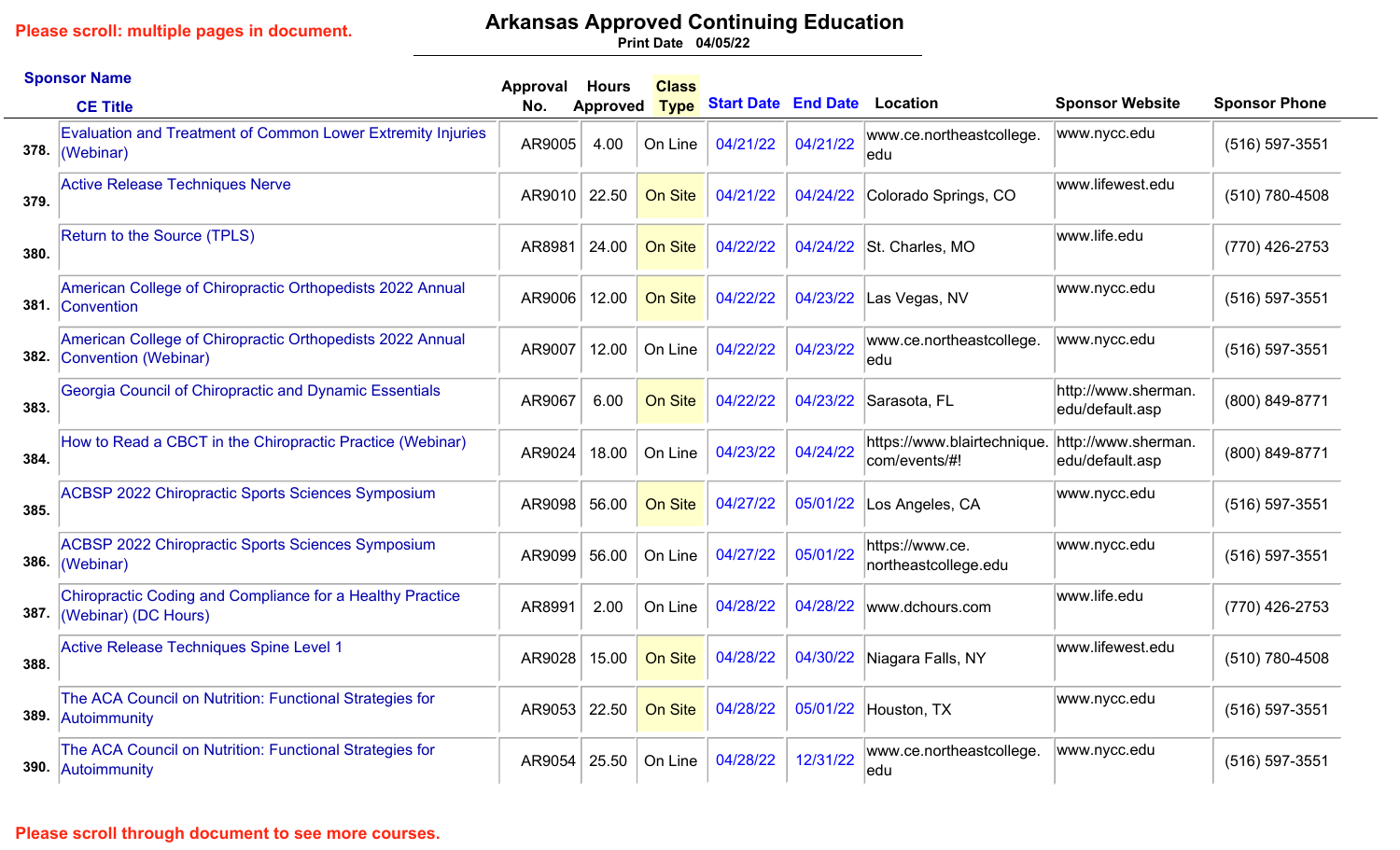# **Arkansas Approved Continuing Education**

**04/05/22 Print Date**

|      | <b>Sponsor Name</b>                                                                   | Approval | <b>Hours</b>    | <b>Class</b> |                            |          |                                              |                                        |                      |
|------|---------------------------------------------------------------------------------------|----------|-----------------|--------------|----------------------------|----------|----------------------------------------------|----------------------------------------|----------------------|
|      | <b>CE Title</b>                                                                       | No.      | <b>Approved</b> | <b>Type</b>  | <b>Start Date End Date</b> |          | Location                                     | <b>Sponsor Website</b>                 | <b>Sponsor Phone</b> |
| 391. | Lyceum 2022                                                                           | AR9061   | 46.50           | On Site      | 04/28/22                   | 04/30/22 | Spartanburg, SC                              | http://www.sherman.<br>edu/default.asp | (800) 849-8771       |
| 392. | <b>Gonstead Technique</b>                                                             | AR9062   | 18.00           | On Site      | 04/29/22                   | 04/30/22 | Milwaukee, WI                                | www.palmerinstitute.<br>net            | (800) 452-5032       |
| 393. | Risk Management and Low-Tech Rehabilitation for the<br>Chiropractic Patient (Webinar) | AR8962   | 12.00           | On Line      | 04/30/22                   | 05/01/22 | www.ce.northeastcollege.<br>edu              | www.nycc.edu                           | $(516) 597 - 3551$   |
| 394. | Laser Spectrum's: Anti-Aging Clinical Strategies for the Brain<br>and Body            | AR9058   | 12.00           | On Site      | 04/30/22                   | 05/01/22 | Gulfport, MS                                 | www.nwhealth.edu                       | (952) 888-4777       |
| 395. | Perinatal Care with Webster Certification (ICPA)                                      | AR9059   | 13.00           | On Site      | 04/30/22                   | 05/01/22 | Rochester, NY                                | www.cleveland.edu                      | (913) 234-0681       |
| 396. | Active Release Techniques Full Body Level 1                                           | AR8949   | 48.00           | On Site      | 05/01/22                   | 05/07/22 | Colorado Springs, CO                         | www.lifewest.edu                       | (510) 780-4508       |
| 397. | <b>Active Release Techniques Advanced Full Body</b>                                   | AR8997   | 8.00            | On Site      | 05/01/22                   | 05/01/22 | Niagara Falls, NY                            | www.lifewest.edu                       | (510) 780-4508       |
| 398. | Applying Functional Medicine in Clinical Practice (On Demand)                         | AR8985   | 34.50           | On Line      | 05/02/22                   | 07/31/22 | www.ifm.org                                  | www.nwhealth.edu                       | (952) 888-4777       |
| 399. | Brain on Fire (Webinar) (DC Hours)                                                    | AR8992   | 2.00            | On Line      | 05/05/22                   | 05/05/22 | www.dchours.com                              | www.life.edu                           | (770) 426-2753       |
| 400. | How to Read a CBCT in the Chiropractic Practice (Webinar)                             | AR9026   | 18.00           | On Line      | 05/07/22                   | 05/08/22 | https://www.blairtechnique.<br>com/events/#! | http://www.sherman.<br>edu/default.asp | (800) 849-8771       |
| 401. | Basic Acupuncture 100-Hour Program-Session 1                                          | AR9110   | 17.00           | On Site      | 05/07/22                   | 05/08/22 | Overland Park, KS                            | www.cleveland.edu                      | $(913)$ 234-0681     |
| 402. | Active Release Techniques Upper Extremity Level 2                                     | AR9012   | 22.50           | On Site      | 05/12/22                   | 05/15/22 | Orlando, FL                                  | www.lifewest.edu                       | (510) 780-4508       |
| 403. | <b>MLX Generations</b>                                                                | AR9063   | 6.00            | On Site      | 05/12/22                   | 05/14/22 | Dallas, TX                                   | www.lifewest.edu                       | (510) 780-4508       |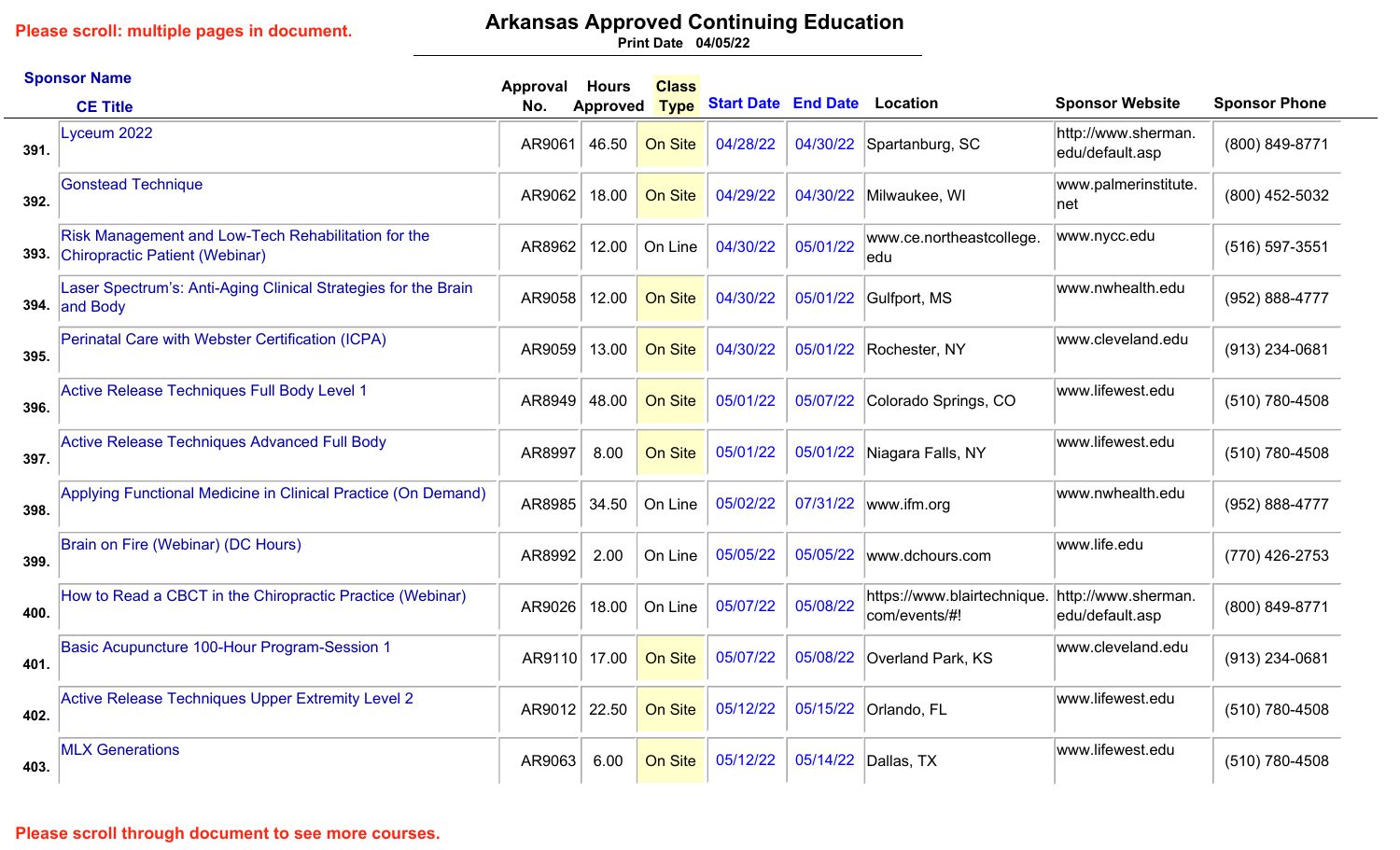# **Arkansas Approved Continuing Education**

**04/05/22 Print Date**

|      | <b>Sponsor Name</b>                                                                                              | Approval | <b>Hours</b>    | <b>Class</b>   |                                     |                    |                                           |                             |                      |
|------|------------------------------------------------------------------------------------------------------------------|----------|-----------------|----------------|-------------------------------------|--------------------|-------------------------------------------|-----------------------------|----------------------|
|      | <b>CE Title</b>                                                                                                  | No.      | <b>Approved</b> | <b>Type</b>    | <b>Start Date End Date Location</b> |                    |                                           | <b>Sponsor Website</b>      | <b>Sponsor Phone</b> |
| 404. | <b>Active Release Techniques Upper Extremity Level 1</b>                                                         | AR9016   | 15.00           | On Site        | 05/13/22                            |                    | 05/15/22 Fort Meyers, FL                  | www.lifewest.edu            | (510) 780-4508       |
| 405. | Professional Series: Nutrition Support for Your Patients                                                         | AR9021   | 6.00            | <b>On Site</b> | 05/13/22                            |                    | 05/14/22 Milwaukee, WI                    | www.nycc.edu                | (516) 597-3551       |
| 406. | Case Study Approach of the Lower Extremities and Spine,<br>Radiographs and Advanced Imaging for the Chiropractic | AR8971   | 6.00            | On Line        | 05/14/22                            | 05/14/22           | https://www.<br>northeastcollege.edu      | www.nycc.edu                | (516) 597-3551       |
| 407. | <b>First Adjustment</b>                                                                                          | AR9009   | 12.00           | On Site        | 05/14/22                            |                    | 05/15/22 Chicago, IL                      | www.lifewest.edu            | (510) 780-4508       |
| 408. | The Mind-Body Connection: Revitalize Your Practice Through<br>Neurological Advancements (Webinar)                | AR9030   | 12.00           | On Line        | 05/14/22                            | 05/15/22           | www.erchonia.<br>com/seminars             | www.nwhealth.edu            | (952) 888-4777       |
| 409. | <b>MSK Symposium: The Hip &amp; Pelvis</b>                                                                       | AR9064   | 16.00           | <b>On Site</b> | 05/14/22                            | 05/15/22           | San Antonio, TX                           | www.txchiro.edu             | (281) 998-6063       |
| 410. | <b>Biomechanics of Golf</b>                                                                                      | AR9065   | 12.00           | On Site        | 05/14/22                            |                    | 05/14/22 Caseyville, IL                   | www.logan.edu               | (800) 842-3234       |
| 411. | <b>FMT Basic &amp; FMT Advanced</b>                                                                              | AR9066   | 12.00           | <b>On Site</b> | 05/14/22                            |                    | 05/15/22 Conway, AR                       | www.nuhs.edu                | (630) 889-6623       |
| 412. | MSK Symposium: The Hip & Pelvis (Webinar)                                                                        | AR9097   | 16.00           | On Line        | 05/14/22                            | 05/15/22           | http://patientcenteredceus.<br><b>com</b> | www.txchiro.edu             | $(281)$ 998-6063     |
| 413. | <b>Titlelist Performance Institute Level 1 Online Certification</b>                                              | AR9116   | 5.00            | On Line        | 05/18/22                            | 12/31/22           | www.mytpi.com                             | www.palmerinstitute.<br>net | (800) 452-5032       |
| 414. | Active Release Techniques Spine Level 1                                                                          | AR8764   | 16.00           | On Site        | 05/19/22                            | 05/22/22           | Colorado Springs, CO                      | www.lifewest.edu            | (510) 780-4508       |
| 415. | The Precursor to Alzheimer's (Webinar)                                                                           | AR9041   | 2.00            | On Line        | 05/19/22                            | 05/19/22           | www.dchours.com                           | www.life.edu                | (770) 426-2753       |
| 416. | <b>CBP Scoliosis Bracing (TPLS)</b>                                                                              | AR9022   | 12.00           | On Site        | 05/20/22                            | 05/21/22 Eagle, ID |                                           | www.life.edu                | (770) 426-2753       |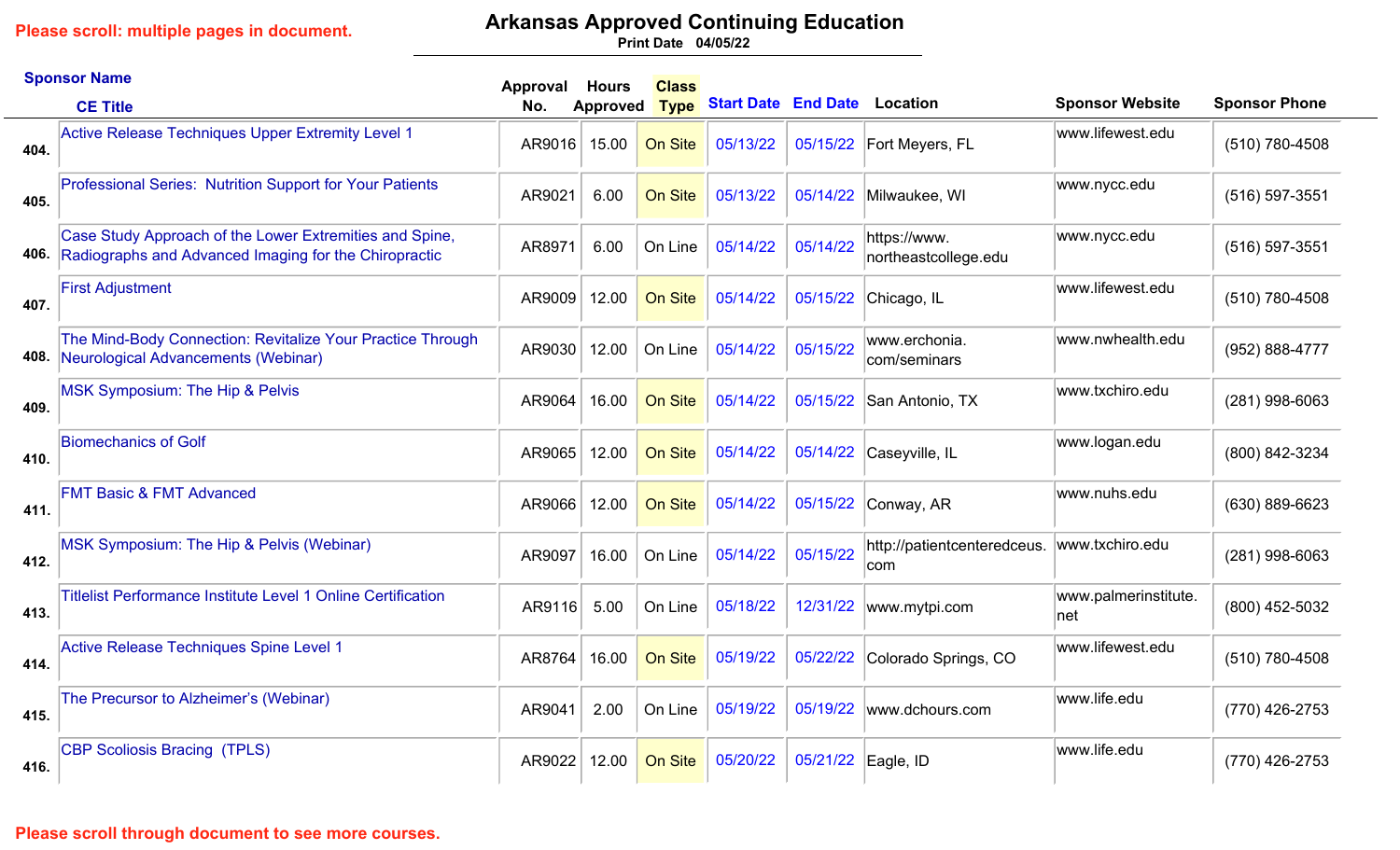# **Arkansas Approved Continuing Education**

**04/05/22 Print Date**

|      | <b>Sponsor Name</b>                                                                                                      | Approval     | <b>Hours</b>    | <b>Class</b> |                            |               |                                         |                        |                      |
|------|--------------------------------------------------------------------------------------------------------------------------|--------------|-----------------|--------------|----------------------------|---------------|-----------------------------------------|------------------------|----------------------|
|      | <b>CE Title</b>                                                                                                          | No.          | <b>Approved</b> | <b>Type</b>  | <b>Start Date End Date</b> |               | <b>Location</b>                         | <b>Sponsor Website</b> | <b>Sponsor Phone</b> |
|      | MediHerb Masterclass-The Many Faces of Fatigue: Supporting<br>417. Vitality and Resilience in the Long Term (Webinar)    | AR9023       | 7.00            | On Line      | 05/20/22                   | 05/21/22      | www.ce.northeastcollege.<br>ledu        | www.nycc.edu           | (516) 597-3551       |
| 418. | <b>CrashCon 22</b>                                                                                                       | AR9055       | 17.50           | On Site      | 05/20/22                   | 05/22/22      | New Orleans, LA                         | www.txchiro.edu        | $(281)$ 998-6063     |
| 419. | Upper & Lower Extremity Manual Adjusting Techniques                                                                      | AR9101       | 14.00           | On Site      | 05/20/22                   | 05/22/22      | St. Pete Beach, FL                      | www.nuhs.edu           | (630) 889-6623       |
| 420. | <b>EPIC FM Conference 2022</b>                                                                                           | AR9072       | 10.00           | On Site      | 05/21/22                   | 05/22/22      | Charlotte, NC                           | www.logan.edu          | (800) 842-3234       |
| 421. | <b>CBP Whiplash Trauma (TPLS)</b>                                                                                        | AR8982       | 14.00           | On Site      | 05/27/22                   | 05/28/22      | Cabo San Lucas, Mexico                  | www.life.edu           | (770) 426-2753       |
| 422. | <b>Impacting Patient Care with Chiropractic Radiology</b>                                                                | AR9071       | 6.00            | On Site      | 06/01/22                   | 06/01/22      | Eden Prairie, MN                        | www.nwhealth.edu       | (952) 888-4777       |
| 423. | Addressing Chronic Inflammation as Part of the Musculoskeletal<br>Complaint (Webinar)                                    | AR8972       | 2.00            | On Line      | 06/02/22                   | 06/02/22      | https://www.ce.<br>northeastcollege.edu | www.nycc.edu           | (516) 597-3551       |
| 424. | A Logical Approach to X-ray Interpretation (Webinar)                                                                     | AR9042       | 2.00            | On Line      | 06/02/22                   | 06/02/22      | www.dchours.com                         | www.life.edu           | (770) 426-2753       |
| 425. | <b>Nutri-West Annual Symposium</b>                                                                                       | AR9090       | 30.00           | On Site      | 06/02/22                   | 06/04/22      | Denver, CO                              | www.logan.edu          | (800) 842-3234       |
|      | Lower Extremity Biomechanics, Injury Management and<br>426. Adjusting Protocols (Webinar)                                | AR9070       | 12.00           | On Line      | 06/04/22                   | 06/05/22      | https://www.ce.<br>northeastcollege.edu | www.nycc.edu           | (516) 597-3551       |
| 427. | 2022 Annual International Conference: Advancements in<br><b>Clinical Research and Innovative Practices in Functional</b> | AR9091       | 8.00            | On Line      | 06/04/22                   | 06/05/22 ZOOM |                                         | www.nwhealth.edu       | (952) 888-4777       |
| 428. | Basic Acupuncture 100-Hour Program-Session 2                                                                             | AR9111 17.00 |                 | On Site      | 06/04/22                   | 06/05/22      | Overland Park, KS                       | www.cleveland.edu      | (913) 234-0681       |
| 429. | Active Release Techniques Advanced Full Body (Webinar)                                                                   | AR8966       | 4.00            | On Line      | 06/07/22                   | 06/07/22      | https://activerelease.com               | www.lifewest.edu       | (510) 780-4508       |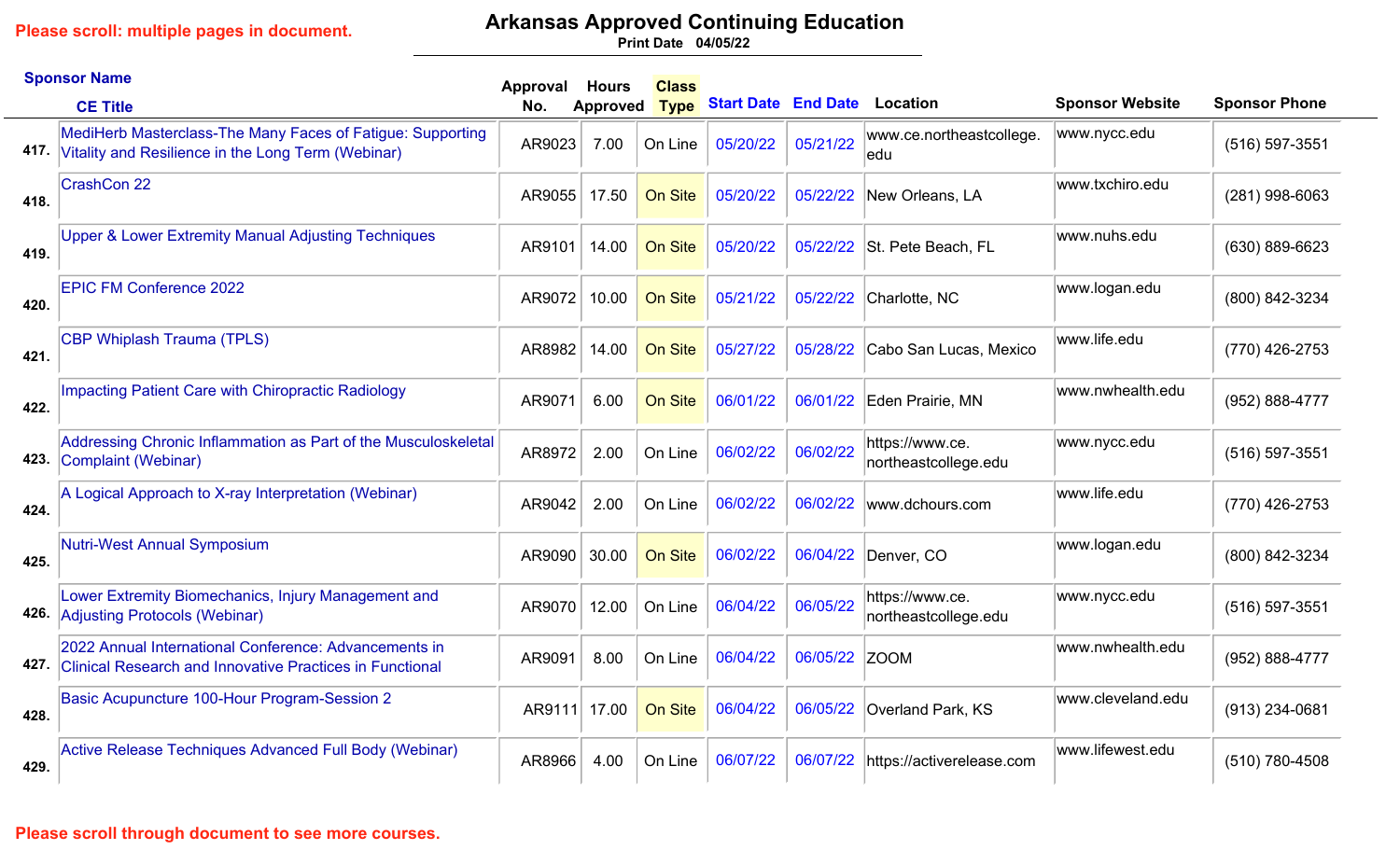# **Arkansas Approved Continuing Education**

**04/05/22 Print Date**

|      | <b>Sponsor Name</b>                                                                                                    | Approval | <b>Hours</b>    | <b>Class</b>   |                                     |                    |                                         |                        |                      |
|------|------------------------------------------------------------------------------------------------------------------------|----------|-----------------|----------------|-------------------------------------|--------------------|-----------------------------------------|------------------------|----------------------|
|      | <b>CE Title</b>                                                                                                        | No.      | <b>Approved</b> | <b>Type</b>    | <b>Start Date End Date Location</b> |                    |                                         | <b>Sponsor Website</b> | <b>Sponsor Phone</b> |
| 430. | Active Release Techniques Nerve - www.activerelease.com                                                                | AR8674   | 24.00           | <b>On Site</b> | 06/09/22                            |                    | 06/12/22 Colorado Springs, CO           | www.lifewest.edu       | (510) 780-4508       |
| 431. | NeuroTonal Pediatric, Prenatal and Family Analysis & Adjusting                                                         | AR9095   | 20.00           | On Site        | 06/09/22                            |                    | 06/10/22 Crystal Lake, III              | www.life.edu           | (770) 426-2753       |
| 432. | <b>Helping Your Patients Improve Posture and Fight Tech Neck</b><br>(Webinar)                                          | AR9068   | 3.00            | On Line        | 06/10/22                            | 06/10/22           | https://www.ce.<br>northeastcollege.edu | www.nycc.edu           | $(516) 597 - 3551$   |
| 433. | <b>CBP Advanced Certification Program (TPLS)</b>                                                                       | AR9025   | 67.00           | On Site        | 06/11/22                            | 06/17/22 Eagle, ID |                                         | www.life.edu           | (770) 426-2753       |
|      | Mother Nurture: The Female and Pregnant Chiropractic Patient-<br>434. Don't be Nervous, You've Got Her Back! (Webinar) | AR9069   | 6.00            | On Line        | 06/11/22                            | 06/11/22           | https://www.ce.<br>northeastcollege.edu | www.nycc.edu           | $(516) 597 - 3551$   |
| 435. | <b>Active Release Techniques Lower Extremity Level 2</b>                                                               | AR9089   | 22.50           | On Site        | 06/23/22                            | 06/26/22           | Colorado Springs, CO                    | www.lifewest.edu       | (510) 780-4508       |
| 436. | <b>ABCA National Convention</b>                                                                                        | AR9109   | 9.00            | On Site        | 06/23/22                            | 06/25/22           | Overland Park, KS                       | www.cleveland.edu      | (913) 234-0681       |
| 437. | Radiology of Scoliosis and Spondylolisthesis (Webinar)                                                                 | AR9043   | 2.00            | On Line        | 07/07/22                            | 07/07/22           | www.dchours.com                         | www.life.edu           | (770) 426-2753       |
| 438. | <b>Building the Chiropractic Family Practice</b>                                                                       | AR8978   | 12.00           | On Site        | 07/09/22                            |                    | 07/10/22 Dallas, TX                     | www.icpa4kids.com      | $(610)$ 565-2360     |
| 439. | Professional Series: Nutrition Support for Your Patients                                                               | AR9036   | 6.00            | <b>On Site</b> | 07/15/22                            | 07/16/22           | Milwaukee, WI                           | www.nycc.edu           | (516) 597-3551       |
| 440. | Kairos Training Culture: Level 1 Training Camp                                                                         | AR8979   | 12.00           | On Site        | 07/23/22                            |                    | 07/24/22 Port Orange, FL                | www.lifewest.edu       | (510) 780-4508       |
| 441. | <b>CBP Cervical Rehab (TPLS)</b>                                                                                       | AR9092   | 12.00           | <b>On Site</b> | 07/23/22                            | 07/24/22           | Austin, TX                              | www.life.edu           | (770) 426-2753       |
| 442. | Basic Acupuncture 100-Hour Program-Session 3                                                                           | AR9112   | 17.00           | On Site        | 07/23/22                            |                    | 07/24/22 Overland Park, KS              | www.cleveland.edu      | (913) 234-0681       |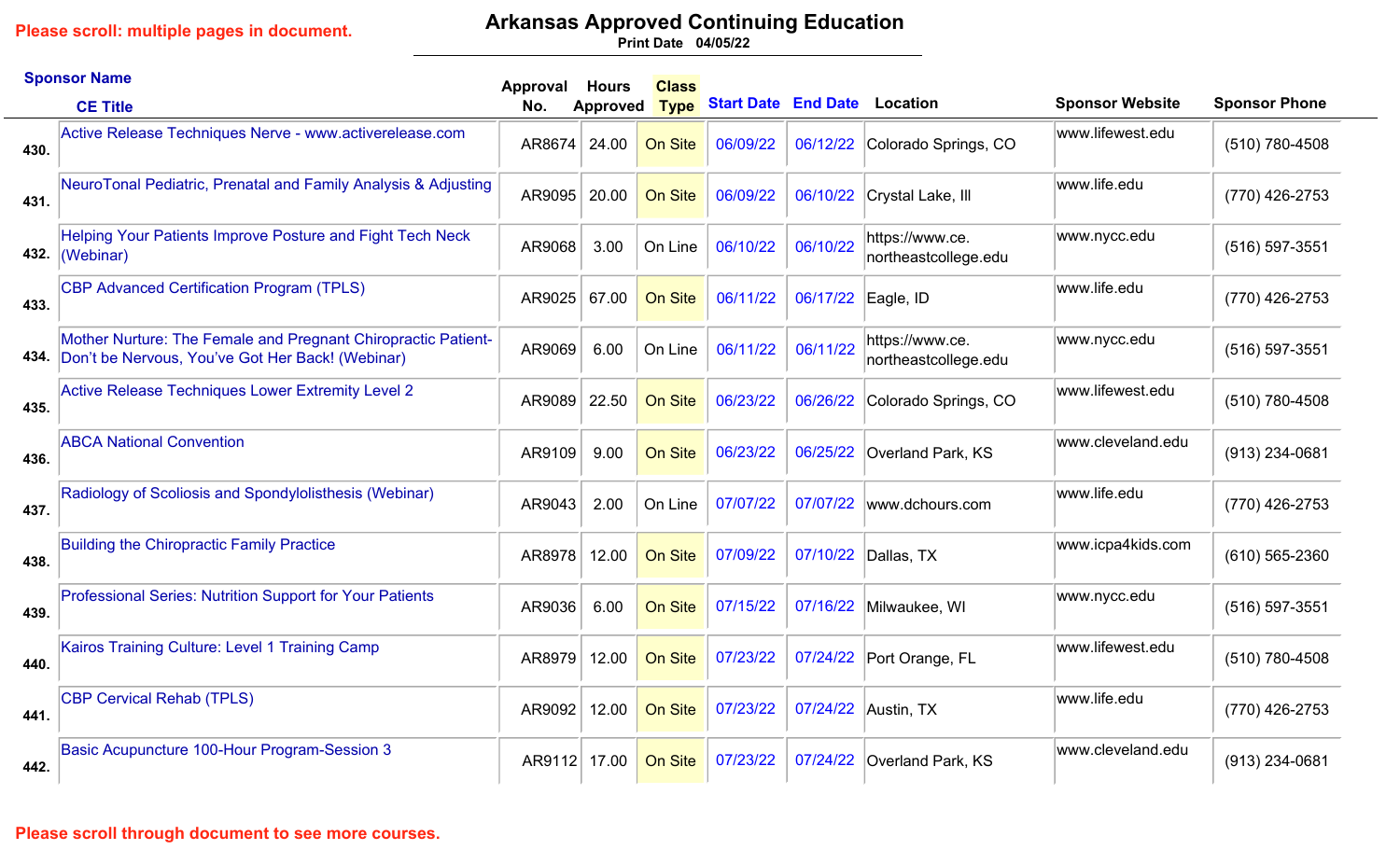## **Arkansas Approved Continuing Education**

**04/05/22 Print Date**

|      | <b>Sponsor Name</b>                                                                                | Approval     | Hours         | <b>Class</b> |                                     |          |                               |                        |                      |
|------|----------------------------------------------------------------------------------------------------|--------------|---------------|--------------|-------------------------------------|----------|-------------------------------|------------------------|----------------------|
|      | <b>CE Title</b>                                                                                    | No.          | Approved Type |              | <b>Start Date End Date Location</b> |          |                               | <b>Sponsor Website</b> | <b>Sponsor Phone</b> |
| 443. | <b>Active Release Techniques Full Body Level 1</b>                                                 | AR8950       | 48.00         | On Site      | 07/24/22                            | 07/30/22 | Colorado Springs, CO          | www.lifewest.edu       | (510) 780-4508       |
| 444. | Association of Chiropractic Colleges 29th Educational<br>Conference and Research Agenda Conference | AR8976       | 44.50         | On Site      | 07/24/22                            | 07/26/22 | San Diego, CA                 | www.txchiro.edu        | $(281)$ 998-6063     |
| 445. | <b>Nutritional Wellness: Cultivating the Science</b>                                               | AR9093       | 4.00          | On Site      | 07/24/22                            | 07/24/22 | San Diego, CA                 | www.nycc.edu           | (516) 597-3551       |
| 446. | <b>Clinical Stress Optimization (Webinar)</b>                                                      | AR9050       | 2.00          | On Line      | 07/28/22                            | 07/28/22 | www.dchours.com               | www.life.edu           | $(770)$ 426-2753     |
| 447. | Radiology of Trauma (Webinar)                                                                      | AR9044       | 2.00          | On Line      | 08/11/22                            | 08/11/22 | www.dchours.com               | www.life.edu           | (770) 426-2753       |
| 448. | Professional Series: Nutrition Support for Your Patients                                           | AR9037       | 6.00          | On Site      | 08/12/22                            | 08/13/22 | Milwaukee, WI                 | www.nycc.edu           | (516) 597-3551       |
| 449. | Basic Acupuncture 100-Hour Program-Session 4                                                       | AR9113 17.00 |               | On Site      | 08/20/22                            | 08/21/22 | Overland Park, KS             | www.cleveland.edu      | (913) 234-0681       |
| 450. | Active Release Techniques Nerve - www.activerelease.com                                            | AR8675       | 24.00         | On Site      | 08/25/22                            | 08/28/22 | Philadelphia, PA              | www.lifewest.edu       | (510) 780-4508       |
| 451. | <b>Optimizing Brain Performance (Webinar)</b>                                                      | AR9045       | 2.00          | On Line      | 08/25/22                            | 08/25/22 | www.dchours.com               | www.life.edu           | (770) 426-2753       |
| 452. | <b>Active Release Techniques Lower Extremity 1</b>                                                 | AR9015       | 15.00         | On Site      | 08/26/22                            | 08/28/22 | Philadelphia, PA              | www.lifewest.edu       | (510) 780-4508       |
| 453. | Perinatal Care with Webster Certification (ICPA)                                                   | AR9060       | 13.00         | On Site      | 08/27/22                            | 08/28/22 | Atlanta, GA                   | www.cleveland.edu      | (913) 234-0681       |
| 454. | <b>Active Release Techniques Upper Extremity Level 1</b>                                           | AR9017       | 15.00         | On Site      | 09/09/22                            |          | 09/11/22 Colorado Springs, CO | www.lifewest.edu       | (510) 780-4508       |
| 455. | Basic Acupuncture 100-Hour Program-Session 5                                                       | AR9114       | 17.00         | On Site      | 09/09/22                            | 09/10/22 | Overland Park, KS             | www.cleveland.edu      | $(913)$ 234-0681     |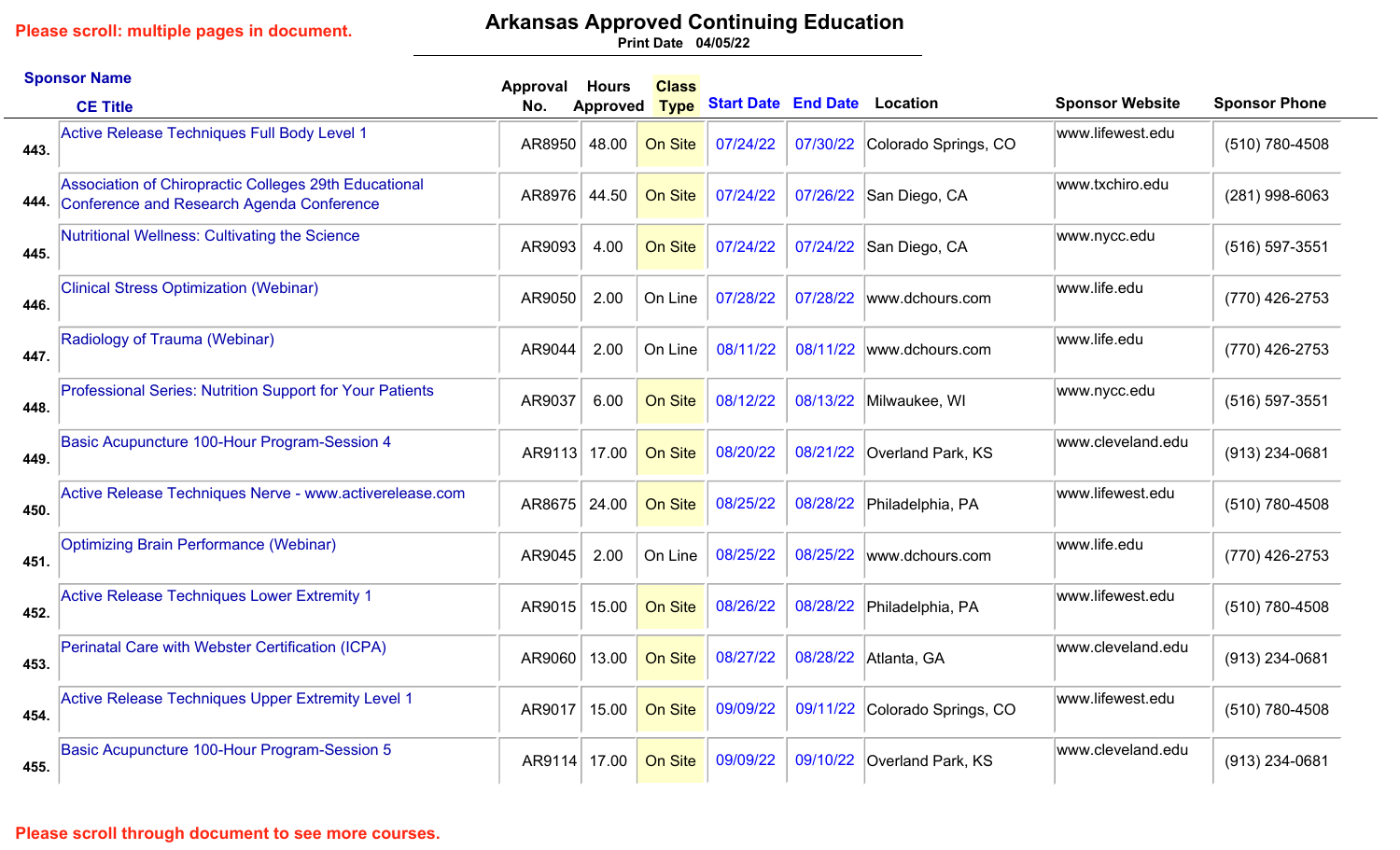## **Arkansas Approved Continuing Education**

**04/05/22 Print Date**

|      | <b>Sponsor Name</b>                                                                         | Approval | <b>Hours</b>    | <b>Class</b>   |                                     |          |                                      |                        |                      |
|------|---------------------------------------------------------------------------------------------|----------|-----------------|----------------|-------------------------------------|----------|--------------------------------------|------------------------|----------------------|
|      | <b>CE Title</b>                                                                             | No.      | <b>Approved</b> | <b>Type</b>    | <b>Start Date End Date Location</b> |          |                                      | <b>Sponsor Website</b> | <b>Sponsor Phone</b> |
| 456. | <b>Foundational Laboratory Analysis</b>                                                     | AR9100   | 12.00           | On Site        | 09/10/22                            |          | 09/11/22 New Orleans, LA             | www.txchiro.edu        | $(281)$ 998-6063     |
| 457. | Active Release Techniques Advanced Full Body (Webinar)                                      | AR8967   | 4.00            | On Line        | 09/13/22                            | 09/13/22 | https://activerelease.com            | www.lifewest.edu       | (510) 780-4508       |
| 458. | Active Release Techniques Nerve - www.activerelease.com                                     | AR8676   | 24.00           | <b>On Site</b> | 09/15/22                            | 09/18/22 | San Diego, CA                        | www.lifewest.edu       | (510) 780-4508       |
| 459. | <b>Optimizing Memory Performance (Webinar)</b>                                              | AR9040   | 2.00            | On Line        | 09/15/22                            | 09/15/22 | www.dchours.com                      | www.life.edu           | (770) 426-2753       |
| 460. | Active Release Techniques Spine Level 1                                                     | AR8765   | 16.00           | <b>On Site</b> | 09/16/22                            | 09/18/22 | San Diego, CA                        | www.lifewest.edu       | (510) 780-4508       |
| 461. | Professional Series: Nutrition Support for Your Patients                                    | AR9038   | 6.00            | On Site        | 09/16/22                            | 09/17/22 | Milwaukee, WI                        | www.nycc.edu           | (516) 597-3551       |
| 462. | <b>CBP Basic Certification Series (TPLS)</b>                                                | AR9094   | 70.00           | On Site        | 09/24/22                            | 09/30/22 | Eagle, ID                            | www.life.edu           | (770) 426-2753       |
|      | Mood and Anxiety Disorders Clinical Strategies and Treatment<br>463. Applications (Webinar) | AR9107   | 12.00           | On Line        | 09/24/22                            | 09/25/22 | https://kharrazianinstitute.<br>∣com | www.nuhs.edu           | $(630) 889 - 6623$   |
| 464. | Active Release Techniques Full Body Level 1                                                 | AR8951   | 48.00           | On Site        | 09/25/22                            | 10/01/22 | Colorado Springs, CO                 | www.lifewest.edu       | (510) 780-4508       |
|      | Mood and Anxiety Disorders Clinical Strategies and Treatment<br>465. Applications           | AR9108   | 12.00           | On Line        | 09/26/22                            | 12/31/22 | https://kharrazianinstitute.<br>com  | www.nuhs.edu           | (630) 889-6623       |
| 466. | Sleep, Cognition and Mental Health (Webinar)                                                | AR9046   | 2.00            | On Line        | 09/29/22                            | 09/29/22 | www.dchours.com                      | www.life.edu           | (770) 426-2753       |
| 467. | NeuroTonal Pediatric, Prenatal and Family Analysis & Adjusting                              | AR9096   | 20.00           | On Site        | 09/30/22                            | 10/01/22 | Marietta, GA                         | www.life.edu           | (770) 426-2753       |
| 468. | Basic Acupuncture 100-Hour Program-Session 6                                                | AR9115   | 17.00           | On Site        | 10/01/22                            | 10/02/22 | Overland Park, KS                    | www.cleveland.edu      | (913) 234-0681       |